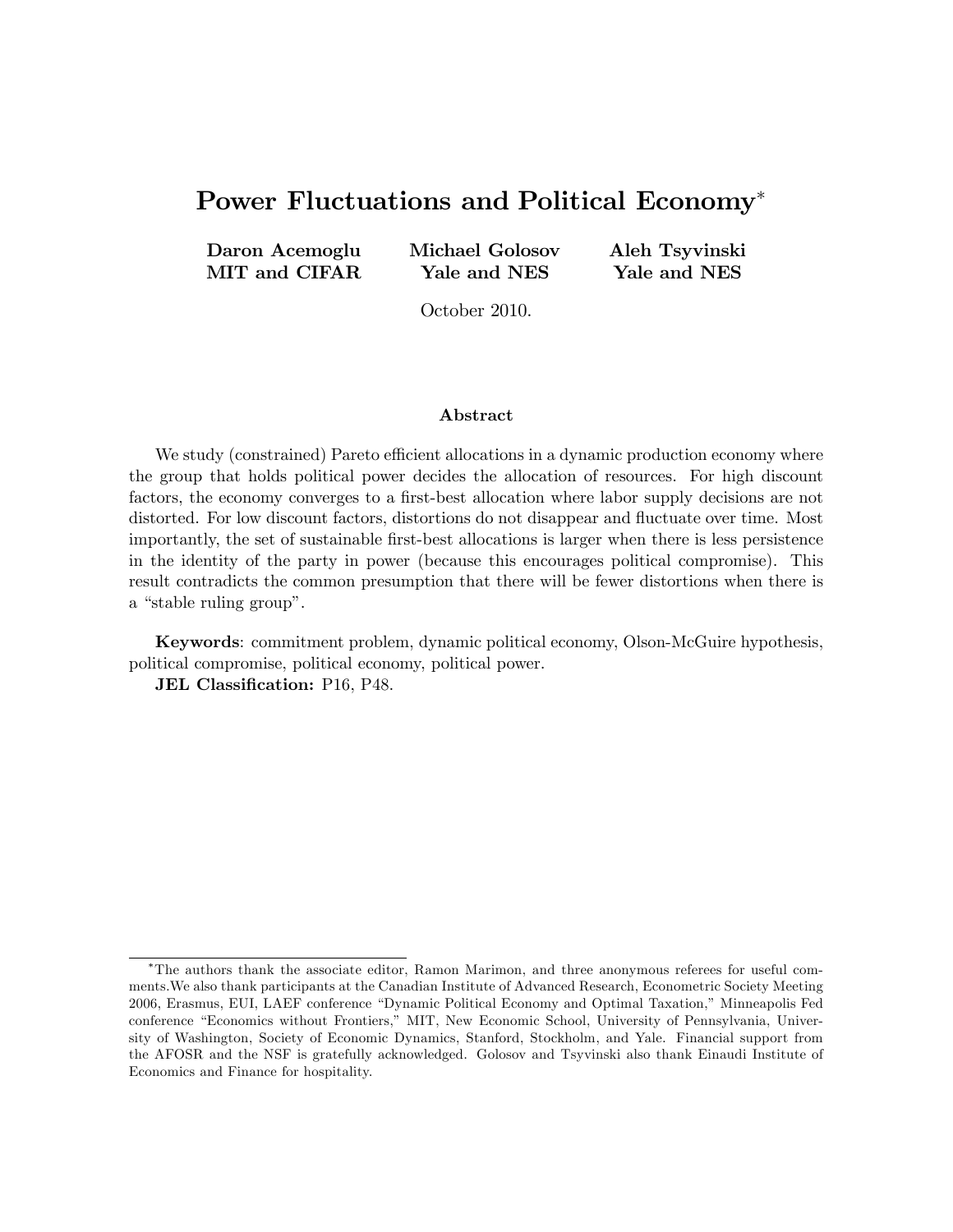## 1 Introduction

In this paper, we investigate (constrained) Pareto efficient equilibria in an infinite-horizon production economy in which political power fluctuates between different social groups ("parties"). These groups may correspond to social classes with different incomes or to citizens living in different regions. The process for power fluctuation is taken as given. Our objective is to understand the implications of political economy frictions/constraints on the allocation of resources. The key to political economy friction in our model is *lack of commitment*: the group currently in power determines the allocation of resources (the allocation of total production across different groups in the society), and there are no means of making binding commitments to future allocations. This political economy friction leads to an additional sustainability constraint for the group in power, to ensure that it does not expropriate the available resources.

We characterize the (constrained) Pareto efficient allocations in this economy.<sup>1</sup> This focus enables us to understand the implications of political economy frictions on "the best possible" allocations, as clearly identifying the role of political economy in production and consumption distortions.<sup>2</sup> These allocations can be identified as the solution to an optimization problem subject to the participation and sustainability constraints, with different Pareto weights given to the utilities of different groups. We refer to allocations that involve full consumption smoothing and no distortions as "first best" (or as "sustainable first best" to emphasize that these are achieved despite the sustainability constraints). In these allocations, each individual supplies the same amount of labor and receives the same level of consumption at every date, irrespective of which group is in power. The sustainability constraints resulting from political economy imply that Örst-best allocations may not be supported because the group in power could prefer to deviate from a first-best allocation. In this case, Pareto efficient allocations will involve distortions (in the sense that marginal utility of consumption and disutility of labor are not equalized) and consumption and labor will fluctuate over time.<sup>3</sup>

<sup>&</sup>lt;sup>1</sup> "Constrained" here means that all of these allocations are subject to the *sustainability constraints* resulting from the lack of commitment. To simplify the terminology, we simply refer to the "constrained Pareto efficient allocations" as "Pareto efficient allocations" unless additional emphasis is needed.

<sup>&</sup>lt;sup>2</sup>An alternative, complementary strategy is to focus on Pareto dominated equilibria that may emerge either in our game or in some related institutional setting. Much of the political economy literature investigates the role of specific institutions and thus implicitly focuses on such allocations. Such Pareto dominated allocations will naturally induce further distortions relative to the allocations we characterize.

 $3$ Constrained Pareto efficient allocations have a quasi-Markovian structure and can be characterized recurs-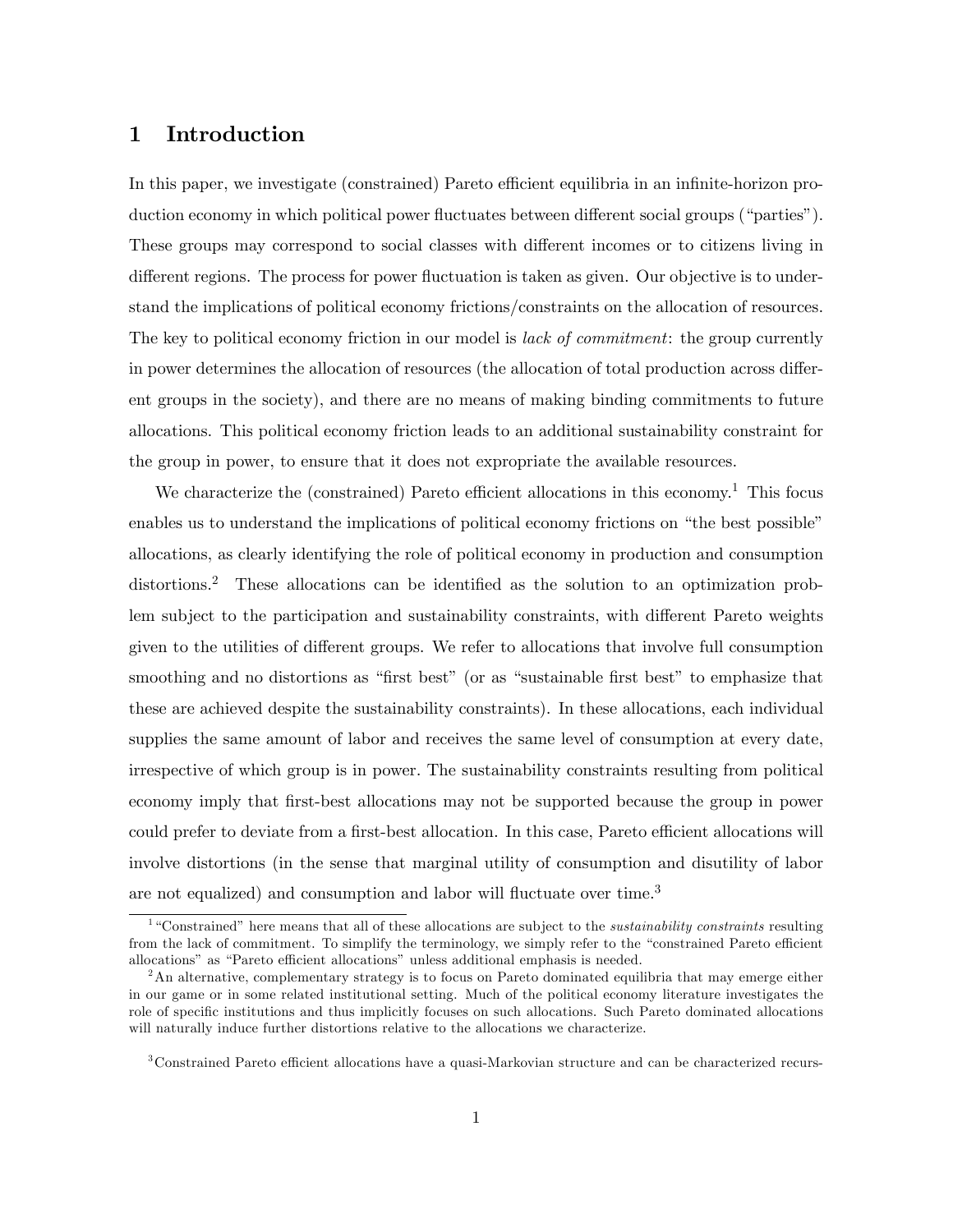We present three sets of theoretical results. First, we characterize the structure of political economy frictions as a function of the preference and production structure, the identity of the group in power and the stochastic process regulating power switches. We show that as long as a first-best allocation is not sustainable at the current date, the labor supply (and production) of individuals who belong to groups that are not in power will be distorted downwards—i.e., ìtaxedî. This downward distortion results from the sustainability constraints reáecting the political economy considerations. Intuitively, an increase in production raises the amount that the group in power can allocate to itself for consumption rather than allocating it among the entire population. Reducing aggregate production relaxes the political economy constraints and reduces the rents captured by the group in power. Since starting from an undistorted allocation, the gain to society from rents to the ruling group is first order, while the loss is second order, (non-first-best) constrained Pareto efficiency allocations involve distortions and underproduction (relative to the first best).

Second, we characterize the dynamics of the distortions caused by the political economy factors. When discount factors are low, no first-best allocation is sustainable. Consequently, distortions always remain, even asymptotically. In particular, we show that in this case all Pareto efficient allocations converge to an invariant non-degenerate distribution of consumption and labor supply across groups, whereby distortions as well as the levels of consumption and labor supply for each group fluctuate according to an invariant distribution. We then focus on the special case with two social groups (two parties) and quasi-linear preferences. In this environment we show that if there is any sustainable first-best allocations, then any Pareto efficient allocation path (meaning an efficient allocation starting with any Pareto weights) eventually reaches a first-best allocation, and both distortions and fluctuations in consumption and labor supply disappear.

Third and most importantly, we use our framework to discuss a central question in political economy—whether a more stable distribution of political power (as opposed to frequent power switches between groups) leads to "better public policies." That is, whether it leads to policies involving lower distortions and generating greater total output. A natural conjecture is that a stable distribution of political power should be preferable because it serves to increase the

ively conditional on the identity of the group that is in power and Pareto weights. Dynamics are determined by updating the Pareto weights recursively.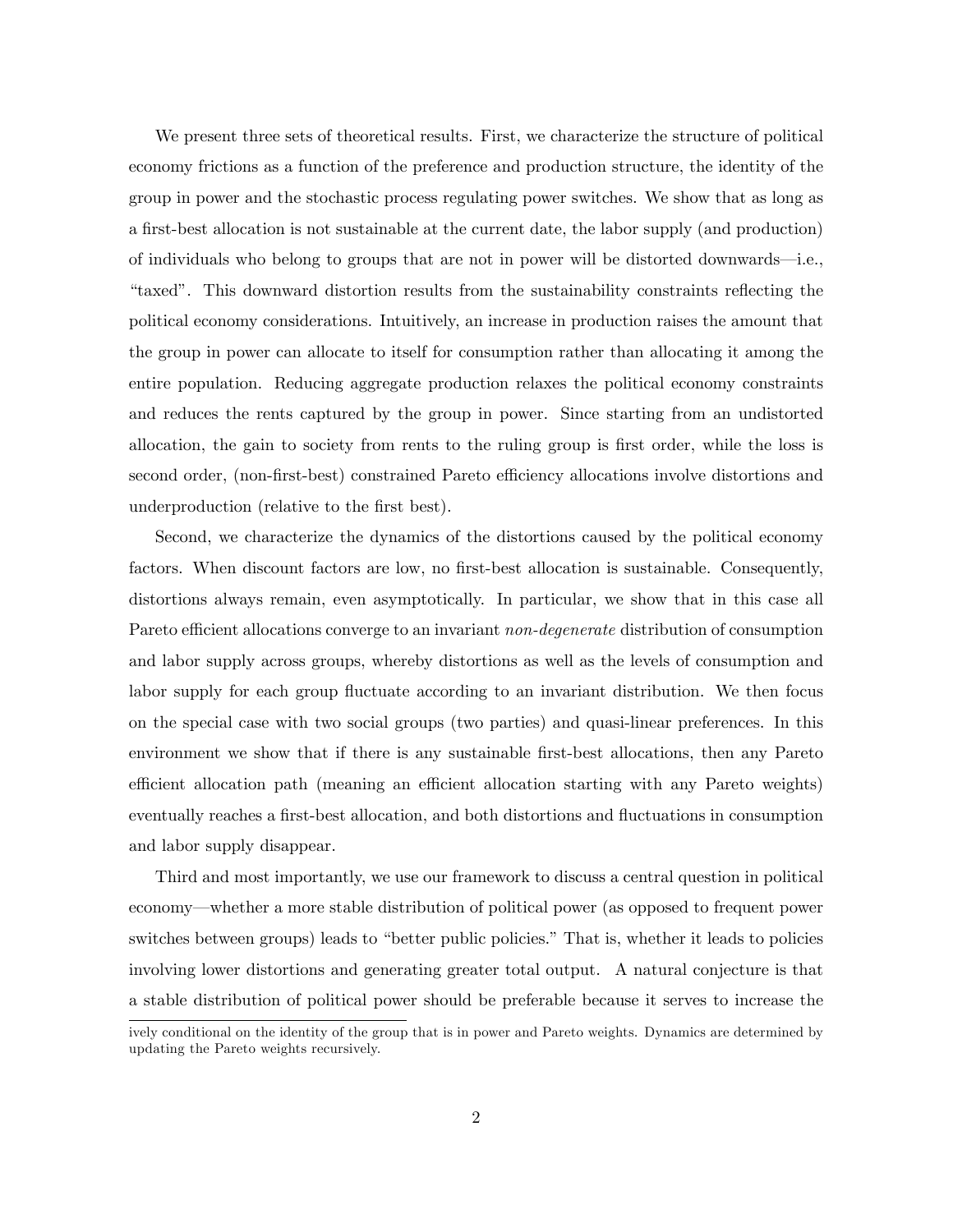<sup>"</sup>effective discount factor" of the group in power, thus making "cooperation" easier. This conjecture receives support from a number of previous political economy analyses. For example, Olson [?] and McGuire and Olson [31] contrast an all-encompassing long-lived dictator to a ìroving banditîand conclude that the former will lead to better public policies than the latter. The standard principal-agent models of political economy, such as Barro [15], Ferejohn [21], Persson, Roland and Tabellini [34], [35], also reach the same conclusion, because it is easier to provide incentives to a politician who is more likely to remain in office.

Our analysis shows that this conjecture is generally not correct (in fact, its opposite is true). The conjecture is based on the presumption that incentives can be given to agents only when they remain in power. Once a politician or a social group leaves power, they can no longer be punished or rewarded for past actions. This naturally leads to the result that there is a direct link between the effective discount factor of a political agent and its likelihood of staying in power. This presumption is not necessarily warranted, however. Members of a social group or an individual can be rewarded not only when they are in power, but also after they have left power. Consequently, the main role of whether power persists or not is not to affect the effective discount factor of different parties in power, but to determine their deviation payoff. Greater persistence implies better deviation payoffs; in contrast, in the first best, there are no fluctuations in consumption and labor supply, thus along-the-equilibrium-path payoffs are independent of persistence. This reasoning leads to the opposite of the McGuire-Olson conjecture: more frequent power switches tend to reduce political economy distortions and expand the set of sustainable Örst-best allocations. Although our results stand in contrast to the McGuire-Olson conjecture, they are consistent with the line of argument going back to Aristotle that emphasizes the importance of power turnover in supporting democratic institutions (see, e.g., Przeworski [38]).<sup>4</sup>

Finally, we also illustrate the relationship between persistence of power and the structure of Pareto efficient allocations numerically. We verify the result that greater persistence reduces the set of sustainable Örst-best allocations. However, we also show that an increase in the frequency of power switches does not necessarily benefit all parties. Interestingly, greater persistence might harm—rather than benefit—the party in power. This is because with greater

 ${}^{4}$ For example, in a famous passage, Aristotle, emphasizes: "A basic principle of the democratic constitution is liberty.... and one aspect of liberty is being ruled and ruling in turn.î (quoted in Hansen [24], p. 74).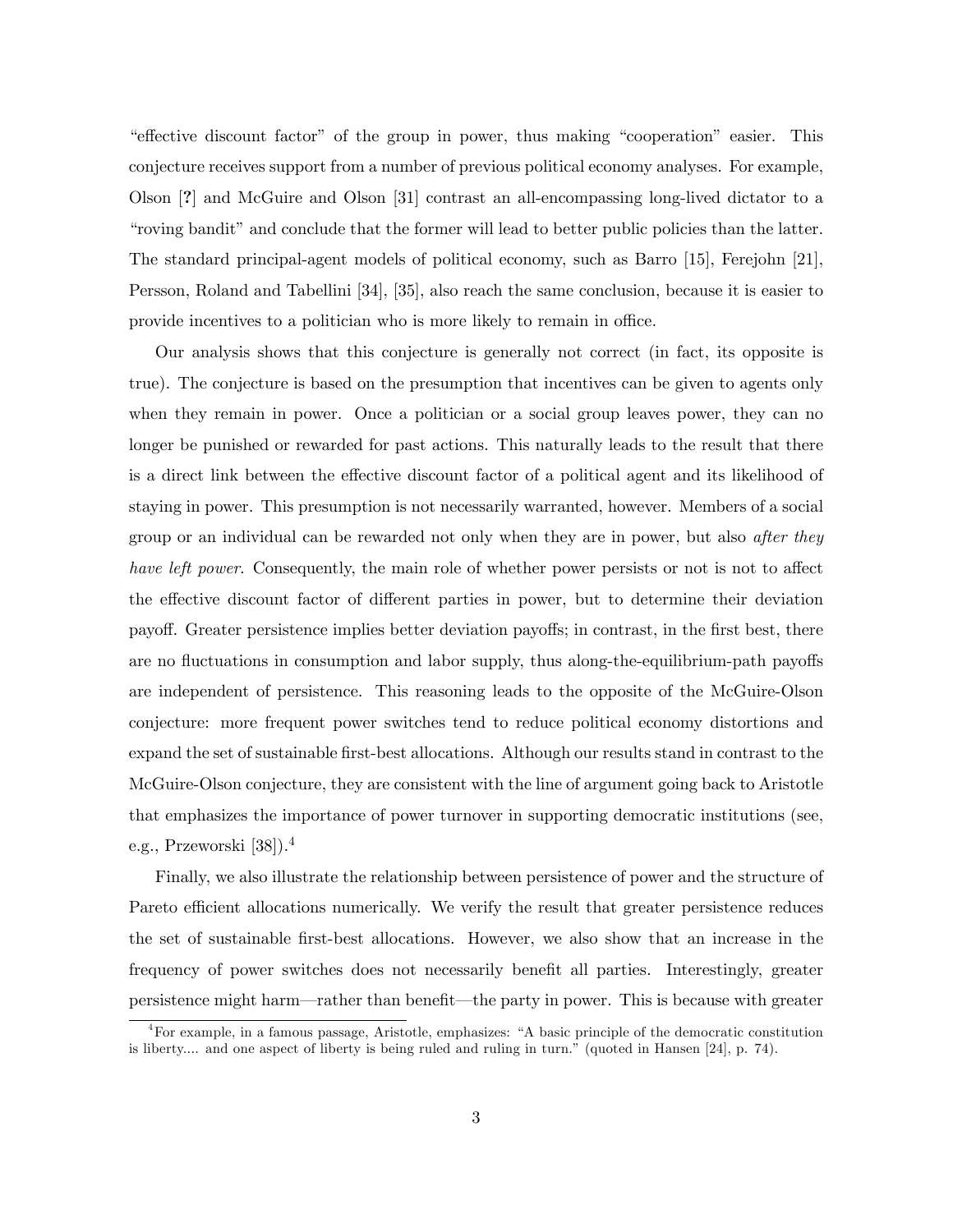persistence, when power Önally switches away from the current incumbent, the sustainability constraint of the new government will be more binding, and this will necessitate a bigger transfer away from the current incumbent in the future.

Our paper is related to the large and growing political economy literature.<sup>5</sup> Several recent papers also study dynamic political economy issues which is the focus of our paper. These include, among others, Acemoglu and Robinson [7], [8], Acemoglu, Egorov and Sonin [2], Battaglini and Coate  $[13]$ , Hassler et al.  $[25]$ , Krusell and Rios-Rull  $[27]$ , Lagunoff  $[28]$ ,  $[29]$ , Roberts [39] and Sonin [41]. The major difference of our paper from this literature is our focus on Pareto efficient allocations rather than Markov perfect equilibria. Almost all of the results in the paper are the result of this focus.

In this respect, our work is closely related to and builds on previous analyses of constrained efficient allocations in political economy models or in models with limited commitment. These include, among others, the limited-commitment risk sharing models of Thomas and Worrall [43] and Kocherlakota [26] and the political economy models of Dixit, Grossman and Gul [19] and Amador  $[11]$ ,  $[12]$ . The main difference between our paper and these previous studies is our focus on the production economy. Several of our key results are derived from the explicit presence of production (labor supply) decisions.<sup>6</sup> In addition, to the best of our knowledge, no existing work has systematically analyzed the impact of the Markov process for power switches on the set of Pareto efficient allocations.<sup>7</sup>

The paper most closely related to our work is a recent and independent contribution by Aguiar and Amador [10], who consider an international political economy model in which a party that comes to power derives greater utility from current consumption then groups not in power. Similar to our environment, there is also no commitment and the identity of the power fluctuates over time. Aguiar and Amador characterize a class of tractable equilibria, which lead to fluctuations in taxes on investment (expropriation), slow convergence to steady state

<sup>&</sup>lt;sup>5</sup>See, among others, Persson and Tabellini [33], Persson, Roland and Tabellini [34], [35], Besley and Coate [16], [17], Baron [14], Grossman and Helpman [22], [23], Dixit and Londergan [20] and Bueno de Mesquita et al. [18].

 $6$ Acemoglu, Golosov and Tsyvinski [4], [5], [6] and Yared [44] also consider dynamic political economy models with production, but their models do not feature power switches between different social groups. Battaglini and Coate [13] study the Markov perfect equilibria of the model of debt policy with power switches.

<sup>7</sup>Acemoglu and Robinson [9] and Robinson [40] also question the insight that long-lived all-encompassing regimes are growth-promoting. They emphasize the possibility that such regimes may block beneficial technological or institutional changes in order to maintain their political power.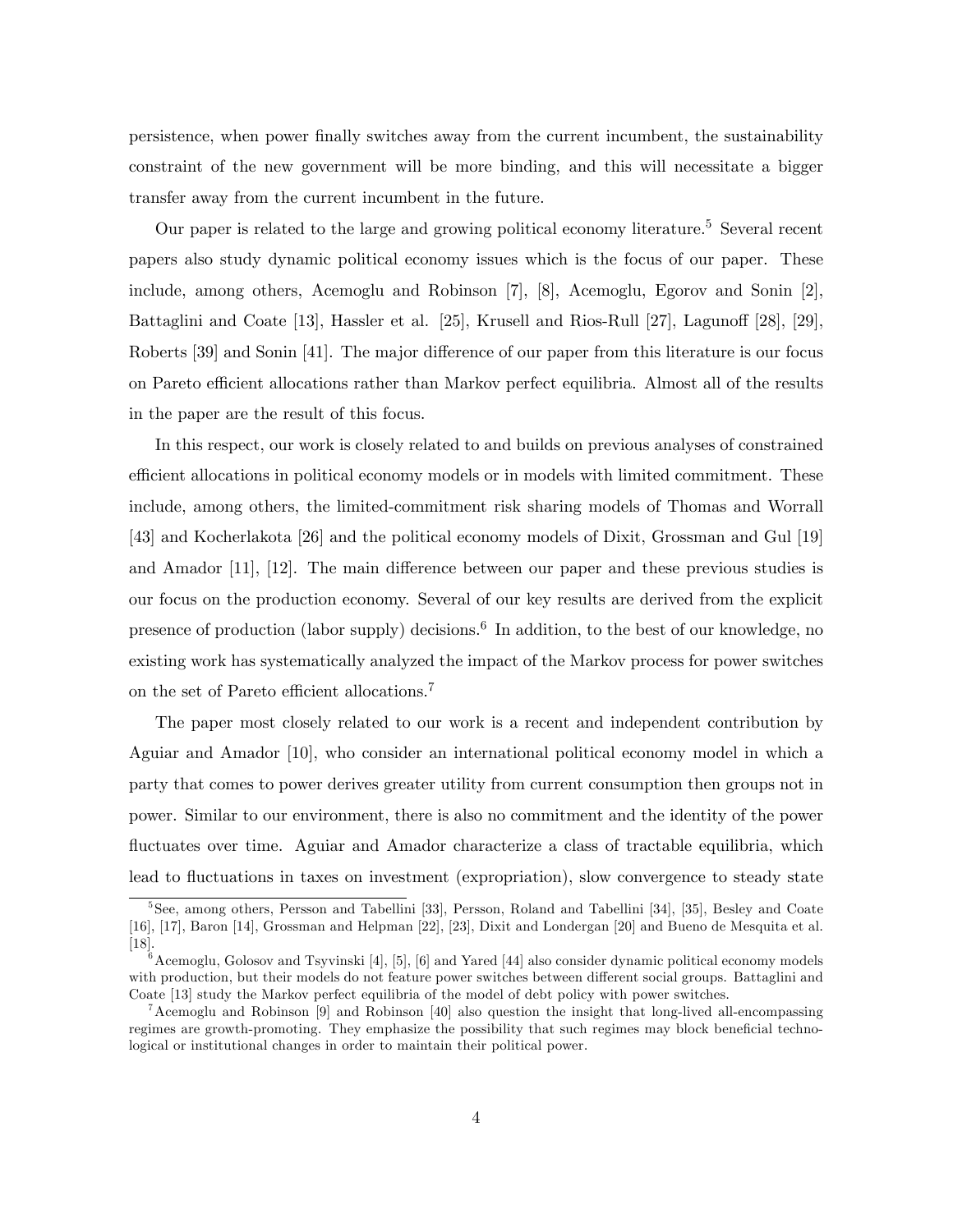due to commitment problems, and potential differential responses to opennness depending on the degree of "political economy frictions" parameterized by the difference in the differential utility from consumption for the group in power. In contrast to our model political economy distortions disappear in the long run. In their model the backloading argument similar to Acemoglu, Golosov and Tsyvinski [4], [6] applies as despite the current impatience the parties agree on the long term allocations. Battaglini and Coate [13] is also closely related, since they investigate the implications of dynamic political economy frictions in a model with changes in the identity of the group in power, though focusing on Markovian equilibria and implications for debt and government expenditure.

The rest of the paper is organized as follows. Section 2 introduces the basic environment and characterizes the first-best allocations. Section 3 describes the political economy game. Section 4 analyzes the structure of (constrained) Pareto efficient allocations, characterizes the level and dynamics of distortions, and also provides a complete characterization of the dynamics of distortions in the case with two parties. Section 5 studies the effect of frequency (persistence) of power switches on political economy distortions. Section 6 provides a numerical illustration. Section 7 concludes, while the Appendix contains a number of technical details and the proofs omitted from the text.

# 2 Environment and Benchmark

In this section, we introduce the model and describe efficient allocations without political economy constraints.

#### 2.1 Demographics, Preferences and Technology

We consider an infinite horizon economy in discrete time with a unique final good. The economy consists of N parties (groups). Each party j has utility at time  $t = 0$  given by

$$
\mathbb{E}_0 \sum_{t=0}^{\infty} \beta^t u_j(c_{j,t}, l_{j,t}), \tag{1}
$$

where  $c_{j,t}$  is consumption,  $l_{j,t}$  is labor supply (or other types of productive effort), and  $\mathbb{E}_0$ denotes the expectations operator at time  $t = 0$ . To simplify the analysis, we assume, without loss of any economic insights, labor supply belongs to the closed interval  $[0, \bar{l}]$  for each party. We also impose the following assumption on utility functions.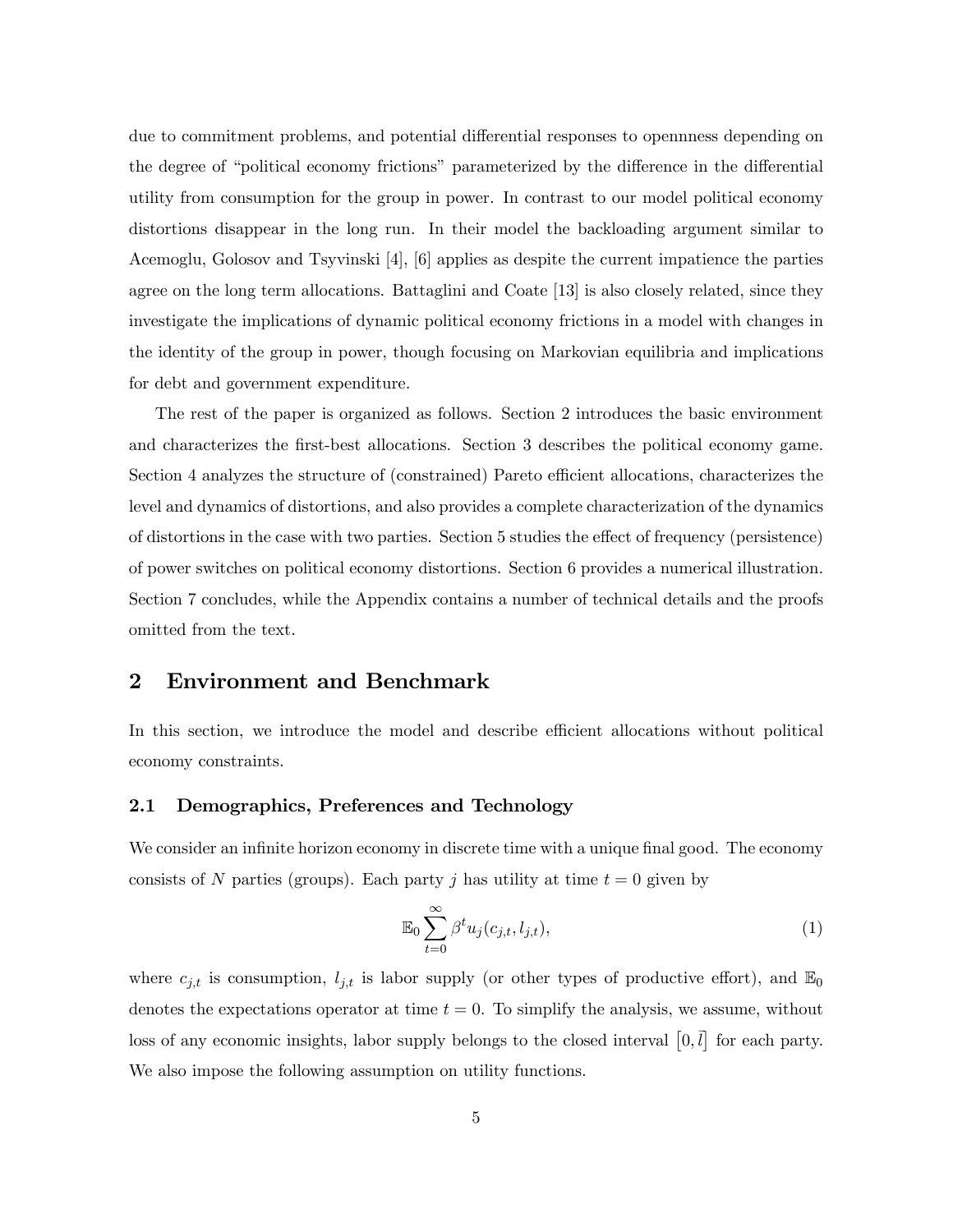Assumption 1 *(Preferences)* The instantaneous utility function

$$
u_j: \mathbb{R}_+ \times [0,\bar{l}] \to \mathbb{R},
$$

for  $j = 1, ..., N$  is uniformly continuous, twice continuously differentiable in the interior of its domain, strictly increasing in c, strictly decreasing in l and jointly strictly concave in c and l, with  $u_j(0,0) = 0$  and satisfies the following Inada conditions:

$$
\lim_{c \to 0} \frac{\partial u_j(c, l)}{\partial c} = \infty \text{ and } \lim_{c \to \infty} \frac{\partial u_j(c, l)}{\partial c} = 0 \text{ for all } l \in [0, \bar{l}],
$$

$$
\frac{\partial u_j(c, 0)}{\partial l} = 0 \text{ and } \lim_{l \to \bar{l}} \frac{\partial u_j(c, l)}{\partial l} = -\infty \text{ for all } c \in \mathbb{R}_+.
$$

The differentiability assumptions enable us to work with first-order conditions. The Inada conditions ensure that consumption and labor supply levels are not at corners. The concavity assumptions are also standard. Nevertheless, these will play an important role in our analysis, since they create a desire for consumption and labor supply smoothing over time.

The economy also has access to a linear aggregate production function given by

$$
Y_t = \sum_{j=1}^{N} l_{j,t}.\tag{2}
$$

#### 2.2 Efficient Allocation without Political Economy

As a benchmark, we start with the efficient allocation without political economy constraints. This is an allocation that maximizes a weighted average of different groups' utilities, with Pareto weights vector denoted by  $\alpha = (\alpha_1, ..., \alpha_N)$ , where  $\alpha_j \geq 0$  for  $j = 1, ..., N$  denotes the weight given to party j. We adopt the normalization  $\sum_{j=1}^{N} \alpha_j = 1$ . The program for the (unconstrained) efficient allocation can be written as:

$$
\max_{\left\{[c_{j,t}, l_{j,t}]\right\}_{t=1}^N\right\}_{t=0}^{\infty} \sum_{t=0}^{\infty} \beta^t \left[ \sum_{j=1}^N \alpha_j u_j(c_{j,t}, l_{j,t}) \right]
$$
(3)

subject to the resource constraint

$$
\sum_{j=1}^{N} c_{j,t} \le \sum_{j=1}^{N} l_{j,t} \text{ for all } t.
$$
 (4)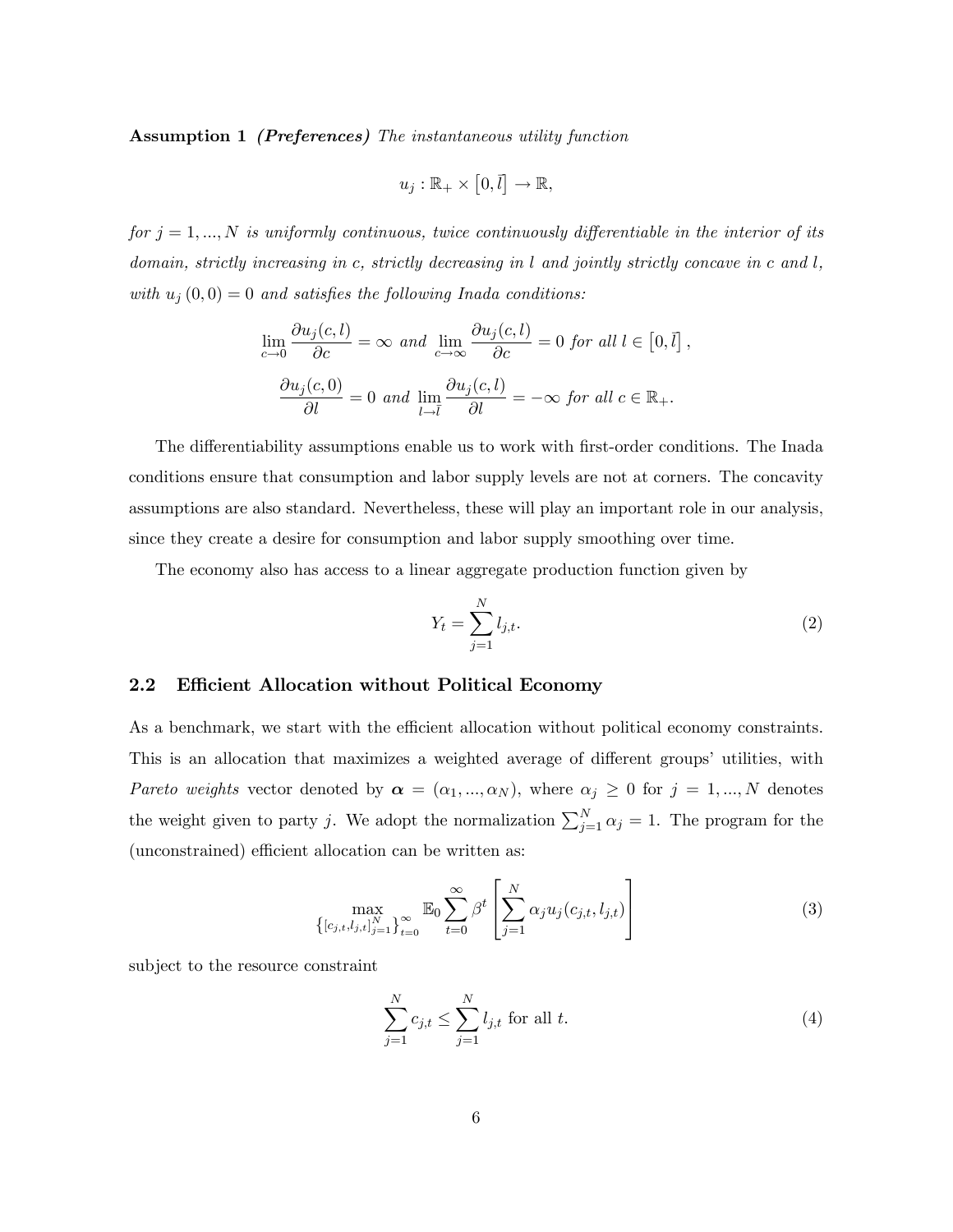Standard arguments imply that the first-best allocation,  $\left\{ \left[ c_{j,t}^{fb}, l_{j,t}^{fb} \right]_{j=1}^N \right\}_{t=0}^{\infty}$ , which is a solution to the program  $(3)$ , satisfies the following conditions:

no distortions: 
$$
\frac{\partial u_j(c_{j,t}^{fb}, l_{j,t}^{fb})}{\partial c} = -\frac{\partial u_j(c_{j,t}^{fb}, l_{j,t}^{fb})}{\partial l} \text{ for } j = 1, ..., N \text{ and all } t,
$$
 (5)

perfect smoothing:  $c_{j,t}^{fb} = c_j^{fb}$  $j^{fb}$  and  $l^{fb}_{j,t} = l^{fb}_j$  $j^{to}$  for  $j = 1, ..., N$  and all t. (6)

The structure of the first-best allocations is standard. Efficiency requires the marginal benefit from additional consumption to be equal to the marginal cost of labor supply for each individual, and also requires perfect consumption and labor supply smoothing. Note that different parties can be treated differently in the first-best allocation depending on the Pareto weight vector  $\alpha$ , i.e., receive different consumption and labor allocations.

# 3 Political Economy

We now consider a political environment in which political power fluctuates between the  $N$ parties  $j \in \mathcal{N} \equiv \{1, ..., N\}$ . The game form in this political environment is as follows.

- 1. In each period t, we start with one party,  $j'$ , in power.
- 2. All parties simultaneously make their labor supply decisions  $l_{j,t}$ . Output  $Y_t = \sum_{j=1}^{N} l_{j,t}$ is produced.
- 3. Party j' chooses consumption allocations  $c_{j,t}$  for each party subject to the feasibility constraint

$$
\sum_{j=1}^{N} c_{j,t} \le \sum_{j=1}^{N} l_{j,t}.\tag{7}
$$

4. A first-order Markov process m determines who will be in power in the next period. The probability of party j being in power following party j' is  $m(j | j')$ , with  $\sum_{j=1}^{N} m(j | j') =$ 1 for all  $j' \in \mathcal{N}$ .

A number of features is worth noting about this setup. First, this game form captures the notion that political power fluctuates between groups. Second, it builds in the assumption that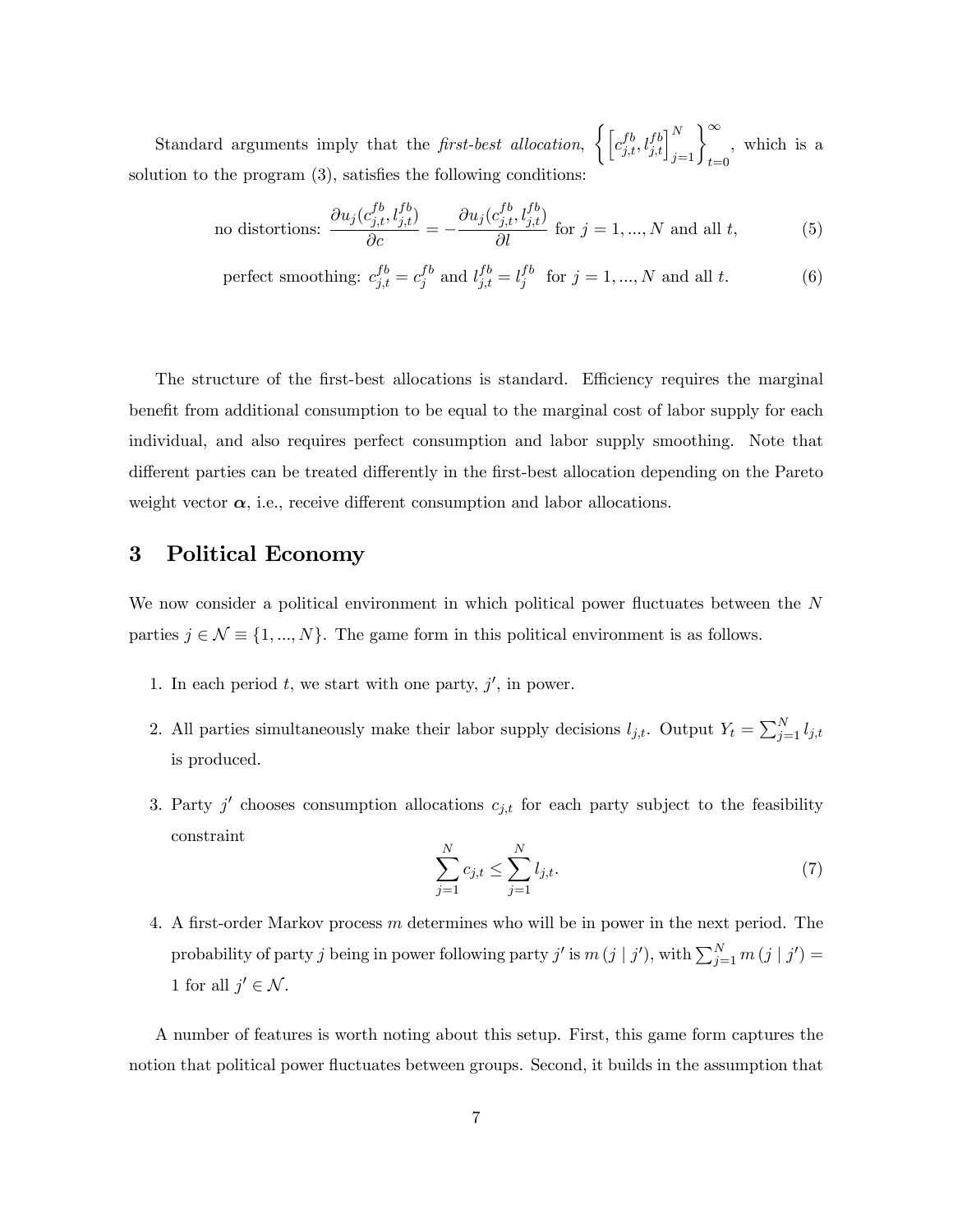the allocation of resources is decided by the group in power (without any prior commitment to what the allocation will be). The assumption of no commitment is standard in political economy models (e.g., Persson and Tabellini [33], Acemoglu and Robinson [8]), while the presence of power switches is crucial for our focus (see also Dixit, Grossman and Gul [19], and Amador,  $[11]$ ,  $[12]$ ). We have simplified the analysis by assuming that there are no constraints on the allocation decisions of the group in power and by assuming no capital.

In addition, we impose the following assumption on the Markov process for power switches.

**Assumption 2 (Power Switches)** The first-order Markov chain  $m(j | j')$  is irreducible, aperiodic and ergodic.

We are interested in *subgame perfect equilibria* of this infinitely-repeated game. More specifically, as discussed in the Introduction, we will look at subgame perfect equilibria that correspond to constrained Pareto efficient allocations, which we refer to as *Pareto efficient* perfect equilibria.

To define these equilibria, we now introduce additional notation. Let  $h^t = (h_0, ..., h_t)$ , with  $h_s \in \mathcal{N}$  be the history of power holdings. Let  $H^\infty$  denote the set of all such possible histories of power holding. Let  $\mathbf{L}^t = \left( \{l_{j,0}\}_{j=1}^N, ..., \{l_{j,t}\}_{j=1}^N \right)$  be the history of labor supplies, and let  $\mathbf{C}^t$  =  $\left(\{c_{j,0}\}_{j=1}^N, ..., \{c_{j,t}\}_{j=1}^N\right)$  be the history of allocation rules. A *(complete) history* of this game ("history" for short) at time t is  $\omega^t = (h^t, \mathbf{C}^{t-1}, \mathbf{L}^{t-1}),$  which describes the history of power holdings, all labor supply decisions, and all allocation rules chosen by groups in power. Let the set of all potential date t histories be denoted by  $\Omega^t$ . In addition, denote an intermediatestage (complete) history by  $\hat{\omega}^t = (h^t, \mathbf{C}^{t-1}, \mathbf{L}^t)$ , and denote the set of intermediate-stage full histories by  $\hat{\Omega}^t$ . The difference between  $\omega$  and  $\hat{\omega}$  lies in the fact that the former does not contain information on labor supplies at time  $t$ , while the latter does. The latter history will be relevant at the intermediate stage where the individual in power chooses the allocation rule.

We can now define strategies as follows. First define the following sequence of mappings  $\hat{l} = \left(\hat{l}^0, \hat{l}^1, ..., \hat{l}^t, ...\right)$  and  $\hat{C} = \left(\hat{C}^0, \hat{C}^1, ..., \hat{C}^t, ...\right)$ , where  $\hat{l}^t : \Omega^t \to [0, \bar{l}]$  determines the level of labor a party will supply for every given history  $\omega^t \in \Omega^t$ , and  $\hat{C}^t : \hat{\Omega}^t \to \mathbb{R}^N_+$  determines a sequence of allocation rules, which a party would choose, if it were in power, for every given intermediate-stage history  $\hat{\omega}^t \in \hat{\Omega}^t$ , such that  $\hat{C}$  satisfies the feasibility constraint (7). A date t strategy for party j is  $\sigma_j^t = (\hat{l}^t, \hat{C}^t)$ . Denote the set of date t strategies by  $\Sigma^t$ . A strategy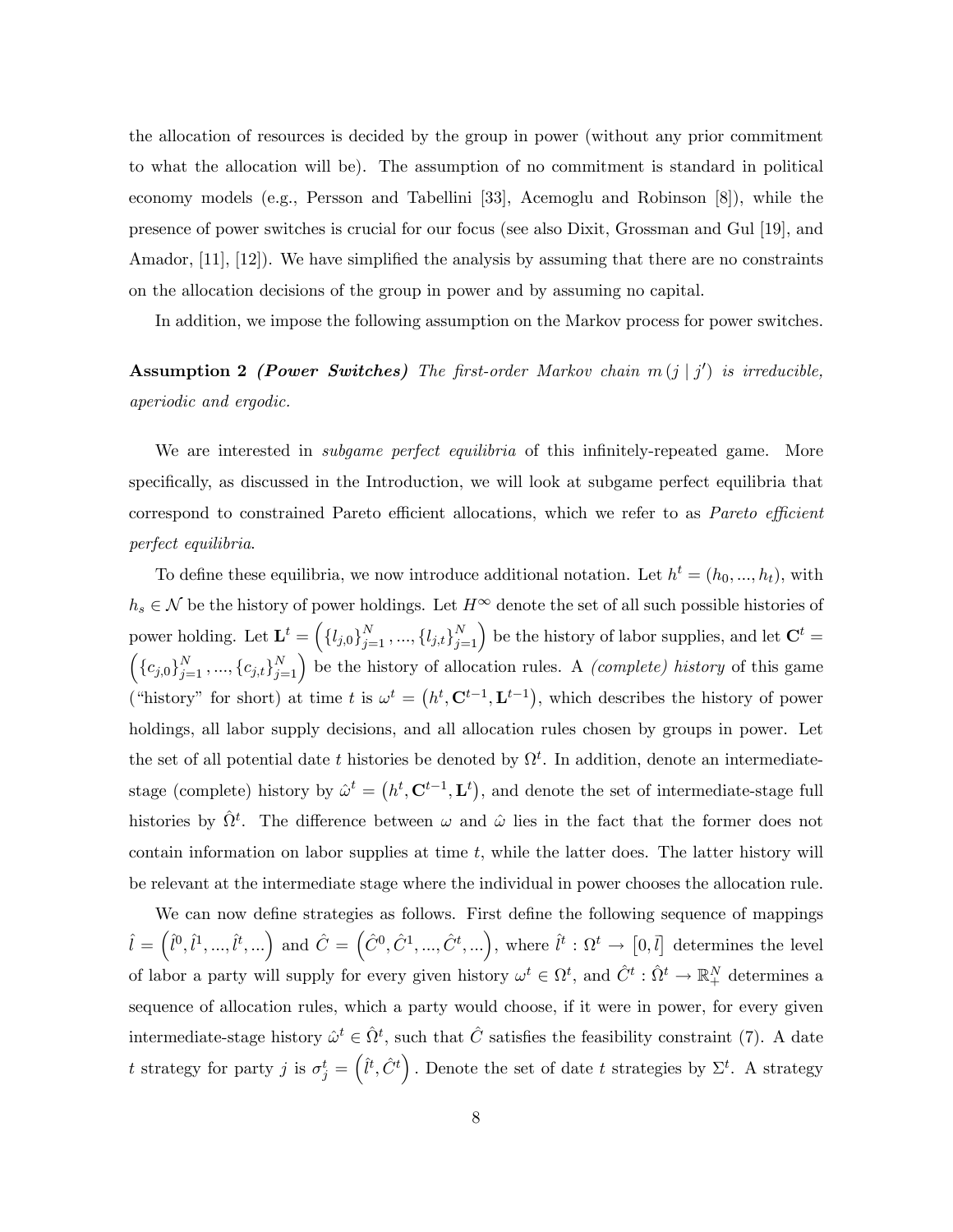for party j is  $\sigma_j = \left(\begin{cases} \sigma_j^t \end{cases}\right)$  $\big\}: t = 0, 1, ...$  and the set of strategies is denoted by  $\Sigma$ . Denote the expected utility of party j at time t as a function of its own and others' strategies given intermediate-stage history  $\hat{\omega}^t$  (which subsumes history  $\omega^t$ ) by  $U_j \left(\sigma_j, \sigma_{-j} \mid \hat{\omega}^t\right)$ .

We next define various concepts of equilibria which we use throughout the paper.

**Definition 1** A subgame perfect equilibrium (SPE) is a collection of strategies  $\sigma^* = \left(\left\{\sigma_j^t\right\}$  $\Big\}$ :  $j = 1, ..., N, t = 0, 1, ...$  such that  $\sigma_j^*$  is best response to  $\sigma_{-j}^*$  for all  $\hat{\omega}^t \in \hat{\Omega}^t$  $(and \omega^t \in \Omega^t)$  and for all j, i.e.,  $U_j\left(\sigma_j^*, \sigma_{-j}^* \mid \hat{\omega}^t\right) \geq U_j\left(\sigma_j, \sigma_{-j}^* \mid \hat{\omega}^t\right)$  for all  $\sigma_j \in \Sigma$ , for all  $\hat{\omega}^t \in \hat{\Omega}^t$  (and  $\omega^t \in \Omega^t$ ), for all  $t = 0, 1, ...$  and for all  $j \in \mathcal{N}$ .

**Definition 2** A (constrained) Pareto efficient perfect equilibrium,  $\sigma^{**}$ , is a collection of strategies that form an SPE such that there does not exist another SPE  $\sigma$ , whereby  $U_j(\sigma_j, \sigma_{-j} | \hat{\omega}^0) \geq$  $U_j\left(\sigma_j^{**},\sigma_{-j}^{**} \mid \hat{\omega}^0\right)$  for all  $j \in \mathcal{N}$ , with at least one strict inequality.

In light of this definition, by *Pareto efficient allocations* we refer to the equilibrium-path allocations that result from a Pareto efficient perfect equilibrium. To characterize Pareto efficient allocations, we will first determine the worst subgame perfect equilibrium, which will be used as a threat against deviations from equilibrium strategies. These are defined next. We write  $j = \mathbf{j}(h^t)$  if party j is in power at time t according to history (of power holdings) h<sup>t</sup>. We also use the notation  $h^t \in H_j^t$  whenever  $j = \mathbf{j}(h^t)$ . A worst SPE for party j at time t following history  $\omega^t$  is a collection of strategies  $\sigma^W$  that form a SPE such that there does not exist another SPE  $\sigma^{***}$  such that  $U_j\left(\sigma^{***}_j,\sigma^{***}_{-j}\mid \hat{\omega}^t\right) < U_j\left(\sigma^{W}_j,\sigma^{W}_{-j}\mid \hat{\omega}^t\right)$  for all  $\hat{\omega}^t \in \hat{\Omega}^t, \forall t$ .

# 4 Characterization of (Constrained) Pareto Efficient Allocations

#### 4.1 Preliminary Results

Let  $V_j^W(j')$  denote the expected payoff of party j in the worst subgame perfect equilibrium for party j from period  $t + 1$  on, conditional on party j' being in power at time t, i.e.  $j' =$  $\mathbf{j}(h^t)$ . Lemma 1 in the Appendix clarifies why, given Assumption 2,  $V_j^W(j')$  only depends only on the identify of party in power at time  $t$ . The next proposition provides a constraint maximization problem characterizing the Pareto efficient allocations subject to the political economy constraints (represented here by the sustainability constraints).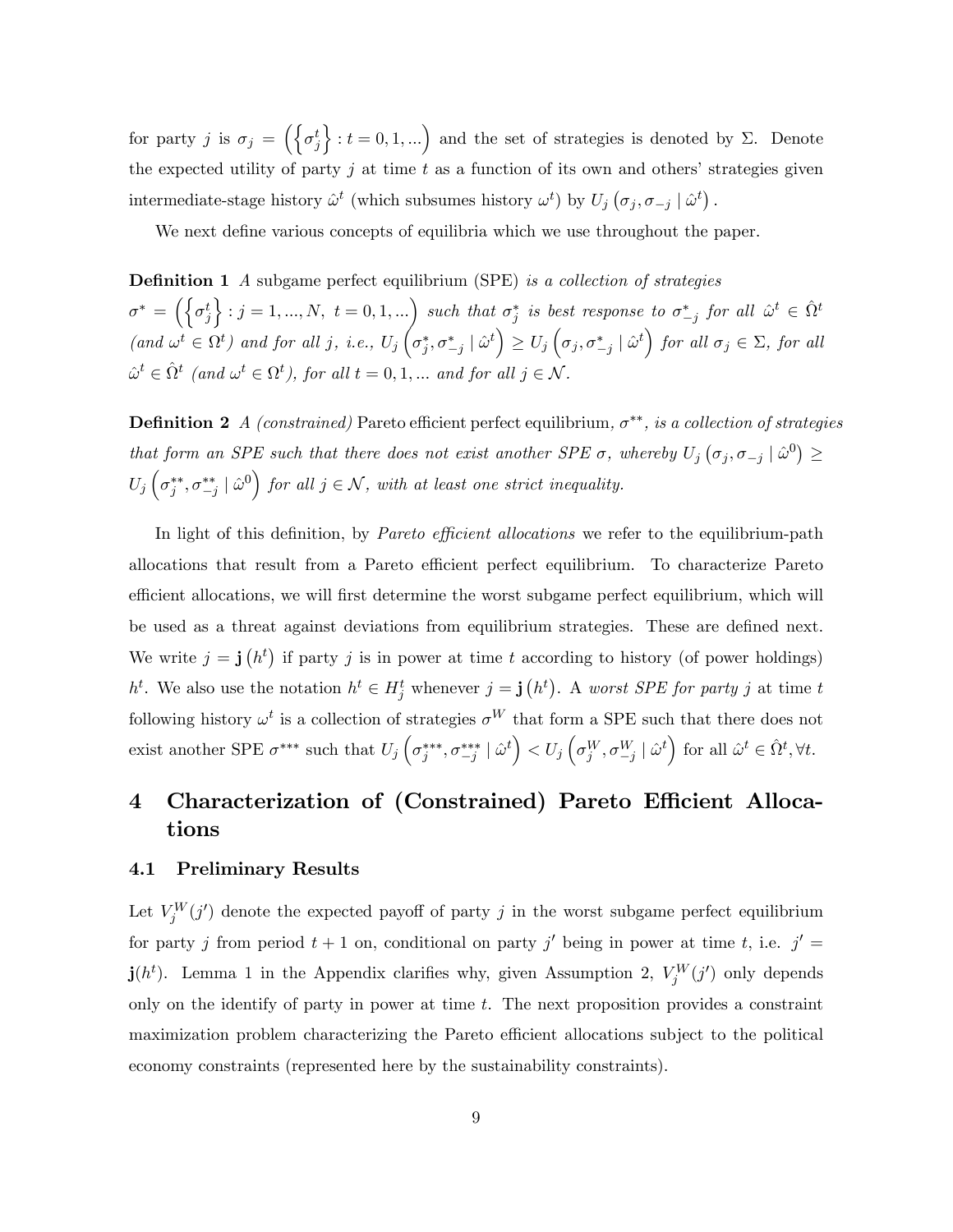**Proposition 1** Suppose Assumptions 1 and 2 hold. Then, an outcome of any Pareto efficient subgame perfect equilibrium is a solution to the following maximization problem for all  $h^t$ :

$$
\max_{\{c_j(h^t), l_j(h^t)\}_{j=1,\dots,N;\;h^t}} \mathbb{E}_0 \sum_{t=0}^{\infty} \beta^t \left[ \sum_{j=1}^N \alpha_j u_j(c_j(h^t), l_j(h^t)) \right]
$$
(8)

subject to, for all  $h^t$ ,

$$
\sum_{j=1}^{N} c_j (h^t) \le \sum_{j=1}^{N} l_j (h^t) , \qquad (9)
$$

$$
\mathbb{E}_{t} \sum_{s=0}^{\infty} \beta^{s} u_{j} \left( c_{j} \left( h^{t+s} \right), l_{j} \left( h^{t+s} \right) \right) \geq \beta V_{j}^{W}(\mathbf{j}(h^{t})) \text{ for all } j \neq \mathbf{j}(h^{t}), \tag{10}
$$

and

$$
\mathbb{E}_{t} \sum_{s=0}^{\infty} \beta^{s} u_{\mathbf{j}(h^{t})} \left( c_{\mathbf{j}(h^{t})} \left( h^{t+s} \right), l_{\mathbf{j}(h^{t})} \left( h^{t+s} \right) \right) \geq v_{\mathbf{j}(h^{t})} \left( \sum_{j \neq \mathbf{j}(h^{t})} l_{j} \left( h^{t} \right) \right) + \beta V_{\mathbf{j}(h^{t})}^{W} (\mathbf{j}(h^{t})), \tag{11}
$$

for some Pareto weights vector  $\boldsymbol{\alpha} = (\alpha_1, ..., \alpha_N)$ , where

$$
v_j(Y) \equiv \max_{\tilde{l} \in [0,\bar{l}]} u_j \left(Y + \tilde{l}, \tilde{l}\right).
$$
 (12)

#### **Proof.** See the Appendix. ■

In this constrained maximization problem, (10) represents the participation constraint for each group that is not in power.<sup>8</sup> Group j can never receive less than  $\beta V_j^W(\mathbf{j}(h^t))$ , which it can guarantee by supplying and consuming zero today and then receiving its payoff in the worst subgame perfect equilibrium from tomorrow on starting with group  $\mathbf{j}(h^t)$  in power today. In addition, (11) is the participation or the *sustainability constraint* of group  $\mathbf{j}(h^t)$  that is in power. This group can always deviate today and consume all output, giving itself current utility  $v_{\mathbf{j}(h^t)}\left(\sum_{j\neq\mathbf{j}(h^t)}l_j(h^t)\right)$ , and from tomorrow on receive its payoff in the worst subgame perfect equilibrium,  $\beta V_{j(h^t)}^W(j(h^t))$  starting with itself in power today. To simplify the notation, we define

$$
V_j(h^{t-1}) \equiv \mathbb{E}\left\{ \sum_{s=0}^{\infty} \beta^s u_j \left( c_j \left( h^{t+s} \right), l_j \left( h^{t+s} \right) \right) | h^{t-1} \right\}
$$

<sup>&</sup>lt;sup>8</sup>The maximization (8) subject to (9), (10), and (11) is a potentially non-convex optimization problem, because (11) defines a non-convex constraint set. This implies that randomizations may improve the value of the program (see, for example, Prescott and Townsend [36], [37]). The working paper version of our paper establishes the analogs of our results in the presence of explicit randomization on public signals. We omit these details here to economize on space and notation.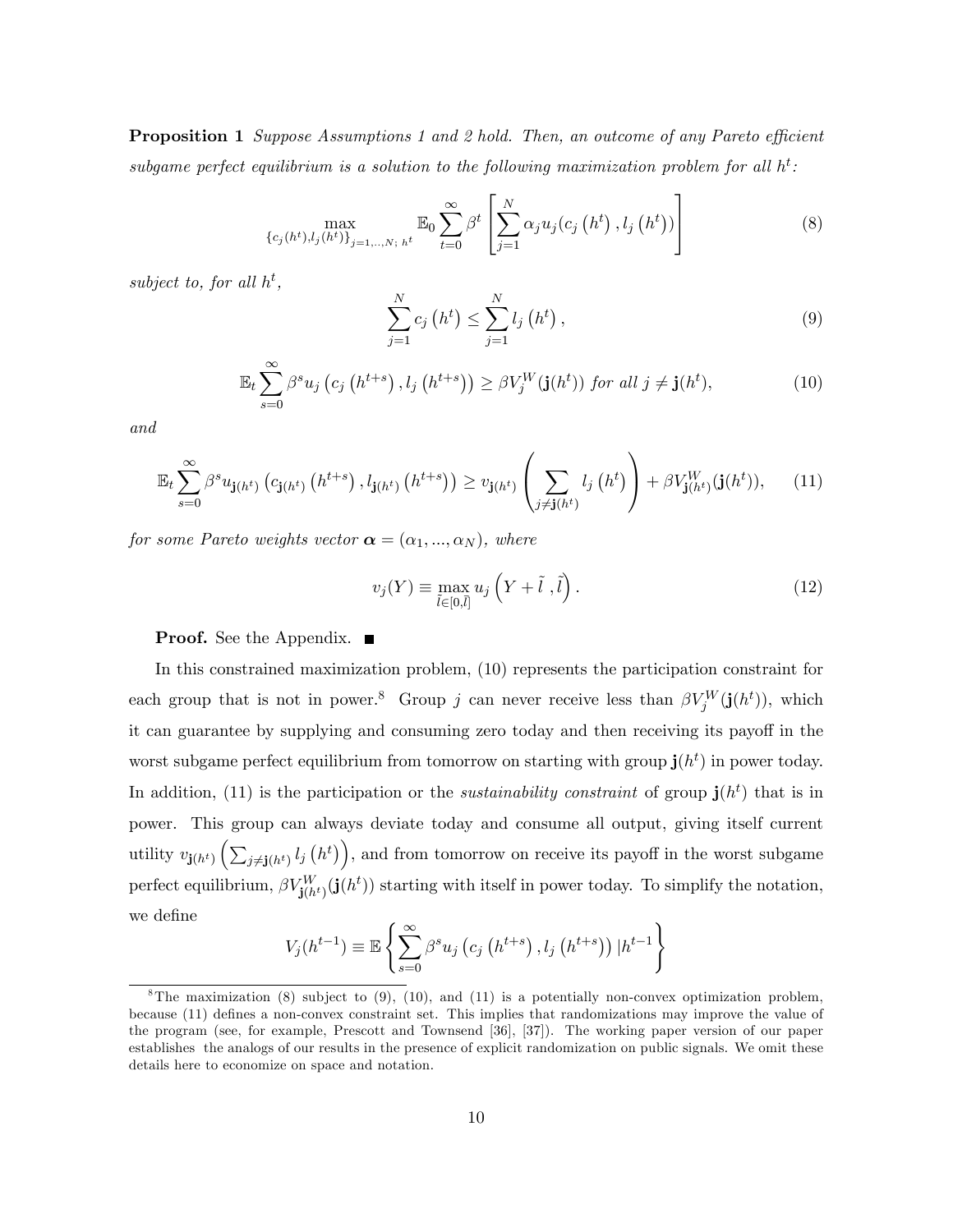$$
V_j[h^{t-1}, i] \equiv \mathbb{E}\left\{ \sum_{s=0}^{\infty} \beta^s u_j \left( c_j \left( h^{t+s} \right), l_j \left( h^{t+s} \right) \right) | h^{t-1}, \mathbf{j}(h^t) = i \right\}
$$

The difference between  $V_j(h^{t-1})$  and  $V_j[h^{t-1}, i]$  is that the former denotes expected lifetime utility of party j in period t before the uncertainty which party is in power in that period is realized, while the latter denotes the expected lifetime utility after realization of this uncertainty. From the above definition and Assumption 2,

$$
V_j(h^{t-1}) = \sum_{j'=1}^{N} m(j'|h_{t-1}) V_j[h^{t-1}, j'].
$$

Proposition 1 implies that in order to characterize the entire set of Pareto efficient perfect equilibria, we can restrict attention to strategies that follow a particular prescribed equilibrium play, with the punishment phase given by  $\sigma^{W.9}$ 

#### 4.2 Political Economy Distortions

We next characterize the structure of distortions arising from political economy. Our first result shows that as long as sustainability/political economy constraints are binding, the labor supply of parties that are not in power is distorted downwards. There is a positive wedge between their marginal utility of consumption and marginal disutility of labor. In contrast, there is no wedge for the party in power. Recall also that without political economy constraints, in the first-best allocations, the distortions are equal to zero.

Proposition 2 Suppose that Assumptions 1 and 2 hold. Let the (normalized) Lagrange multiplier on the sustainability constraint (11) given history  $h^t$ , be denoted by  $\lambda_{\mathbf{j}(h^t)}(h^t)$ . Then as long as  $\lambda_{j(h^t)}(h^t) > 0$ , the labor supply of all groups that are not in power, i.e.,  $j \neq j(h^t)$ , is distorted downwards, in the sense that

$$
\frac{\partial u_j\left(c_j\left(h^t\right),l_j\left(h^t\right)\right)}{\partial c} > -\frac{\partial u_j\left(c_j\left(h^t\right),l_j\left(h^t\right)\right)}{\partial l}.
$$

The labor supply of a party in power,  $j' = j(h^t)$ , is undistorted, i.e.,

$$
\frac{\partial u_{j'}}{(c_{j'}(h^t), l_{j'}(h^t))} = -\frac{\partial u_{j'}}{(c_{j'}(h^t), l_{j'}(h^t))}.
$$

<sup>&</sup>lt;sup>9</sup>Notice, however, that this proposition applies to Pareto efficient outcomes, not to the strategies that individuals use in order to support these outcomes. These strategies must be conditioned on information that is not contained in the history of power holdings,  $h^t$ , since individuals need to switch to the worst subgame perfect equilibrium in case there is any deviation from the implicitly-agreed action profile. This information is naturally contained in  $\omega^t$ . Therefore, to describe the subgame perfect equilibrium strategies we need to condition on the full histories  $\omega^t$ .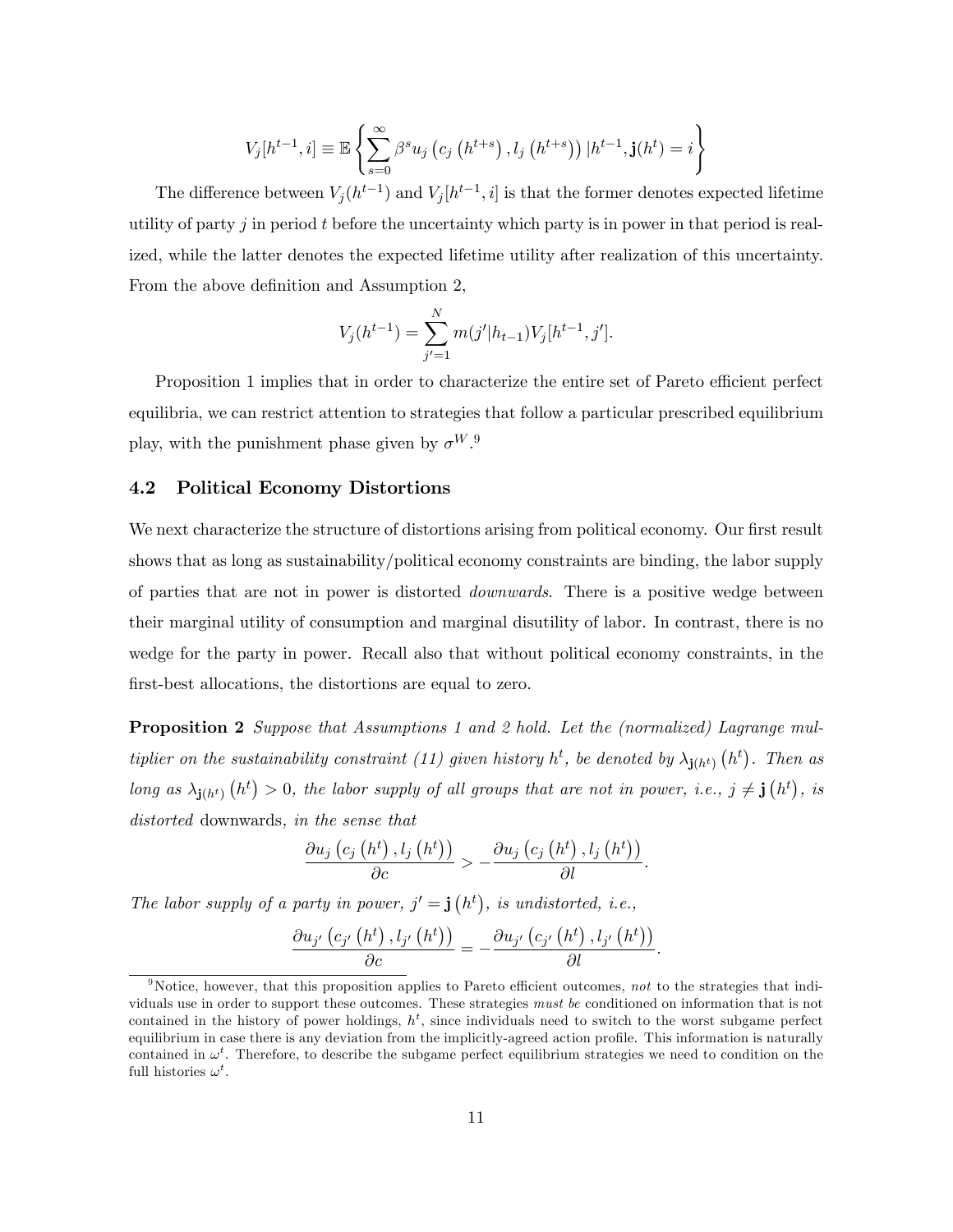#### **Proof.** See the Appendix ■

The intuition for why there will be downward distortions in the labor supply of groups that are not in power is similar to that in Acemoglu, Golosov and Tsyvinski [4], [6]. Positive distortions, which are the equivalent of "taxes," discourage labor supply, reducing the amount of output that the group in power can "expropriate" (i.e., allocate to itself as consumption following a deviation). This relaxes the sustainability constraint (11). In fact, starting from an allocation with no distortions, a small distortion in labor supply creates a second-order loss. In contrast, as long as the multiplier on the sustainability constraint is positive, this small distortion creates a first-order gain in the objective function, because it enables a reduction in the rents captured by the group in power. We show in the appendix that the problem can be re-written recursively using the updated Pareto weights  $\alpha_i$  following Marcet and Marimon [30]. This intuition also highlights that the extent of distortions will be closely linked to the Pareto weights given to the group in power. In particular, when  $\alpha_j$  is close to 1 and group j is in power, there will be little gain in relaxing the sustainability constraint (11). In contrast, the Pareto efficient allocation will attempt to provide fewer rents to group j when  $\alpha_j$  is low, and this is only possible by reducing the labor supply of all other groups, thus distorting their labor supplies. Note that the Lagrange multiplier  $\lambda_{j(h^t)}(h^t)$  is a measure of distortions. This follows immediately from Proposition 2, and more explicitly its proof in the Appendix, which shows that the wedges between the marginal utility of consumption and the marginal disutility of labor are directly related to  $\lambda_{j(h^t)}(h^t)$ . This is useful as it will enable us to link the level and behavior of distortions to the behavior of the Lagrange multiplier  $\lambda_{j(h^t)}(h^t)$ .

The (constrained) efficient allocations will be "first-best" if and only if the Lagrange multipliers associated with all constraints (10) and (11) are equal to zero (so that there are no distortions in a first-best allocation). That is, a first-best allocation starting at history  $h^t$ involves  $\lambda_j(h^{t+s}) = 0$  for all j and all subsequent  $h^{t+s}$ .

We also call any allocation  $\{c_j^*, l_j^*\}_{j=1,\dots,N}$  a *sustainable first-best allocation* if  $\{c_j^*, l_j^*\}$  is a first-best allocation that satisfies for each  $j = 1, ..., N$ 

$$
\frac{1}{1-\beta}u_j\left(c_j^*, l_j^*\right) \ge v_j\left(\sum_{i\neq j}l_i^*\right) + \beta V_j^W\left(j\right),\tag{13}
$$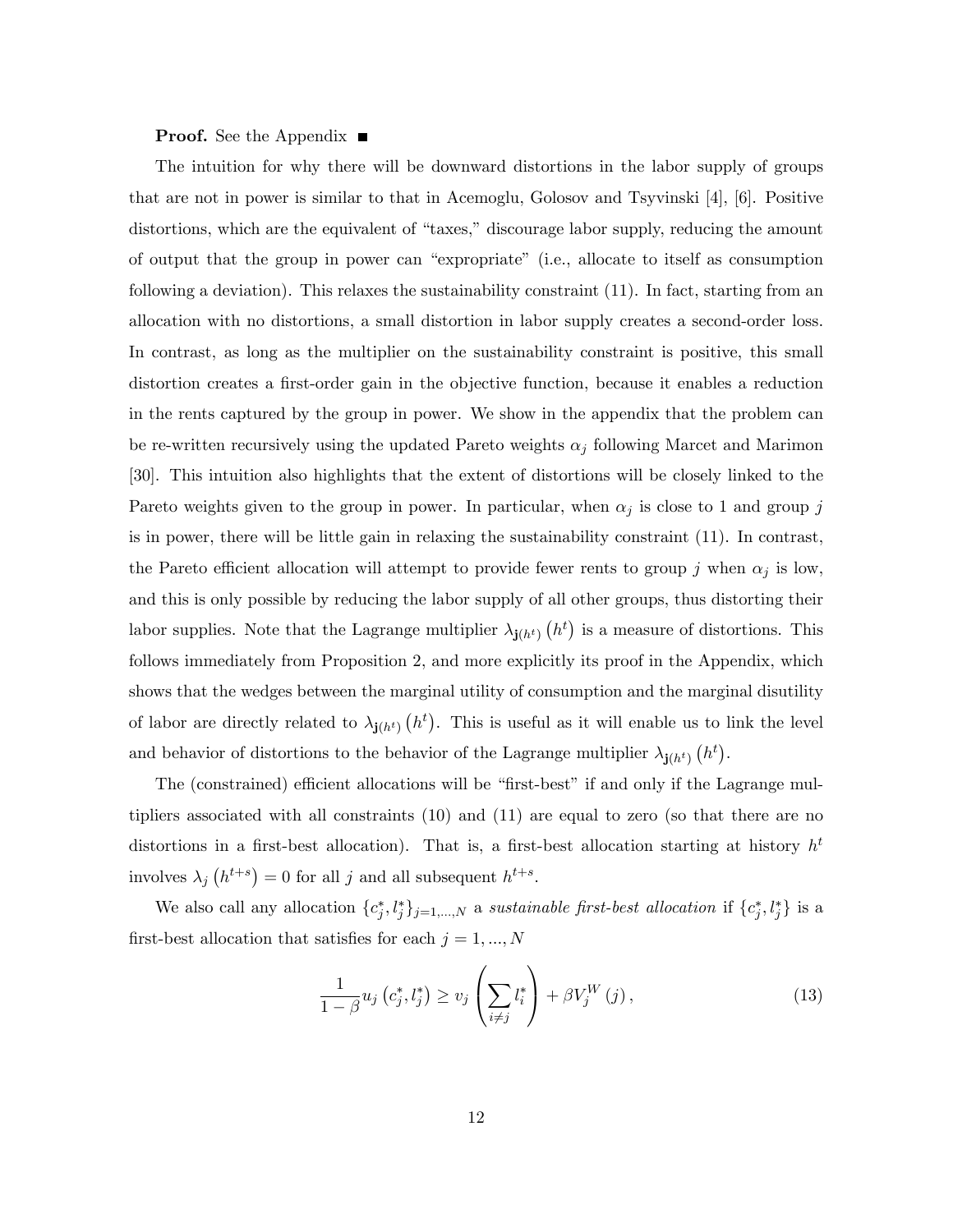where recall that  $v_j$  is defined in (12), and

$$
\frac{1}{1-\beta}u_j\left(c_j^*,l_j^*\right) \ge \beta V_j^W\left(j'\right) \text{ for each } j' \ne j. \tag{14}
$$

The next theorem studies the dynamics of the distortions.

**Theorem 1** Suppose that Assumptions 1 and 2 hold. Then there exists  $\bar{\beta}$ , with  $0 < \bar{\beta} < 1$ such that

- 1. For all  $\beta \geq \overline{\beta}$ , there is some first-best allocation that is sustainable;
- 2. If no first-best allocation is sustainable then  $\{c_j(h^t), l_j(h^t)\}_{j=1,\dots,N}$  converges to an invariant non-degenerate distribution F.

#### **Proof.** See the Appendix. ■

This theorem shows that for high discount factors, i.e.,  $\beta \geq \bar{\beta}$ , there are first-best allocations that are sustainable. In contrast, when  $\beta$  is low, then there are no sustainable first best allocations and consumption and labor supply levels will fluctuate permanently as political power changes hands between different parties. The invariant distribution can be quite complex in general, and involve the consumption and labor supply levels of each group depending on the entire history of power holdings.

This theorem does not answer the question of whether first-best allocations, when they are sustainable, will be ultimately reached. We address this question for the case of two parties in the next section.

#### 4.3 The Case of Two Parties

In this subsection, we focus on an economy with two parties (rather than N parties as we have done so far). We also specialize utility function to be quasi-linear. Under these conditions, we show that when there exists a sustainable first-best allocation (i.e., an undistorted allocations for some Pareto weights), the equilibrium will necessarily converge to a point in the set of firstbest allocations. More specifically, starting with any Pareto weights, the allocations ultimately converge to undistorted allocations.

For the rest of this section, we impose the following assumption on the preferences.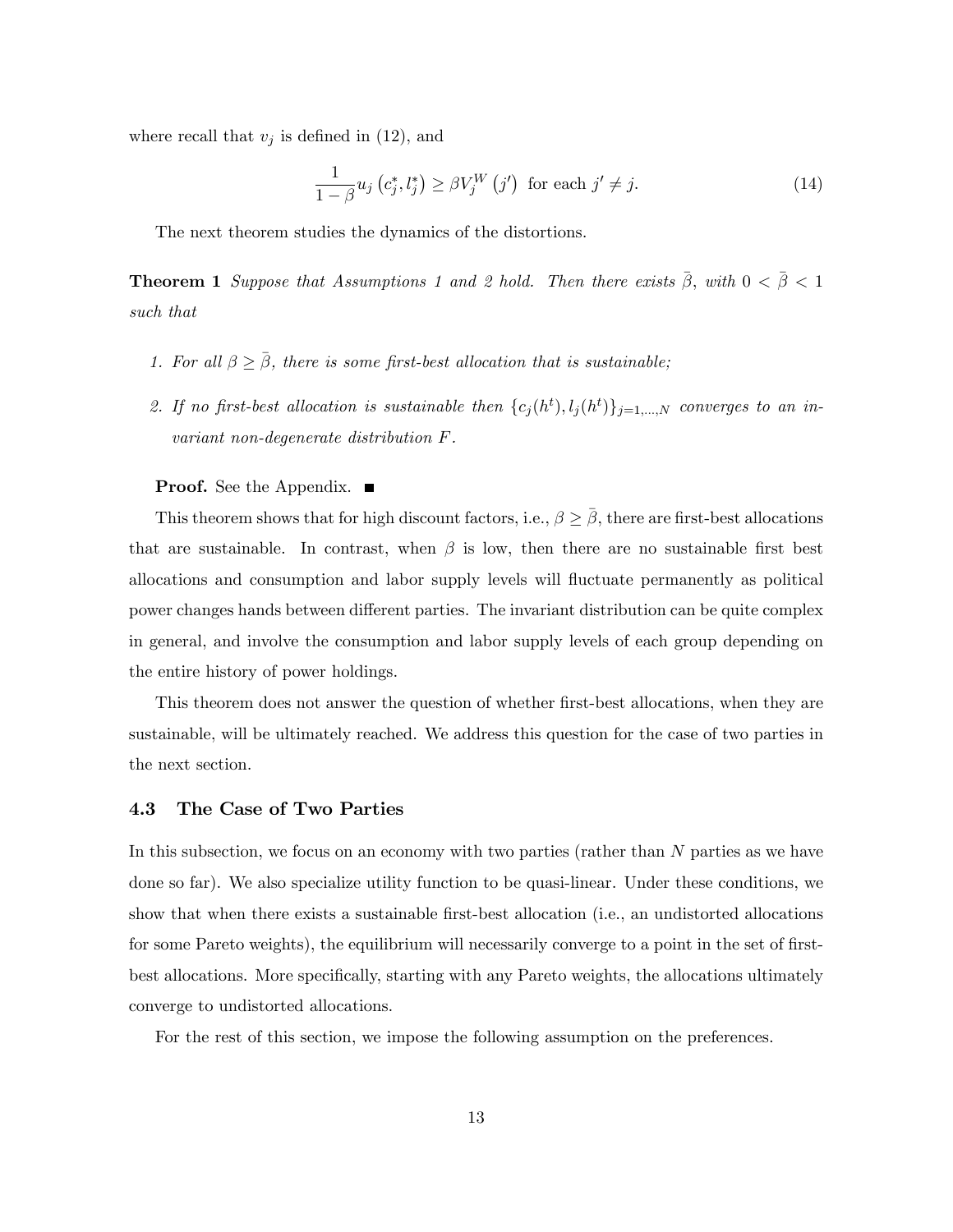**Assumption 3 (Quasi-Linear Preferences)** The instantaneous utility of each party j satisfies  $u_j(c_j - \eta_j(l_j))$  with the normalization

$$
\eta_j'(1) = 1.\t(15)
$$

Assumption 3 implies that there are no income effects in labor supply. Consequently, when there are no distortions, the level of labor supply by each group will be constant, and given the normalization in (15), this labor supply level will be equal to 1 (which is without loss of any generality). The absence of income effects also simplifies the analysis and dynamics, which is our main focus in this section.

Now we are ready to prove the result on the convergence to the first-best allocations.

**Theorem 2** Suppose that Assumptions 1 and 3 hold. If there exists a sustainable first-best, then

$$
\{(c_j(h^t), l_j(h^t))\}_{j=1}^2 \to \{(c_j^*, l_j^*)\}_{j=1}^2
$$

where  $\left\{ \left( c_{j}^{\ast },l_{j}^{\ast }\right) \right\}$  $\setminus$ <sup>2</sup> is some first-best sustainable allocation.<br> $j=1$ 

**Proof.** See the Appendix. ■

This theorem establishes that if there exist first-best allocations that are sustainable they will be ultimately reached. This implies that the political economy frictions in this situation will disappear in the long run. The resulting long-run allocations will not feature distortions and fluctuations in consumption and labor supply. Note, however, that the theorem does not imply that such first-best allocations will be reached immediately. Sustainability constraints may bind for a while, because the sustainable first-best allocations may involve too high a level of utility for one of the groups. In this case, a first-best allocation will be reached only after a specific path of power switches increases the Pareto weight of this group to a level consistent with a first-best allocation. After this point, sustainability constraints do not bind for either party, and thus Pareto weights are no longer updated and the same allocation is repeated in every period thereafter. Interestingly, however, this first-best allocation may still involve transfer from one group to another.

The analysis in this subsection relies on two assumptions: (a) preferences are quasi-linear and (b) there are only two parties. Relaxing any of this assumptions significantly complicates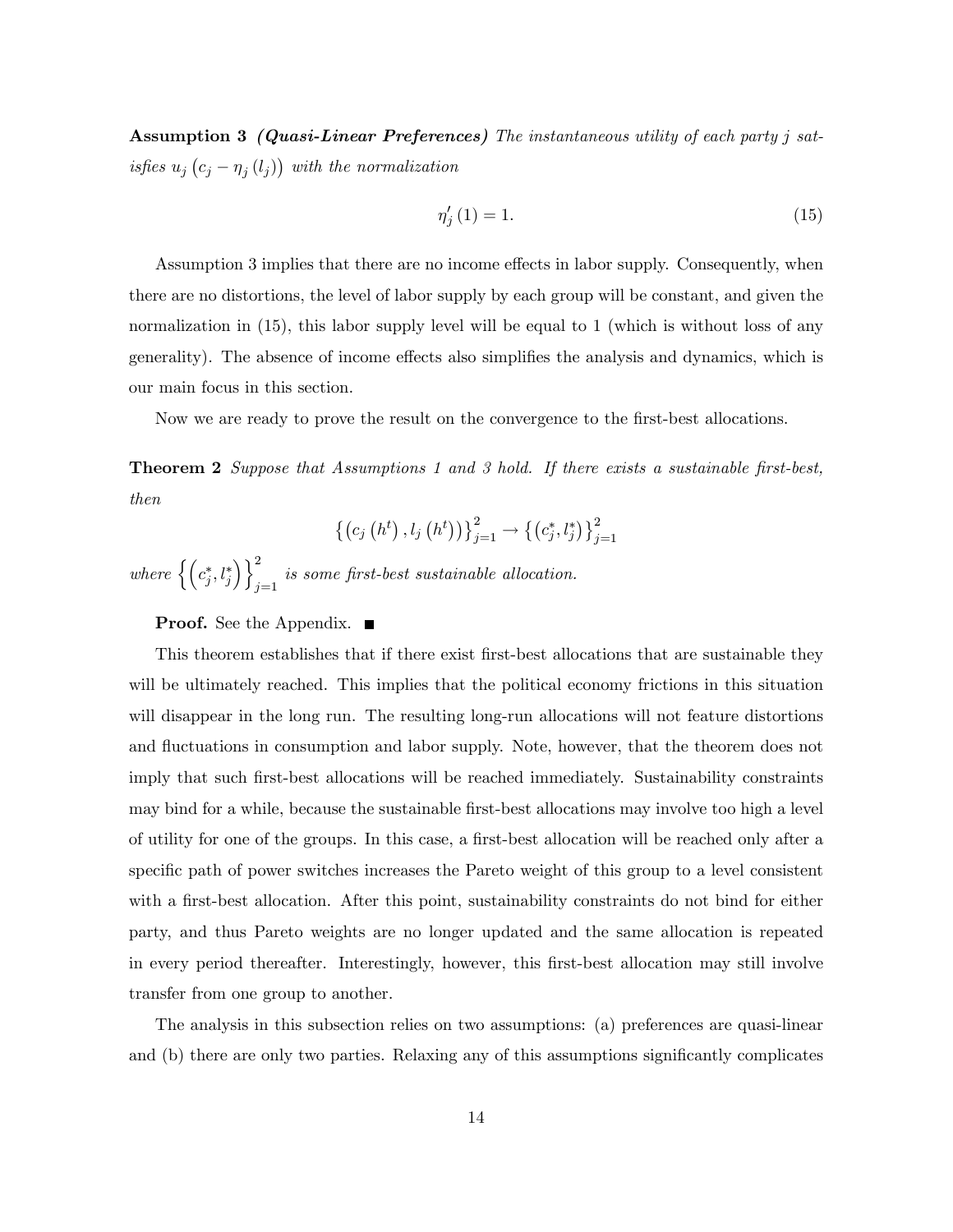the analysis, and we conjecture one can construct counterexamples to Theorem 2 when they are violated. The assumption of quasi-linearity is crucial to establish a key lemma in the Appendix. It ensures that an updated Pareto weight  $\alpha_j(h^t)$  when party j is in power does not "jump" from below the first-best Pareto weight  $\alpha_j^*$  to above it. The higher updated Pareto weight  $\alpha_j(h^t)$  ensures higher expected utility from period  $t + 1$  for party j, but also introduces additional distortions in period  $t$ . With quasi-linearity, it is possible to show that the first effect dominates for all  $\alpha_j(h^t)$  as long as  $\alpha_j(h^t) \geq \alpha_j^*$ , but it does not have to be true more generally.<sup>10</sup>

# 5 Political Stability and Efficiency

Our framework enables an investigation of the implications of persistence of power on the sustainability of first-best applications. In particular, the "stability" or persistence of power is captured by the underlying Markov process for power switches. If the Markov process  $m(j | j')$ makes it very likely that one of the groups, say group 1, will be in power all the time, we can think of this as a very "stable distribution of political power".

Such an investigation is important partly because a common conjecture in the political economy literature is that such stable distributions of political power are conducive to better policies. For example Olson [?] and McGuire and Olson [31] reach this conclusion by contrasting an all-encompassing long-lived dictator to a "roving bandit". They argue that a dictator with stable political power is superior to a roving bandit and will generate better public policies. This conjecture at first appears plausible, even compelling: what matters for better policies are high "effective discount factors," and frequent switches in the identity of powerholders would reduce these effective discount factors. Hence, stability (persistence) of power should be conducive to better policies and allocations. Similar insights emerge from the standard principal-agent models of political economy, such as Barro [15], Ferejohn [21], Persson, Roland and Tabellini [34], [35], because, in these models, it is easier to provide incentives to a politician who is more likely to remain in power. We next investigate whether a similar result applies in

<sup>&</sup>lt;sup>10</sup>The assumption that  $N = 2$  can be relaxed for the case where all N parties have the same preferences and the Markov process for power switches m is symmetric. In that case we conjecture that it can be shown that the party that starts with a highest initial Pareto weight has a sequence of updated Pareto weights which is monotonically decreasing and is bounded from below by  $1/N$ . In that case, the proof of Theorem 2 goes without changes. With asymmetric parties this condition is difficult to ensure.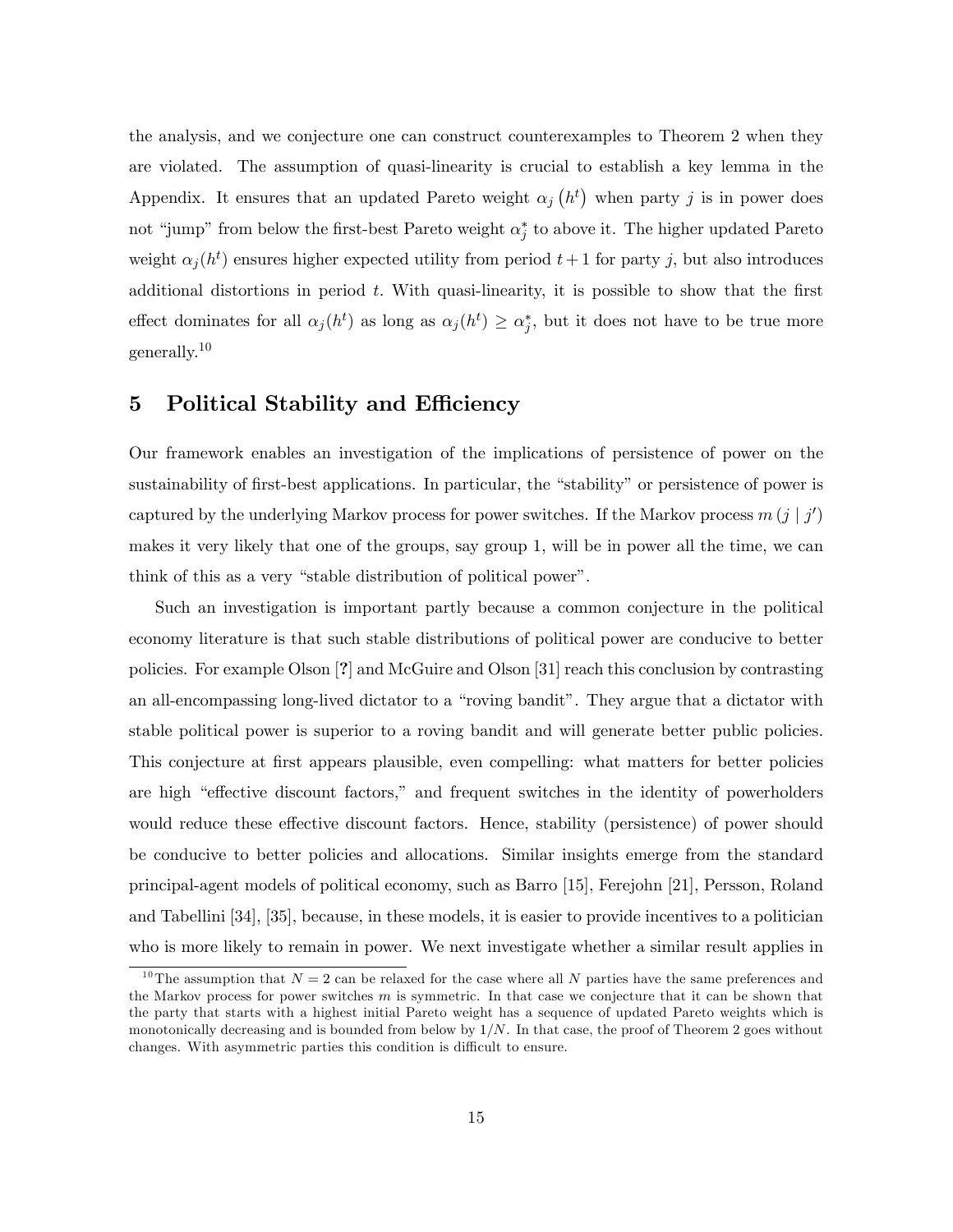our context. In particular, we ask which types of Markov processes make it more likely that a large set of first-best allocations are sustainable.

Our main result in this section is that this common conjecture is not generally correct. In fact, perhaps at first surprisingly, in our framework, essentially the opposite of this conjecture holds. In particular, we show that the opposite of this conjectures is true for the set of sustainable first-best allocations; greater persistence of power encourages deviations and leads to a smaller set of sustainable first-best allocations. In the next section, we complement this result by showing, numerically, how changes in persistence of power influences the utility of different players.

The next theorem shows our main result that higher persistence of power makes distortions more likely, in the sense that it leads to a smaller set of sustainable first-best allocations. This result is stated in the next theorem for the general case in which there are N parties and general rather than quasi-linear preferences (whereas, recall that, Theorem 2 was for two parties with quasi-linear preferences).

**Theorem 3** Consider an economy consisting of N groups, with group j having utility functions  $u_j(c_j, l_j)$  satisfying Assumption 1. Suppose that  $m(j | j) = \rho$  and  $m(j' | j) = (1 - \rho)/(N - 1)$ for any  $j' \neq j$ . Then the set of sustainable first-best allocations is decreasing in  $\rho$  (i.e.,  $\bar{\beta}$ defined in Theorem 1 is increasing in  $\rho$ ).

**Proof.** Recall that a first-best allocation satisfies (13) and (14). First, we show that under the conditions of the theorem,  $(13)$  implies  $(14)$ . From the specification of the power switching process, we have that group j will remain in power next period with probability  $\rho$ , and hence  $V_j^W(j)$  satisfies

$$
V_j^W(j) = \rho V_j^P + (1 - \rho) V_j^{NP}, \qquad (16)
$$

where  $V_j^P$  and  $V_j^{NP}$  are respectively the utility of being in power and not in power after a deviation. These are given by

$$
V_j^P = u_j \left( \tilde{l}_j, \tilde{l}_j \right) + \beta \rho V_j^P + \beta \left( 1 - \rho \right) V_j^{NP}, \tag{17}
$$

and

$$
V_j^{NP} = \beta \left( 1 - \frac{1 - \rho}{N - 1} \right) V_j^{NP} + \beta \left( \frac{1 - \rho}{N - 1} \right) V_j^P,\tag{18}
$$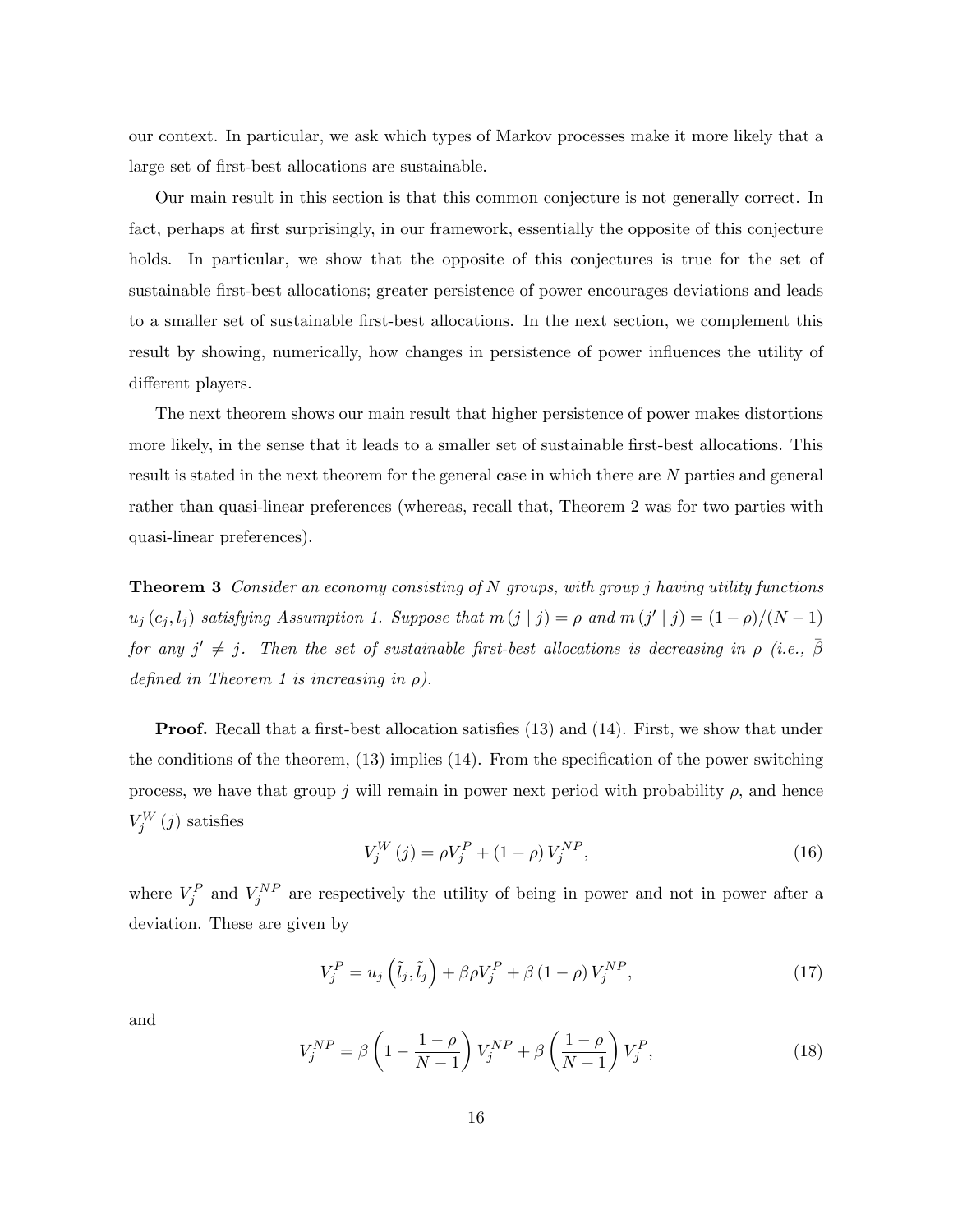where  $\tilde{l}_j$  is a solution to  $\partial u_j\left(\tilde{l}_j, \tilde{l}_j\right)/\partial c = -\partial u_j\left(\tilde{l}_j, \tilde{l}_j\right)/\partial l$  and the symmetry of m implies that  $V_j^{NP}$  is independent of which group j' succeeds j in power. Subtracting (17) from (18), we obtain

$$
V_j^P - V_j^{NP} = \frac{u_j\left(\tilde{l}_j, \tilde{l}_j\right)}{1 - \beta \rho + \beta \left(\frac{1-\rho}{N-1}\right)}.\tag{19}
$$

Similarly for any  $j' \neq j$ ,

$$
V_j^W(j') = \left(1 - \frac{1-\rho}{N-1}\right) V_j^{NP} + \left(\frac{1-\rho}{N-1}\right) V_j^P,
$$

which implies that

$$
V_j^W(j) - V_j^W(j') = \left(\rho - \frac{1-\rho}{N-1}\right) \left(V_j^P - V_j^{NP}\right)
$$
  
= 
$$
\left(\rho - \frac{1-\rho}{N-1}\right) \frac{u_j\left(\tilde{l}_j, \tilde{l}_j\right)}{1-\beta\rho+\beta\left(\frac{1-\rho}{N-1}\right)}.
$$

Now compare the right hand sides of (13) and (14)

$$
v_j\left(\sum_{i\neq j} l_i^*\right) + \beta V_j^W(j) - \beta V_j^W(j') = v_j\left(\sum_{i\neq j} l_i^*\right) + \beta\left(\rho - \frac{1-\rho}{N-1}\right) \frac{u_j\left(\tilde{l}_j, \tilde{l}_j\right)}{1-\beta\rho+\beta\left(\frac{1-\rho}{N-1}\right)}
$$
  

$$
\geq u_j\left(\tilde{l}_j, \tilde{l}_j\right)\left(1 + \frac{\beta\left(\rho - \frac{1-\rho}{N-1}\right)}{1-\beta\rho+\beta\left(\frac{1-\rho}{N-1}\right)}\right)
$$
  

$$
= \frac{u_j\left(\tilde{l}_j, \tilde{l}_j\right)}{1-\beta\rho+\beta\left(\frac{1-\rho}{N-1}\right)}
$$
  

$$
> 0.
$$

The second line of this equation follows from the fact that  $v_j\left(\sum_{i\neq j}l_i^*\right)$  $\Big) \geq u_j\left(\tilde{l}_j, \tilde{l}_j\right) \text{ and }$ the last line follows because  $1 - \beta \rho + \beta \left( \frac{1 - \rho}{N - 1} \right)$  $N-1$ ) is bounded from below by  $1 - \beta > 0$ . Therefore if any  $(c_j^*, l_j^*)$ ) satisfies (13), it also satisfies  $(14)$ .

To prove the theorem it is sufficient to show that if any  $\left\{c_j^*, l_j^*\right\}$  $\mathcal{L}$ satisfies (13) for some  $j$  $\rho$  and all j, it also satisfies it for any other  $\rho' \leq \rho$ . The left-hand side of this expression is independent of  $\rho$ , so is the first term on the right-hand side. Therefore, the desired result follows if the second term on the right-hand side,  $V_j^W(j)$ , is increasing in  $\rho$ . Substitute (19)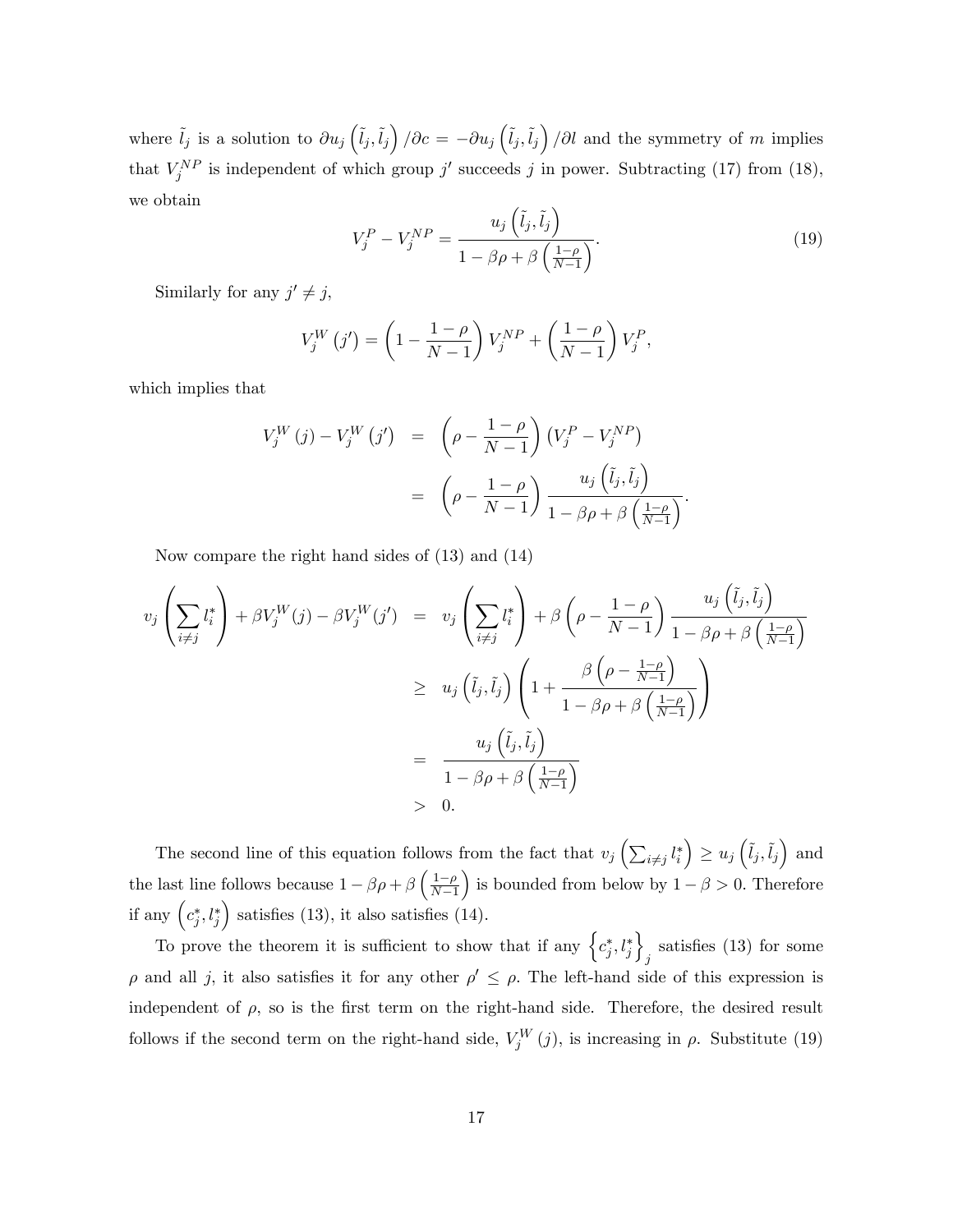into (17) to obtain

$$
V_j^P = \frac{1 - \beta + \beta \left(\frac{1-\rho}{N-1}\right)}{(1-\beta)\left(1 - \beta \rho + \beta \left(\frac{1-\rho}{N-1}\right)\right)} u_j\left(\tilde{l}_j, \tilde{l}_j\right),\,
$$

and substituting this into (16), we obtain

$$
V_j^W(j) = \frac{\beta \left(\frac{1-\rho}{N-1}\right) + (1-\beta)\rho}{(1-\beta)\left(1-\beta\rho + \beta \left(\frac{1-\rho}{N-1}\right)\right)} u_j\left(\tilde{l}_j, \tilde{l}_j\right),
$$

which is increasing in  $\rho$ , establishing the desired result.  $\blacksquare$ 

This theorem implies the converse of the Olson conjecture discussed above: the set of sustainable first-best allocations is maximized when there are *frequent power switches* between different groups. The Olson conjecture is based on the idea that "effective discount factors" are lower with frequent power switches, and this should make "cooperation" more difficult. Yet, ìe§ective discount factorsîwould be the key factor in shaping cooperation (the willingness of the party in power to refrain from deviating) only if those in power can only be rewarded when in power. This is not necessarily the case, however, in reality or in our model. In particular, in our model deviation incentives are countered by increasing current utility and the Pareto weight of the party in power, and, all else equal, groups with higher Pareto weights will receive greater utility in all future dates. This reasoning demonstrates why "effective discount factor" is not necessarily the appropriate notion in this context. Instead, Theorem 3 has a simple intuition: the value of deviation for a group in power is determined by the persistence of power; when power is highly persistent, deviation becomes more attractive, since the group in power can still obtain relatively high returns following a deviation as it is likely to remain in power. In contrast, with more frequent power switches, the group in power is likely to be out of power tomorrow, effectively reducing the value of a deviation. Since first-best allocations, and thus Örst-best utilities, are independent of the persistence of power, this implies that greater persistence makes deviation more attractive relative to candidate Örst-best allocations, and thus first-best allocations become less likely to be sustainable.

### 6 The Form of the Pareto Frontier: Numerical Results

In this section, we numerically investigate the effect of persistence and frequency of power switches on the structure of Pareto efficient allocations. In particular, we study how both the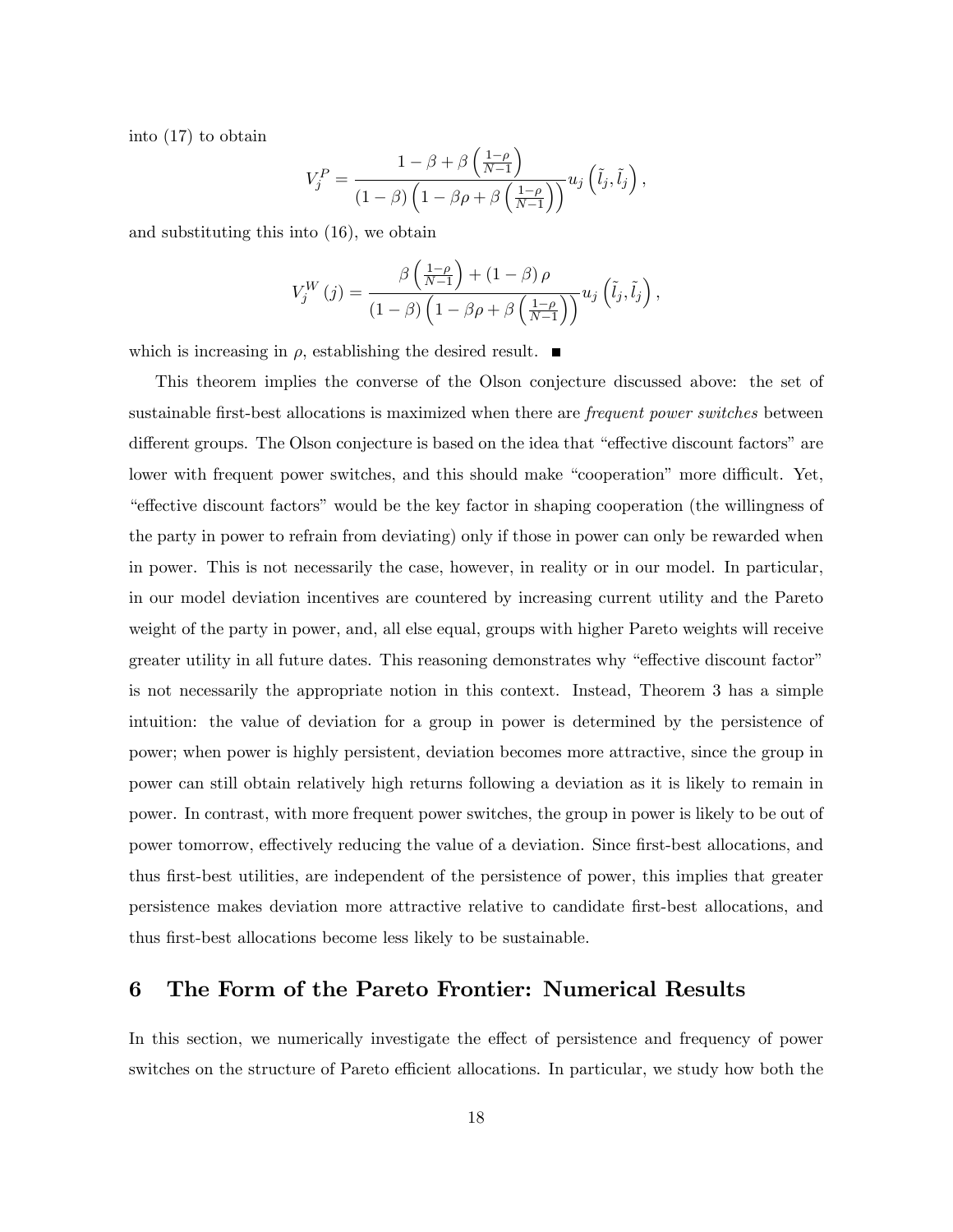ex-ante Pareto frontier, which applies before the identity of the party in power is revealed, and the ex-post Pareto frontier, conditional on the identity of the party in power, vary with the degree of persistence. Our purpose is not to undertake a detailed calibration, but to provide illustrative numerical computations. We focus on an economy with two groups,  $j = 1, 2$ , and further simplify the discussion by assuming quasi-linear and identical utilities, given by

$$
u_j(c - h(l)) = \frac{1}{1 - \sigma} \left( c - \frac{1}{1 + \gamma} l^{1 + \gamma} \right)^{1 - \sigma}
$$

:

We set  $\gamma = 1, \sigma = 0.6$  and choose a symmetric Markov process for power switches with  $m(1|1) = m(2|2) = \rho$ , so that  $\rho$  is the persistence parameter (higher  $\rho$  corresponds to greater persistence). In Figure 1, we focus on the ex-ante Pareto frontier. For any given Pareto weight  $\alpha$  we define ex-ante utility of party i by

$$
V_i^{ea}\left[\alpha\right] = \frac{1}{2}V_i\left[\alpha,1\right] + \frac{1}{2}V_i\left[\alpha,2\right].
$$

The figure plots  $V_2^{ea}[\alpha]$  and  $V_1^{ea}[\alpha]$  for different values of  $\alpha$  and for two different values of levels of the persistence,  $\rho$ ,  $\rho = 0.9$  represented by the inner solid line, and  $\rho = 0.6$  shown as the dashed line. We also show the first-best Pareto frontier for comparison (the outer solid line). We chose a discount factor  $\beta$  so that only one first-best allocation (that corresponding to the Pareto weights  $\alpha_1 = \alpha_2 = 0.5$  is sustainable) when  $\rho = 0.9$ .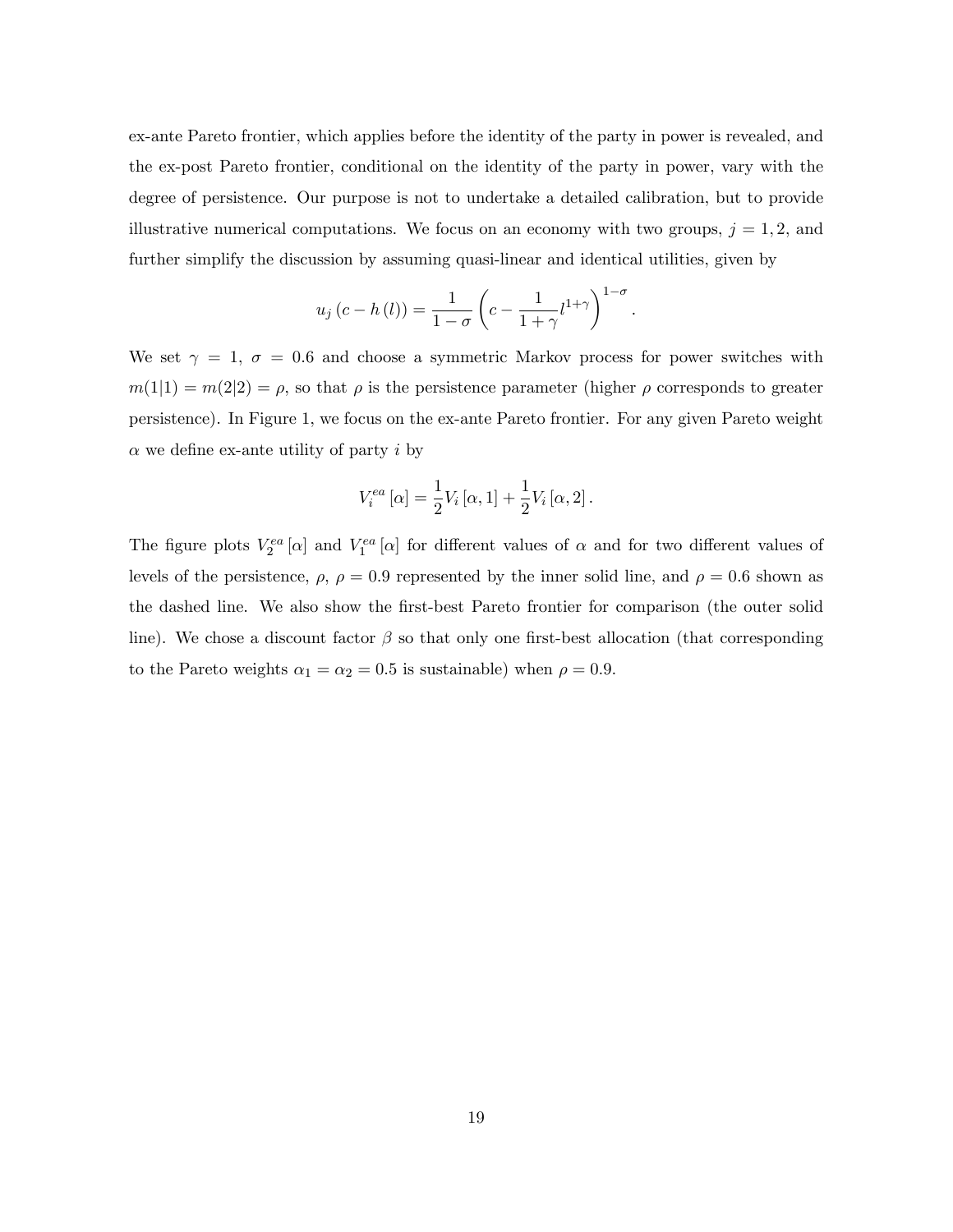

Consistent with Theorem 3, a larger set of first-best allocations is sustainable when persistence is lower. This can be seen by observing the common part of the first-best frontier and two other frontiers. For  $\rho = 0.6$  this common part is larger than for  $\rho = 0.9$  (which is just one point corresponding to  $\alpha_1 = \alpha_2 = 0.5$ . Also, the whole ex-ante Pareto frontier for low persistence lies above the Pareto frontier for high persistence, which implies that, before uncertainty about the identity of the party in power is realized, both parties are better off, and would prefer to be, in a regime with frequent power switches.

If the institutional characteristics of the society determining the frequency of power switches were chosen "behind the veil of ignorance," then this result would imply that both parties would prefer lower persistence. However, most institutional characteristics in practice are not determined behind a veil of ignorance. Different groups would typically have different amounts of political power, and in the context of our model, one would be "in power". In this case, what would be relevant is the ex-post, not the ex-ante, Pareto frontier. We next turn to the ex-post Pareto frontier. This is shown in Figure 2, assuming that party 1 is currently in power. As with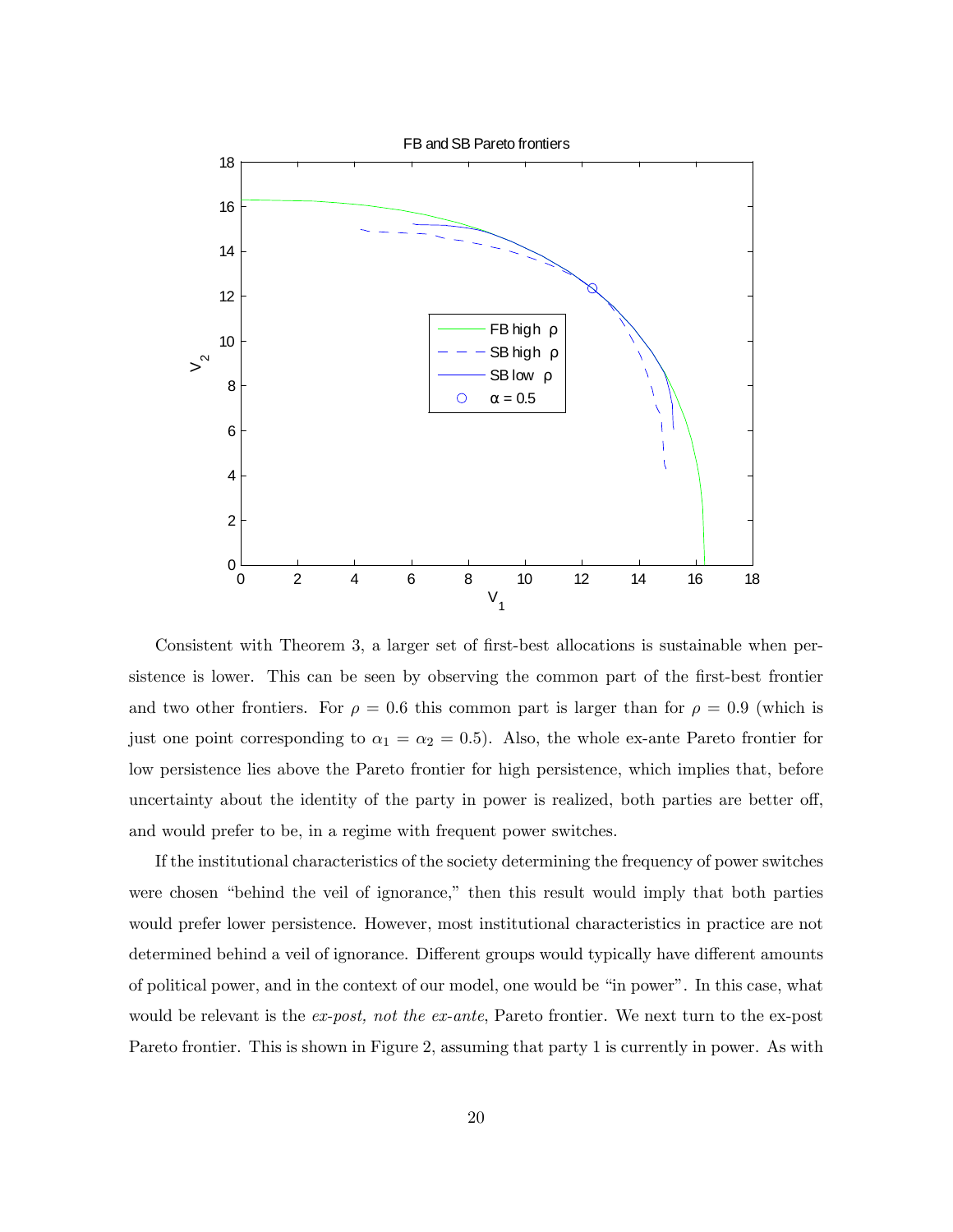Figure 1, this figure also plots  $V_2[\alpha, 1]$  against  $V_1[\alpha, 1]$  for different values of  $\alpha$ , and for high and low levels of persistence ( $\rho = 0.9$  and  $\rho = 0.6$ ). Figure 2 first shows that higher persistence imposes a greater "lower bound" on the possible payoff of party 1, which is in power. This can be seen from the fact that the beginning of the right solid line ( $\rho = 0.6$ ) starts lower than the beginning of the left line ( $\rho = 0.9$ ). This implies that greater persistence decreases the highest payo§ that party 2 can get. The more surprising pattern in Figure 2 is that for high values of  $\alpha$ , the value of party 1 is *lower* with higher persistence. This appears paradoxical at first, since higher persistence improves the deviation value of party 1. We investigate the reason for this pattern in greater detail in Figure 3.



Figure 3 plots the payoff of party 1,  $V_1[\alpha,1]$ , for different values values of  $\alpha_1$ . The line representing the first-best allocation is monotonically increasing with the Pareto weight assigned to party 1. Figure 3 also shows that for  $\alpha_1$  sufficiently high, party 1 obtains higher value with lower persistence (for  $\alpha_1 > 1/2$ , the line representing  $\rho = 0.9$  is below the dashed line representing  $\rho = 0.6$ ). The reason for this is as follows. When  $\alpha_1$  is sufficiently high, the sustainability constraint of party 1 is slack. Thus greater persistence does not necessitate an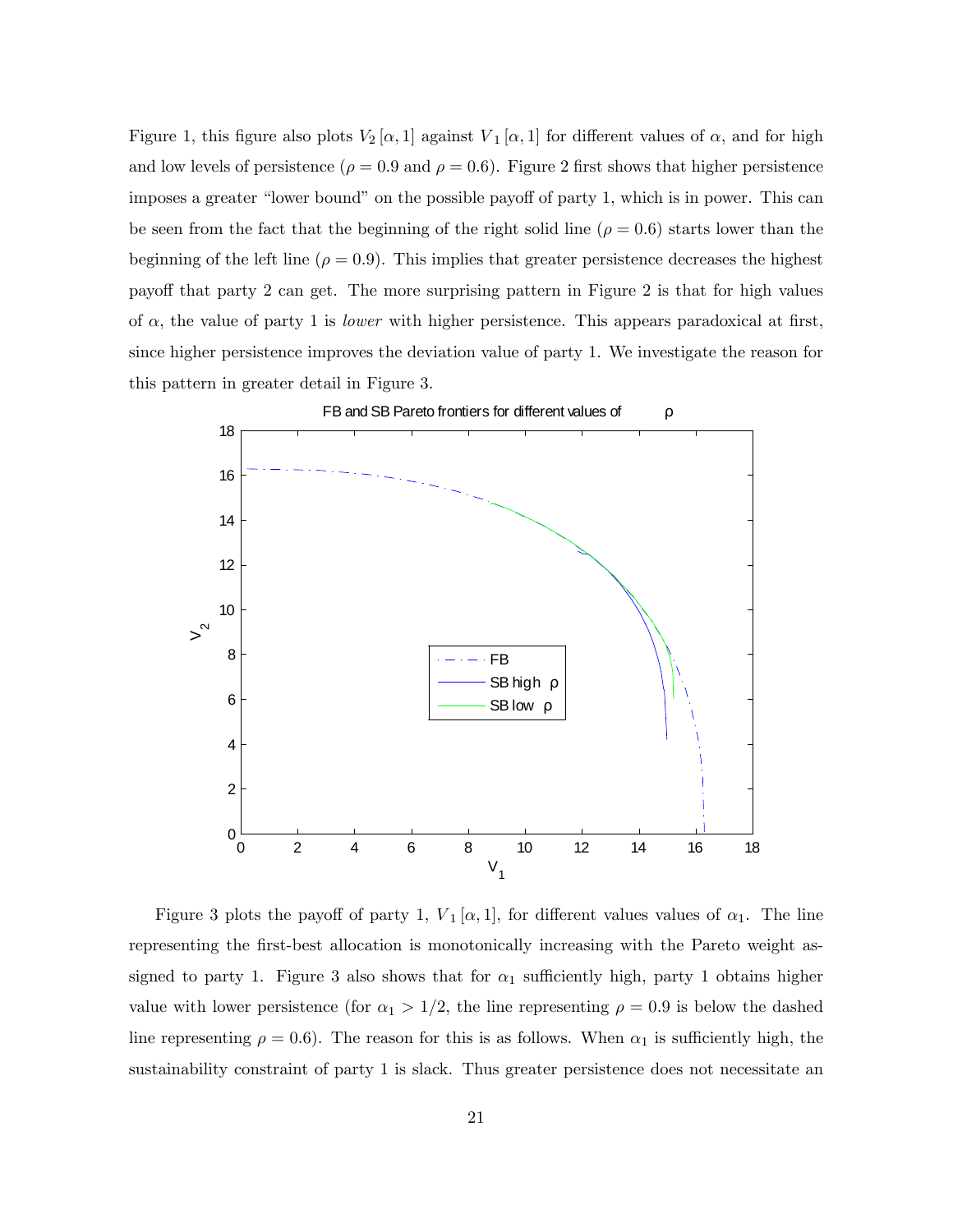increase in current consumption or Pareto weight to satisfy its sustainability constraint. But it implies that the deviation value of party 2 will also be higher when it comes to power. When party 2 comes to power, its Pareto weight will be low and thus its sustainability constraint will be binding. A greater deviation value for party 2 at this point therefore translates into higher utility for it and lower utility for party 1. The anticipation of this lower utility in the future is the reason why the value of party 1 is decreasing in the degree of persistence in power switches for  $\alpha_1$  sufficiently high (greater than  $1/2$  in the figure). The analogue of this argument holds for weights below 1/2. Consistent with Figure 2, for low initial Pareto weights the utility of party 1 is increasing in the degree of persistence  $\rho$  (for  $\alpha_1 < 1/2$ , the line representing  $\rho = 0.9$ is above the dashed line representing  $\rho = 0.6$ . Here, higher persistence of power increases the value of deviation and requires the planner to allocate more utility for this party with a low initial Pareto weight. This reasoning explains why the "lower bound" on the equilibrium payo§s for party 1 is higher with high persistence.

Another important implication of Figure 3 (already visible from Figure 2) is that changes in persistence do not necessarily correspond to Pareto improvements once the identity of the party in power is known. This highlights that even though the set of sustainable first-best allocations expands when the degree of persistence declines, along-the-equilibrium-path utility of both parties (conditional on the identity of the party in power) need not increase. This suggests that we should not necessarily expect a strong tendency for societies to gravitate towards institutional settings that increase the frequency of power switches.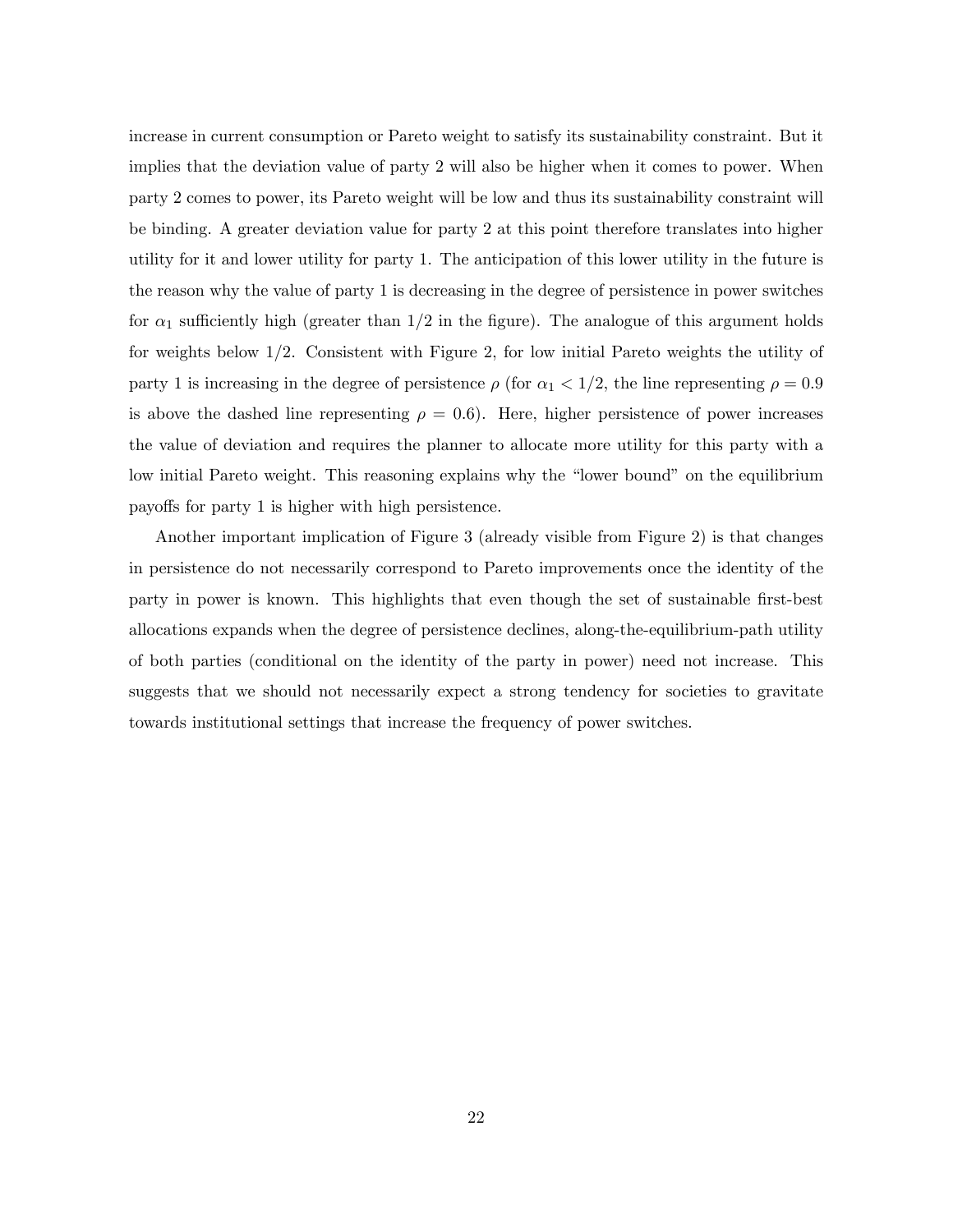

# 7 Concluding Remarks

In this paper, we studied the (constrained) Pareto efficient allocations in a dynamic production economy in which the group in power decides the allocation of resources. The environment is a simple model of political economy. In our model, different groups have conflicting preferences and, at any given point in time, one of the groups has the political power to decide (or to influence) the allocation of resources. We made relatively few assumptions on the interactions between the groups; the process of power switches between groups is modeled in a reducedform way with an exogenous Markov process. Our focus has been on the allocations that can be achieved given the distribution and fluctuations of political power in this society rather than potential institutional failures leading to Pareto dominated equilibria given the underlying process of power switches. This focus motivated our characterization of Pareto efficient equilibria. In the constrained Pareto efficient equilibria, there are well-defined political economy distortions that change over time.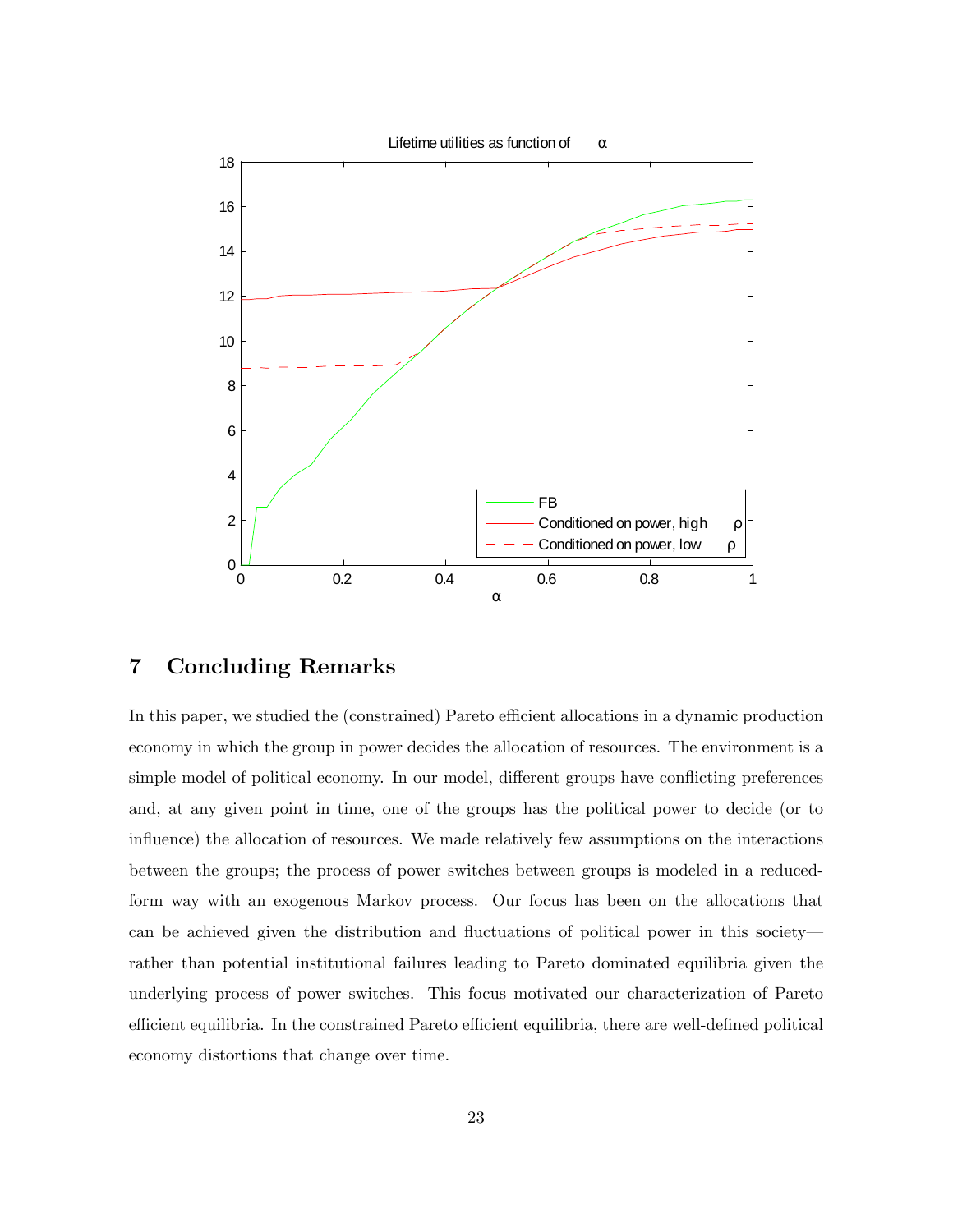The distortions in Pareto efficient equilibria are a direct consequence of the sustainability constraints, which reflect the political economy interactions in this economy. If these sustainability constraints are not satisfied, the group in power would allocate all production to itself. The results here are driven by the location and shape of the Pareto frontier and by the "power" of different groups, which corresponds to what point the society is located along the Pareto frontier.

We showed how the analysis in the paper is simplified by the fact that these Pareto efficient allocations take a quasi-Markovian structure and can be represented recursively as a function of the identity of the group in power and updated Pareto weights. This recursive formulation allows us to provide a characterization of the level and dynamics of taxes and transfers in the economy.

In the two party case with quasilinear preferences we demonstrated that for high discount factors the economy converges to a first-best allocation in which there may be transfers between groups, but labor supply decisions are not distorted and the levels of labor supply and consumption do not fluctuate over time. When discount factors are low, the economy converges to an invariant stochastic distribution in which distortions do not disappear and labor supply and consumption levels fluctuate over time, even asymptotically.

Most importantly, we showed that the set of sustainable first-best allocations is "decreasing" in the degree of persistence of the Markov process for power change. This result directly contradicts a common conjecture that there will be fewer distortions when the political system creates a stable ruling group (see, e.g., Olson [32], or McGuire and Olson [31], as well as the standard principle-agent models of political economy such as Barro [15], Ferejohn [21], Persson, Roland and Tabellini [34], [35]). The reason why this conjecture is incorrect illustrates an important insight of our approach. In an economy where the key distributional conflict is between different social groups, these groups can be rewarded not only when they hold power, but also when they are out of power (and they engage in consumption and production). Consequently, the probability of power switches does not directly affect "effective discount factors," potentially invalidating the insight on which this conjecture is based. Because the persistence of the Markov process for power switches reduces deviation payoffs (while firstbest payoffs are independent of persistence), greater persistence makes first-best allocations less likely to be sustainable.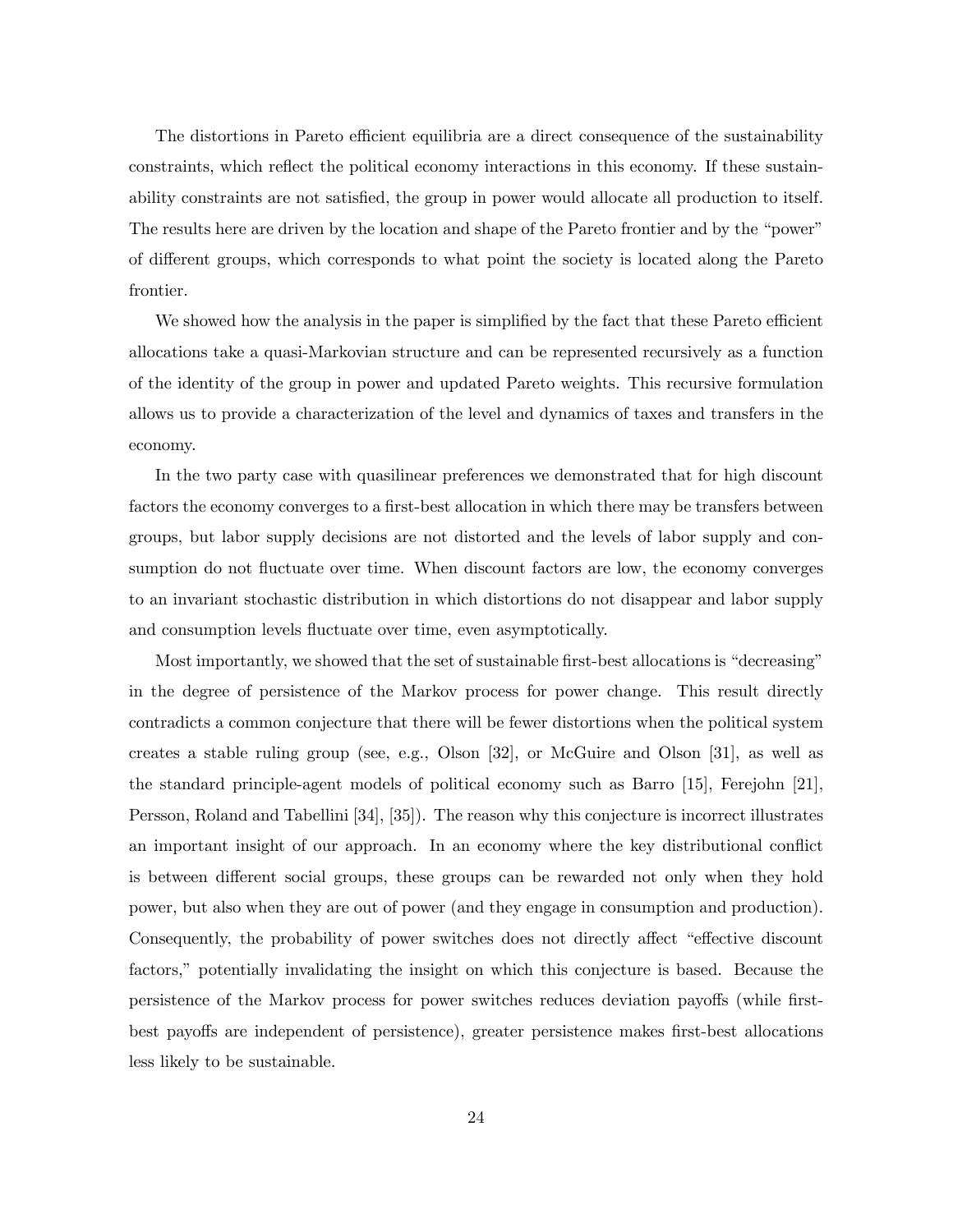While our analysis focused on the distortions introduced by the political economy friction, it is straightforward to derive implications of these results for tax policy. If the group in power sets taxes and transfers rather than directly deciding allocations, then the Pareto efficient allocation can be decentralized as a competitive equilibrium, but this would necessarily involve the use of distortionary taxes. This observation implies that the fluctuations of distortions, consumption and labor supply levels derived as part of the Pareto efficient allocations in this paper also correspond to fluctuations in taxes—not simply to the presence of and fluctuations in ìwedgesîbetween the marginal utility of consumption and the marginal disutility of labor. The result that distortionary taxes must be used to decentralize the Pareto efficient allocation has a simple intuition, further clarifying the source of distortions in our economy: distortionary taxes must be used in order to discourage labor supply, because greater labor supply would increase the amount of output at the group in power can expropriate, tightening its sustainability constraint. Starting from an undistorted allocation, a small increase in taxes (distortions) would have a second-order cost in terms of lost net output, while having a first-order benefit in terms of relaxing the sustainability constraint when the latter is binding (see also Acemoglu, Golosov and Tsyvinski [4]).

We believe that the framework studied here is attractive both because we can analyze the effect of political economy distortions without specifying all of the details of interactions between groups and the process of decision-making. Undoubtedly, these institutional details are important in practice, and may lead to the emergence of outcomes inside the constrained efficient Pareto frontier. A natural next step is then to investigate what types of institutional structures can support ("implement") the constrained Pareto efficient allocations. This would give a different perspective on the role of specific institutions, as potential tools regulating the allocation of political power in society and placing constraints on the exercise of such power so as to achieve constrained Pareto efficient allocations. Nevertheless, our results indicating that changes in the frequency of power switches that improve ex-ante welfare do not necessarily improve ex-post welfare for all groups suggest that even when such specific institutions implementing constrained Pareto efficient allocations exist, whether they will emerge in equilibrium needs to be studied in the context of well-specified models. We leave an investigation of these issues to future work.

Another important area for future research is to endogenize the Markov process for power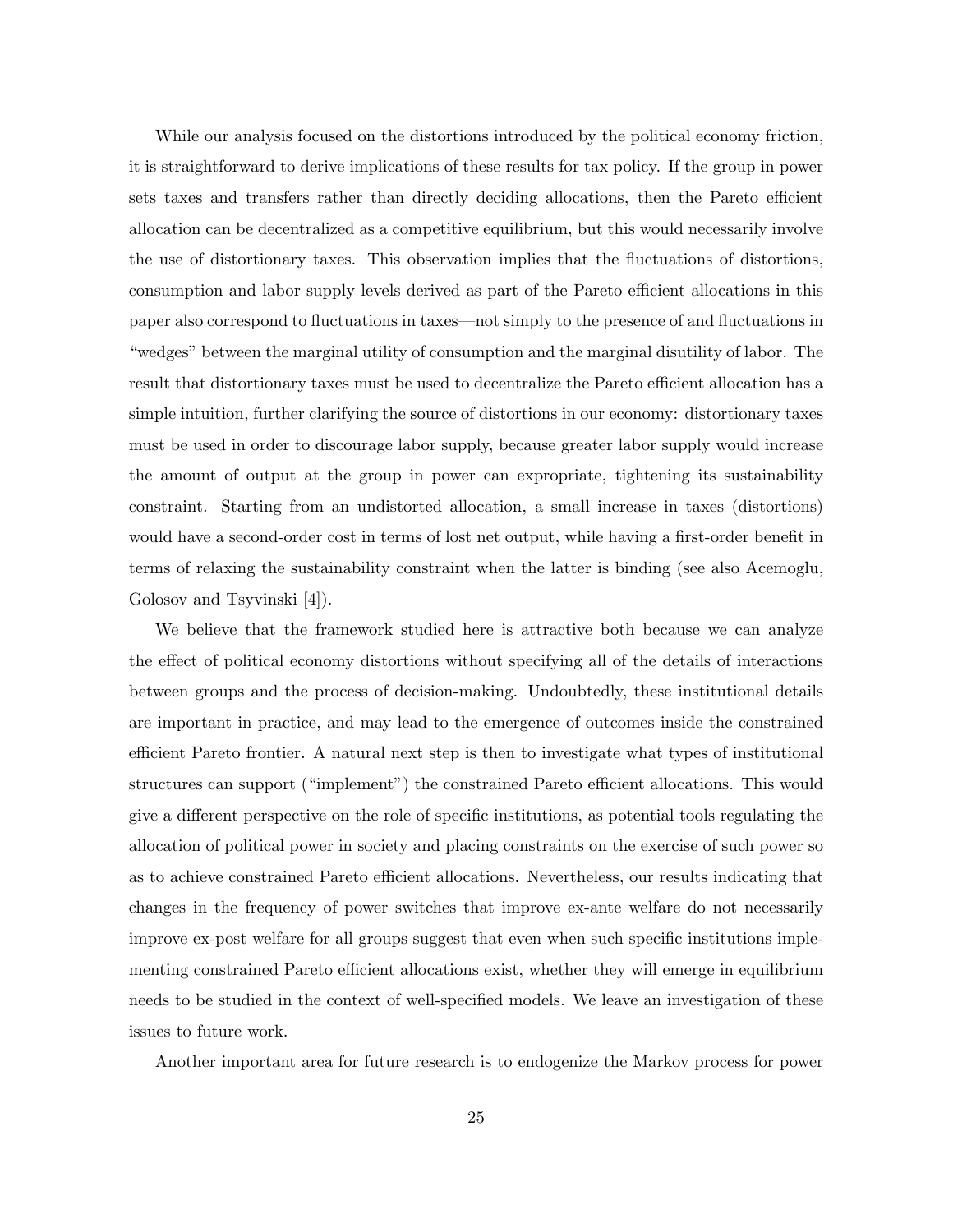switches. In modern societies, fluctuations of political power between different groups arise because of electoral competition, possible political coalitions between different groups lending their support to a specific party or group, or in extreme circumstances, because different groups can use their de facto power, such as in revolutions or in civil wars, to gain de jure power (see, e.g., Acemoglu and Robinson, [8]).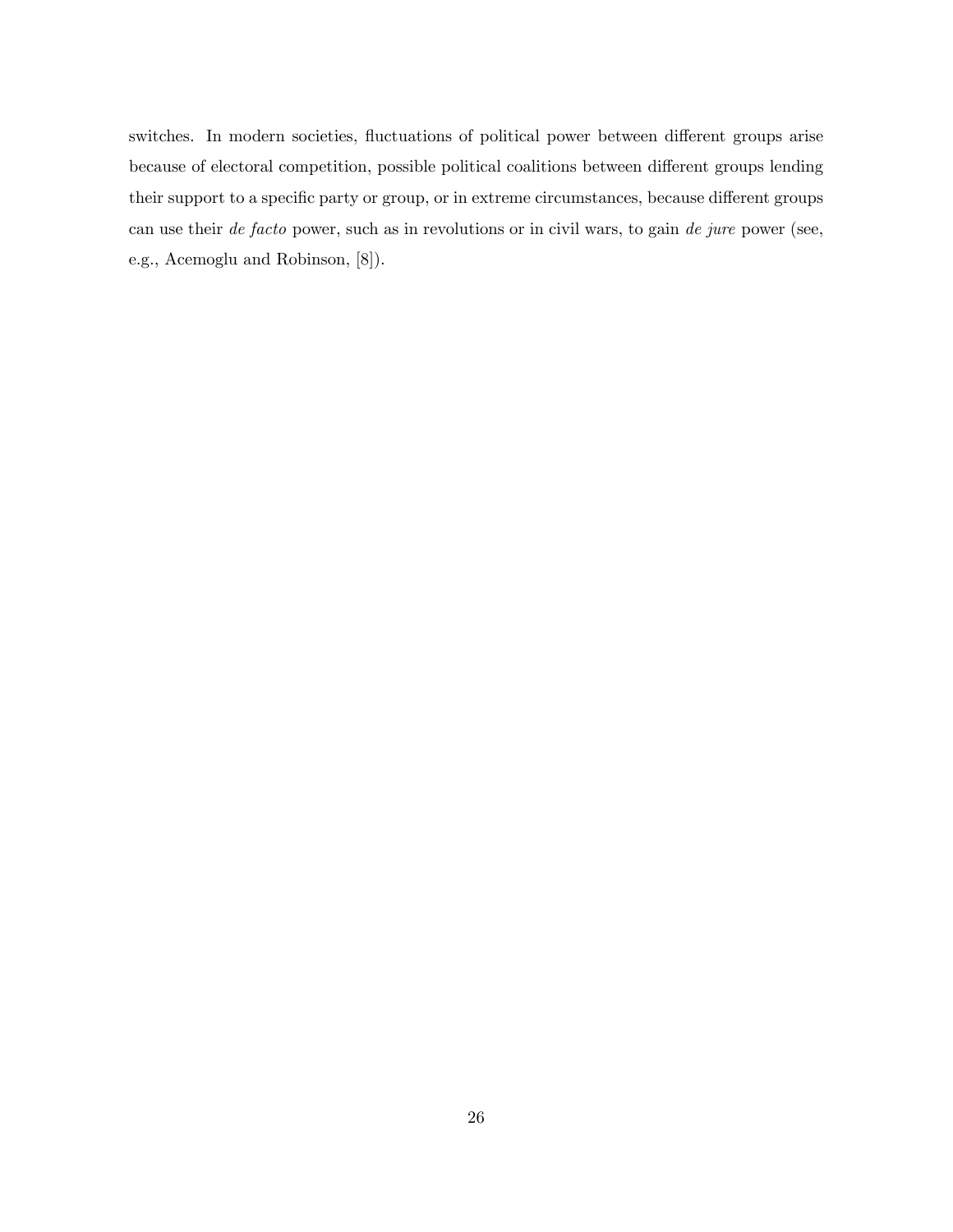# 8 Appendix

In this Appendix, we provide some of the technical details, results, and proofs omitted from the text.

### 8.1 Proof of Proposition 1

The next lemma describes the worst subgame perfect equilibrium. In that equilibrium, all parties that are not in power in any given period supply zero labor and receive zero consumption, while the party in power supplies labor and consumes all output to maximize its per period utility in such a way that marginal utility from consumption is equated with marginal disutility of labor.

Lemma 1 Suppose Assumption 1 holds. The worst SPE is given by the collection of strategies  $\sigma^W$  such that for all  $j \neq j(h^t)$ :  $l_j(\omega^t) = 0$  for all  $\omega^t \in \Omega^t$ , and for  $j' = j(\omega^t)$ :  $l_{j'}(h^t) = \tilde{l}_{j'}$ for all  $\omega^t \in \Omega^t$  where  $\tilde{l}_{j'}$  is a solution to

$$
\frac{\partial u_{j'}(\tilde{l}_{j'},\tilde{l}_{j'})}{\partial c} = -\frac{\partial u_{j'}(\tilde{l}_{j'},\tilde{l}_{j'})}{\partial l} \tag{20}
$$

and  $c_j^t(\hat{\omega}^t) = 0$  for  $j \neq j', c_{j'}^t(\hat{\omega}^t) = \sum_{i=1}^N l_i^t(\hat{\omega}^t)$  for all  $\hat{\omega}^t \in \hat{\Omega}^t$ .

**Proof.** We first show that  $\sigma^W$  is a best response for each party in all subgames when other parties are playing  $\sigma^W$ . Consider first party j that is not in power (i.e., suppose that party  $j' \neq j$  is in power) at history  $\omega^t$ . Consider strategy  $\sigma_j$  for party j that deviates from  $\sigma_j^W$  at time t, and then coincides with  $\sigma_j^W$  at all subsequent dates (following all histories). By the one step ahead deviation principle, if  $\sigma_j^W$  is not a best response for party j, then there exists such a strategy  $\sigma_j$  that will give higher utility to this party. Note, first that given  $\sigma_{-j}^W$ , for any  $\sigma_j$ , party j will always receive zero consumption, and moreover under  $\sigma^W$ , this has no effect on the continuation value of party  $j$ . Therefore, at such a history, we have

$$
U_j(\sigma_j, \sigma_{-j}^W \mid \omega^t) = u_j(0, l_{j,t}) + \beta \mathbb{E} [U_j(\sigma_j, \sigma_{-j}^W \mid \omega^{t+1}) \mid \omega^t]
$$
  

$$
\leq \beta \mathbb{E} [U_j(\sigma_j^W, \sigma_{-j}^W \mid \omega^{t+1}) \mid \omega^t],
$$

for any such  $\sigma_j$ , where  $l_{j,t}$  is the labor supply of party j at time t implied by the alternative strategy  $\sigma_j$ , and  $\mathbb{E}\left[U_j\left(\sigma_j, \sigma_{-j}^W \mid \omega^{t+1}\right) \mid \omega^t\right]$  is the continuation value of this party from date  $t+$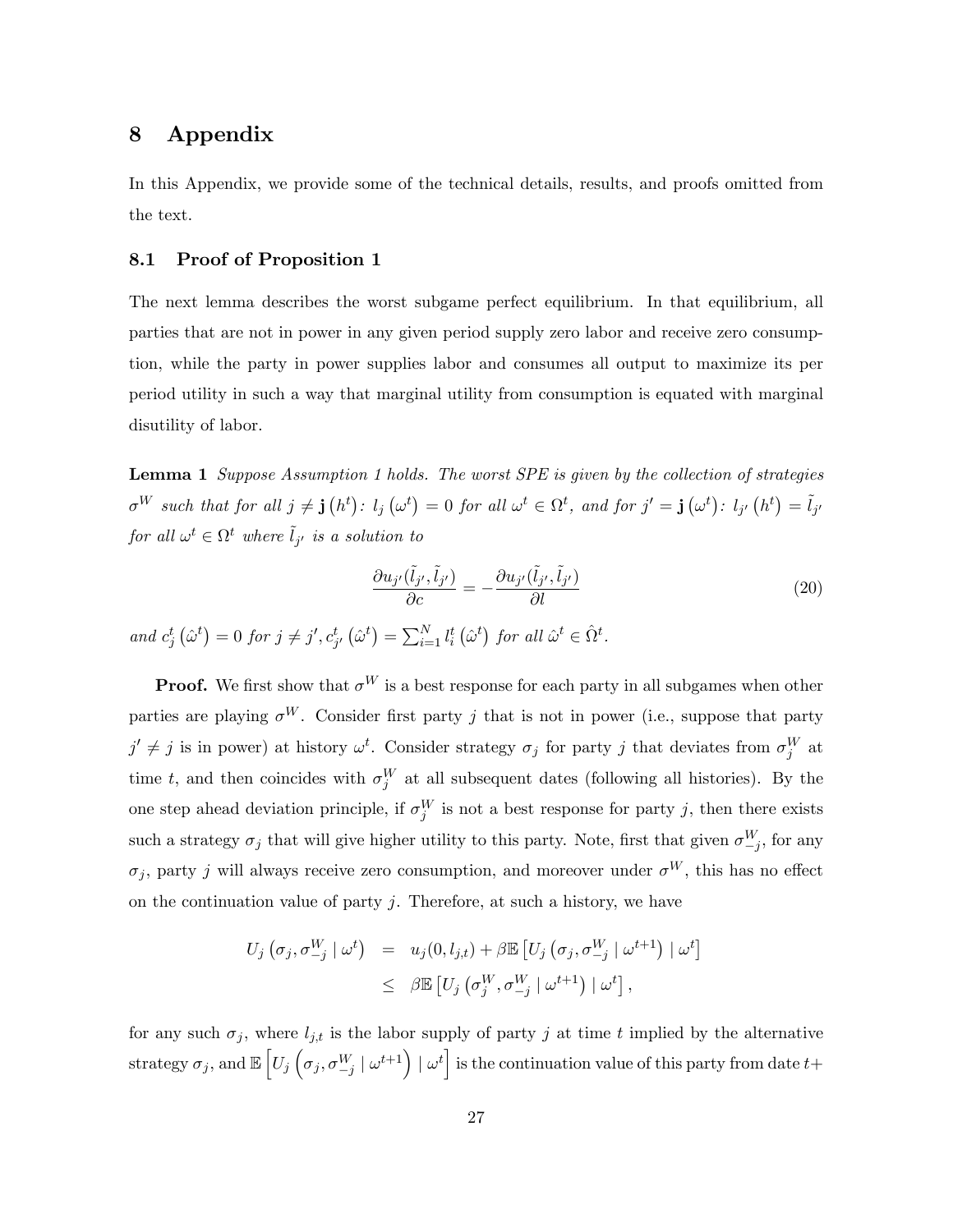1 onwards, with the expectation taken over histories determining power switches given current history  $\omega^t$  (where conditioning is on history  $\omega^t$  which is available to party j when making decisions as this party is not in power). The second line follows in view of the fact that since  $u_j(0,0) = 0$ , we have  $u_j(0, l_{j,t}) \leq 0$ , and since under  $\sigma^W$  any change in behavior at t has no effect on future play and  $\sigma_j$  coincides with  $\sigma_j^W$  from time  $t+1$  onwards,  $\mathbb{E}\left[U_j\left(\sigma_j, \sigma_{-j}^W \mid \omega^{t+1}\right) \mid \omega^t\right] =$  $\mathbb{E}\left[U_j\left(\sigma_j^W, \sigma_{-j}^W \mid \hat{\omega}^{t+1}\right) \mid \omega^t\right]$ . This establishes that there is no profitable deviations from  $\sigma_j^W$ for any  $j$  not in power.

Next consider party j in power at history  $\hat{\omega}^t$  (where we condition on intermediate-state history  $\hat{\omega}^t$  as the party in power makes decisions after observing his history). Under  $\sigma^W$ ,  $l_{j',t} = c_{j',t} = 0$  for all  $j' \neq j$ , and thus  $l_{j,t} = c_{j,t}$ . Consider again strategy  $\sigma_j$  for party j that deviates from  $\sigma_j^W$  at time t, and then coincides with  $\sigma_j^W$  at all subsequent dates. Then, using similar notation, we have

$$
U_j\left(\sigma_j, \sigma_{-j}^W \mid \hat{\omega}^t\right) = u_j(c_{j,t}, l_{j,t}) + \beta \mathbb{E}\left[U_j\left(\sigma_j, \sigma_{-j}^W \mid \hat{\omega}^{t+1}\right) \mid \hat{\omega}^t\right]
$$
  

$$
\leq u_j(c_{j,t}^W, l_{j,t}^W) + \beta \mathbb{E}\left[U_j\left(\sigma_j^W, \sigma_{-j}^W \mid \hat{\omega}^{t+1}\right) \mid \hat{\omega}^t\right],
$$

for any such  $\sigma_j$ , where  $l_{j,t}$  and  $c_{j,t}$  are the labor supply and consumption of party j at this history under strategy  $\sigma_j$ , and  $l_{j,t}^W$  and  $c_{j,t}^W$  or the labor supply and consumption implied by  $\sigma_j^W$ . The second line follows since  $\sigma_j^W$  satisfies (20), and thus  $u_j(c_{j,t}^W, l_{j,t}^W) = u_j(\tilde{l}, \tilde{l}) \ge u_j(c_{j,t}, l_{j,t})$  for any  $\sigma_j$ , and again because  $\mathbb{E}\left[U_j\left(\sigma_j, \sigma_{-j}^W \mid \hat{\omega}^{t+1}\right) \mid \hat{\omega}^t\right] = \mathbb{E}\left[U_j\left(\sigma_j^W, \sigma_{-j}^W \mid \hat{\omega}^{t+1}\right) \mid \hat{\omega}^t\right]$  (from the fact that under  $\sigma^W$  the current deviation by party j has no effect on future play and  $\sigma_j$  coincides with  $\sigma_j^W$  from time  $t+1$  onwards). This establishes that there is no profitable deviations from  $\sigma_j^W$  for the party in power. Therefore,  $\sigma^W$  is a SPE. The proof is completed by showing that  $\sigma^W$  is also the worst SPE for any party j. To see this, suppose that all  $j' \neq j$ choose strategy  $\sigma_{-j}^M$  to minimize the payoff of j. Since power switches are exogenous, party j can guarantee itself  $u_j(\tilde{l}, \tilde{l})$  whenever it is in power and  $u_j(c_{j,t}^M, l_{j,t}^M) = 0$  whenever it is not in power. Therefore,

$$
U_j\left(\sigma_j^W, \sigma_{-j}^M \mid \hat{\omega}^t\right) \ge U_j\left(\sigma_j^W, \sigma_{-j}^W \mid \hat{\omega}^t\right)
$$

for any  $\sigma_{-j}^M$ , and thus  $\sigma^W$  is the worst SPE (i.e., it involves all groups other than the one in power supplying zero labor and thus minimizing the utility of the group in power). Moreover, by the same argument  $\sigma^W$  is also the worst equilibrium for all parties, completing the proof.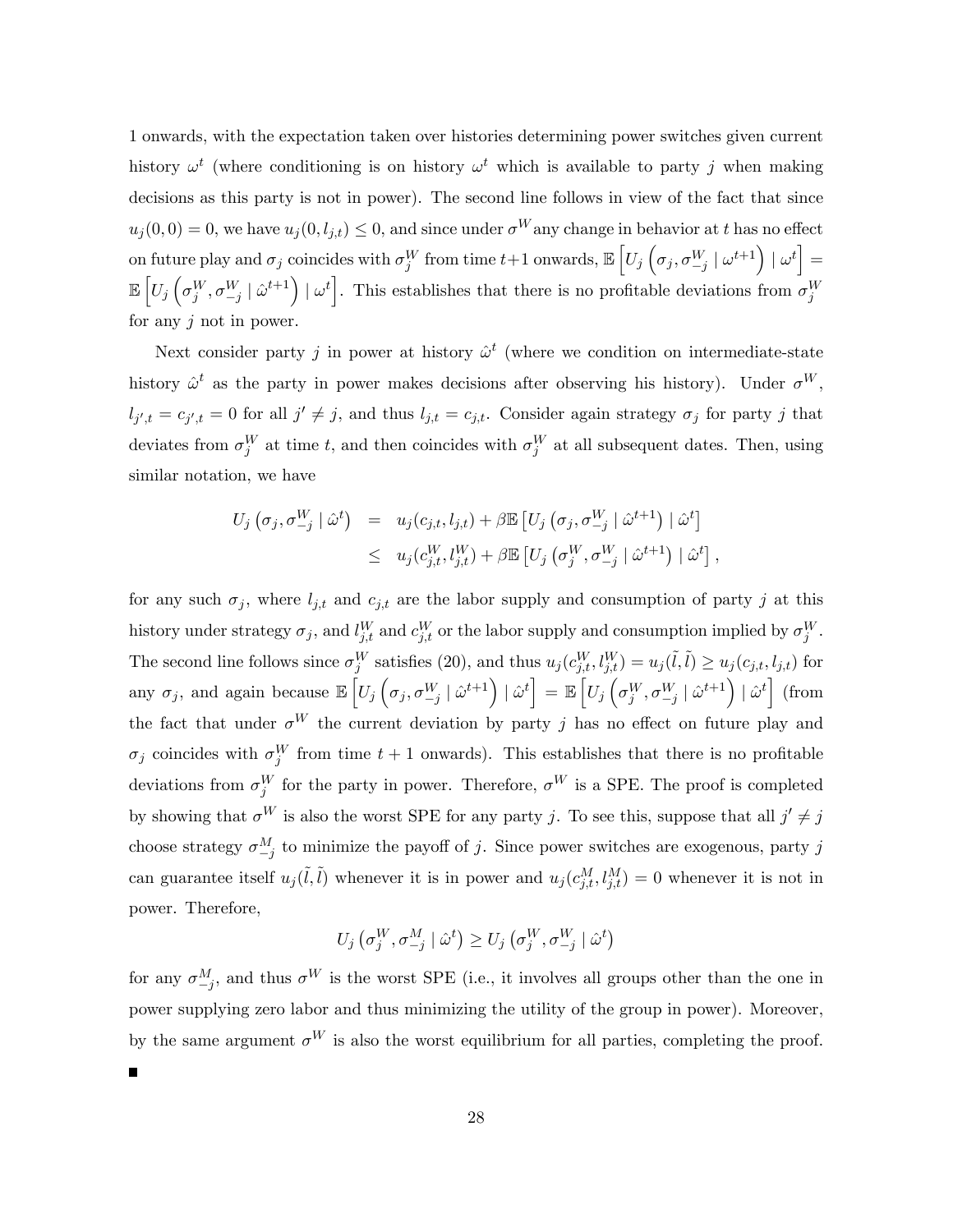To prove the proposition, we next show that  $(9)-(11)$  are necessary and sufficient conditions for any allocation  $\{c_j(h), l_j(h)\}_{j=1}^N$  that is an outcome of some SPE. First, we show that any allocation  $\{c_j(h), l_j(h)\}_{j=1}^N$  that satisfies (9)-(11) is an outcome of some SPE. For any history  $\omega^t$  with  $h^t \in \omega^t$  let  $\sigma^*(\omega^t) = \left\{l_j(h^t)\right\}_{j=1}^N$  if  $\omega^t = \left(\frac{1}{\sigma^t}\right)$  $h^t, \left( \left\{ c_j\left( h^{t-s} \right) ,l_j\left( h^{t-s} \right) \right\}_{j=1}^N \right)_{s=1}^t \right)$ , and  $\sigma^* (\omega^t) = \sigma^W$  otherwise, and, analogously,  $\sigma^* (\hat{\omega}^t) = \{c_j (h^t)\}_{j=1}^N$  if  $\hat{\omega}^t = \left( \begin{array}{c} 1 \end{array} \right)$  $h^t, \left( \left\{ c_j\left( h^{t-s} \right), l_j\left( h^{t-s} \right), l_j\left( h^{t} \right) \right\}_{j=1}^N \right)_{s=1}^t \right)$ , and  $\sigma^* \left( \hat{\omega}^t \right) = \sigma^W$  otherwise. For any  $j \neq \mathbf{j}(h^t)$  if  $\sigma_j(\omega^t) \neq \sigma_j^*(\omega^t)$ ,

$$
U_j(\sigma_j, \sigma^*_{-j}|\hat{\omega}^t) \leq u_j(0,0) + \beta V_j^W(\mathbf{j}(h^t))
$$
  

$$
\leq U_j(\sigma^*_j, \sigma^*_{-j}|\hat{\omega}^t),
$$

where the last inequality follows from (10) and from the fact that  $u_j(0,0) = 0$ . Moreover, for  $j' = \mathbf{j}(h^t)$ , any  $\sigma_{j'} \neq \sigma_{j'}^*$  implies

$$
U'_{j'}(\sigma_{j'}, \sigma^*_{-j'}|\hat{\omega}^t) \leq \max_{\tilde{l}\geq 0} u_{j'}\left(\sum_{j\neq j'} l_j(h^t) + \tilde{l}, \tilde{l}\right) + \beta V_{j'}^W(j')
$$
  

$$
\leq U_{j'}(\sigma^*_{j'}, \sigma^*_{-j'}|\hat{\omega}^t).
$$

Therefore,  $\sigma^*$  is an equilibrium.

The necessity of  $(9)-(11)$  is straightforward. Condition  $(9)$  is feasibility constraint. In any equilibrium  $\sigma^*$ , we have, for  $j \neq \mathbf{j}(h^t)$ , that

$$
U_j(\sigma_j^*,\sigma_{-j}^*|\omega^t) \ge U_j(\sigma_j,\sigma_{-j}^*|\omega^t)
$$

for all  $\sigma_j \neq \sigma_j^*$  (where conditioning is on history  $\omega^t$  which is available to  $j \neq \mathbf{j}(h^t)$  when making decisions). This implies:

$$
U_j(\sigma_j^*, \sigma_{-j}^* | \omega^t) \ge u_j(c_j, l_j) + \beta \mathbb{E}_t U_j(\sigma_j, \sigma_{-j}^* | \omega^{t+1})
$$
  
\n
$$
\ge u_j(0, l_j) + \beta V_j^W(\mathbf{j}(h^t))
$$
  
\n
$$
= u_j(0, 0) + \beta V_j^W(\mathbf{j}(h^t)).
$$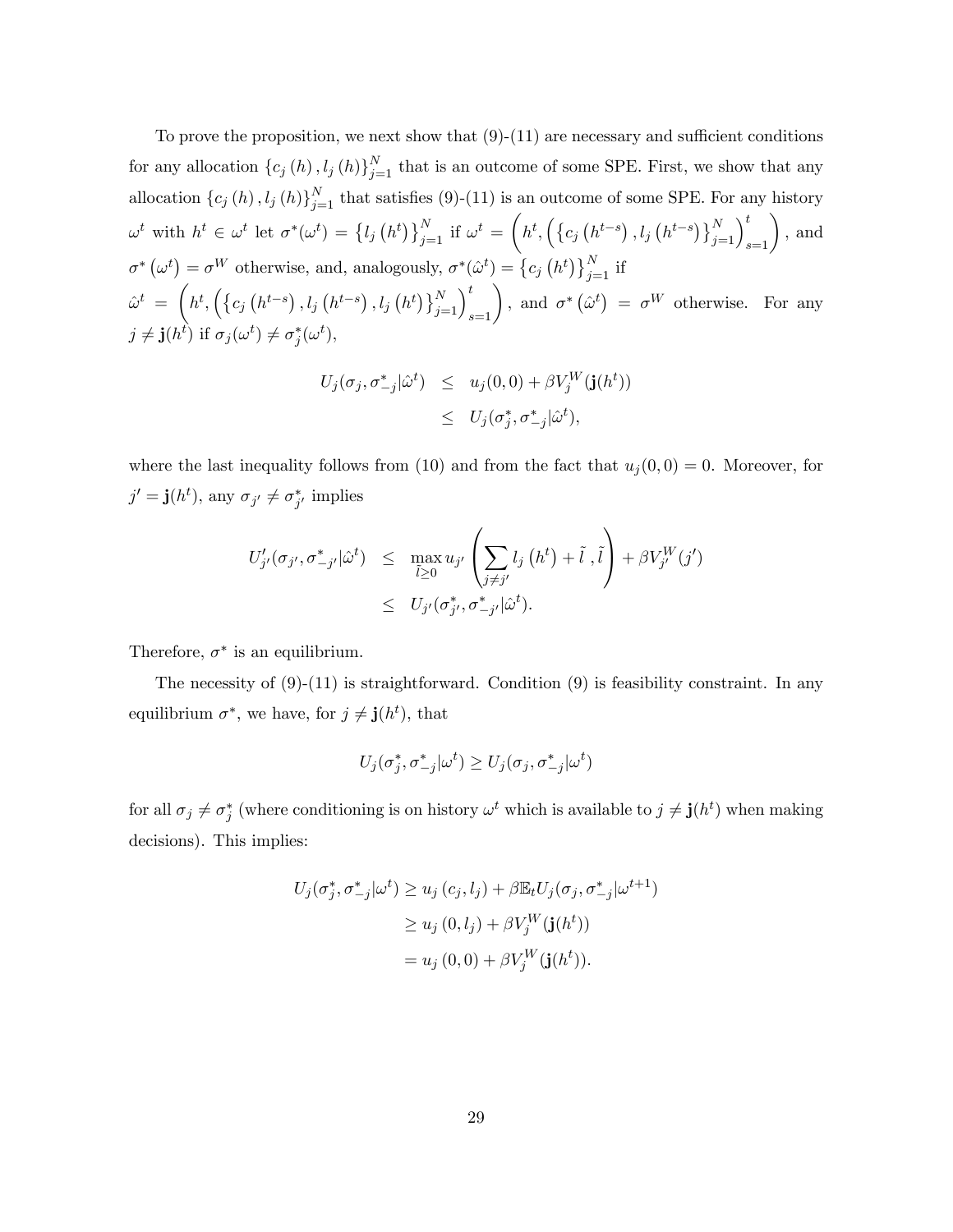Since  $u_j(0,0) = 0$ , this string of inequalities yields (10). Similarly, for  $j' = \mathbf{j}(h^t)$ , we have that

$$
U_{j'}(\sigma_{j'}^*, \sigma_{-j'}^*|\hat{\omega}^t) \ge \max_{\tilde{l} \in [0,\bar{l}]} u_{j'} \left( \sum_{j \neq j'} l_j(h^t) + \tilde{l}, \tilde{l} \right) + \beta \mathbb{E}_t U_j(\sigma_{j'}, \sigma_{-j'}^*|\hat{\omega}^{t+1})
$$
  

$$
\ge \max_{\tilde{l} \in [0,\bar{l}]} u_{j'} \left( \sum_{j \neq j'} l_j(h^t) + \tilde{l}, \tilde{l} \right) + \beta V_{j'}^W(j')
$$

for all  $\sigma_j \neq \sigma_j^*$ , which gives condition (11). (Here conditioning is on  $\hat{\omega}^t$  which is the intermediatestate history available when  $j' = \mathbf{j}(h^t)$  makes decisions; in what follows we condition on  $\hat{\omega}^t$ since it subsumes  $\omega^t$ ).

To see that  $\sigma^*$  is a (constrained) Pareto efficient equilibrium, suppose there is any other equilibrium  $\sigma^{**}$  that Pareto dominates  $\sigma^*$ . Since  $\sigma^{**}$  is a SPE, the outcome of  $\sigma^{**}$  must satisfy (9)-(11). But then the value of (8) would be higher under the outcome of  $\sigma^{**}$  than under  $\sigma^*$ , yielding a contradiction and completing the proof.  $\blacksquare$ 

#### Recursive Characterization

Here we present a characterization result, which shows that the solution to  $(8)-(11)$ , the maximization problem in Proposition 1, can be represented recursively. This characterization is used in the rest of the Appendix.

Let us first define  $M(h^{t+s} | h^t)$  to be the (conditional) probability of history  $h^{t+s}$  at time  $t + s$  given history  $h^t$  at time t according to the Markov process  $m(j | j')$ . We will show that after history  $h^{t-1}$ , (8)-(11) can be represented by the following Lagrangian:

$$
\max_{\{c_j(h^s), l_j(h^s)\}_{j=1,...,N;\;h^s,s\geq t}} \mathcal{L} = \sum_{s=t}^{\infty} \sum_{h^s} \beta^s M\left(h^s \mid h^t\right) \left[\sum_{j=1}^N \left(\alpha_j + \mu_j\left(h^{t-1}\right)\right) u_j\left(c_j\left(h^s\right), l_j\left(h^s\right)\right)\right]
$$
\n
$$
+ \sum_{s=1}^{\infty} \sum_{h^s} \beta^s M\left(h^s \mid h^t\right) \sum_{h^s} \lambda_j\left(h^s\right) \times
$$
\n(21)

$$
\left(\sum_{s'=s}^{\infty}\sum_{h^{s'}}\beta^{s'-s}M\left(h^{s'}\mid h^{s}\right)u_j\left(c_j\left(h^{s'}\right),l_j\left(h^{s'}\right)\right)-\mathbf{I}_{j=\mathbf{j}(h^{s})}v_{\mathbf{j}(h^{s})}\left(\sum_{j'\neq\mathbf{j}(h^{s})}l_{j'}\left(h^{s}\right)\right)-\beta V_j^W(\mathbf{j}(h^{s}))\right),
$$

subject to (9), with  $\mu_j$ 's defined recursively as:

$$
\mu_j\left(h^t\right) = \mu_j\left(h^{t-1}\right) + \lambda_j\left(h^t\right)
$$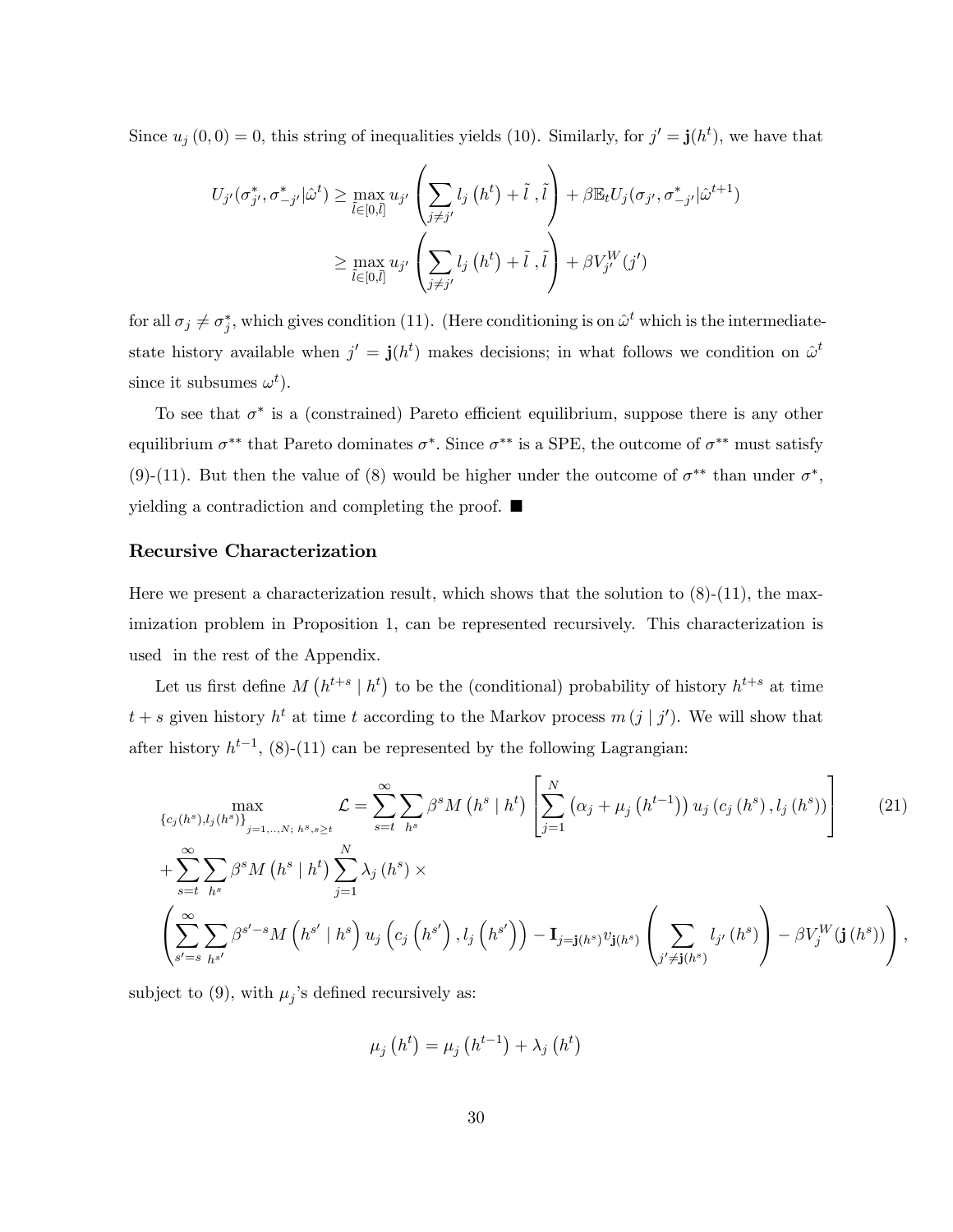with the normalization  $\mu_j(h^{\emptyset}) = 0$  for  $j = 1, ..., N$ . The most important implication of the formulation in (21) is that for any  $h<sup>t</sup>$  following  $h<sup>t-1</sup>$ , the numbers

$$
\alpha_j \left( h^{t-1} \right) \equiv \frac{\alpha_j + \mu_j \left( h^{t-1} \right)}{\sum_{j'=1}^N \left( \alpha_{j'} + \mu_{j'} \left( h^{t-1} \right) \right)} \text{ (for each } j = 1, ..., N \text{)}
$$
 (22)

can be interpreted as *updated Pareto weights*. Therefore, after history  $h^{t-1}$ , the problem is equivalent to maximizing the sum of utilities with these weights (subject to the relevant constraints). The problem of maximizing (21) is equivalent to choosing current consumption and labor supply levels for each group and also updated Pareto weights  $\{\alpha_j\}_{j=1}^N$ . This analysis establishes the following characterization result:

**Lemma 2** Suppose Assumptions 1 and 2 hold. Then the efficient allocation has a quasi-Markovian structure whereby consumption and labor allocations  $\{c_j(h^t), l_j(h^t)\}_{j=1,..,N;\;h^t}$  depend only on  $\mathbf{s} \equiv \left( \left\{ \alpha_j \left( h^{t-1} \right) \right\}_{j=1}^N, \mathbf{j} \left( h^{t} \right) \right)$ , i.e., only on updated weights and the identity of the group in power.

This recursive characterization implies that we can express  $V_j(h^{t-1})$  and  $V_j[h^{t-1}, i]$  as  $V_j(\alpha)$ and  $V_i[\boldsymbol{\alpha}, i]$ .

Proof. The proof of this proposition builds on the representation suggested by Marcet and Marimon [30]. First note that the maximization problem  $(8)-(11)$ , given in Proposition 1, can be written in Lagrangian form as follows (recalling that  $j(h^t)$  denotes the party in power at time t according to history  $h^t$ ):

$$
\max_{\{c_j(h^t), l_j(h^t)\}_{j=1,\ldots,N;\;h^t}} \mathcal{L} = \sum_{t=0}^{\infty} \sum_{h^t} \beta^t M\left(h^t \mid h^{\emptyset}\right) \left[\sum_{j=1}^N \alpha_j u_j\left(c_j\left(h^t\right), l_j\left(h^t\right)\right)\right]
$$
\n
$$
+ \sum_{t=0}^{\infty} \sum_{h^t} \beta^t M\left(h^t \mid h^{\emptyset}\right) \sum_{j=1}^N \lambda_j\left(h^t\right)
$$
\n
$$
\times \left[\sum_{s=t}^{\infty} \beta^{s-t} \sum_{h^s} M\left(h^s \mid h^t\right) u_j\left(c_j\left(h^s\right), l_j\left(h^s\right)\right) - \mathbf{I}_{j=j(h^t)} v_{j(h^t)}\left(\sum_{j'\neq j(h^t)} l_{j'}\left(h^t\right)\right) - \beta V_j^W(\mathbf{j}\left(h^t\right))\right]
$$
\n(23)

subject to (9). Here for  $j = \mathbf{j}(h^t)$ ,  $\beta^t M(h^t | h^\varnothing) \lambda_j(h^t)$  is the Lagrange multiplier on the sustainability constraint, (11) (party  $\mathbf{j}(h^t)$  is the one in power at time t following history  $h^t$ ) and for  $j' \neq \mathbf{j}(h^t), \beta^t M(h^t | h^{\emptyset}) \lambda_{j'}(h^t)$  is the Lagrange multiplier on the participation constraints of the parties that are not in power in history  $h^t$ , (10).  $\mathbf{I}_{j=j(h^t)}$  is an indicator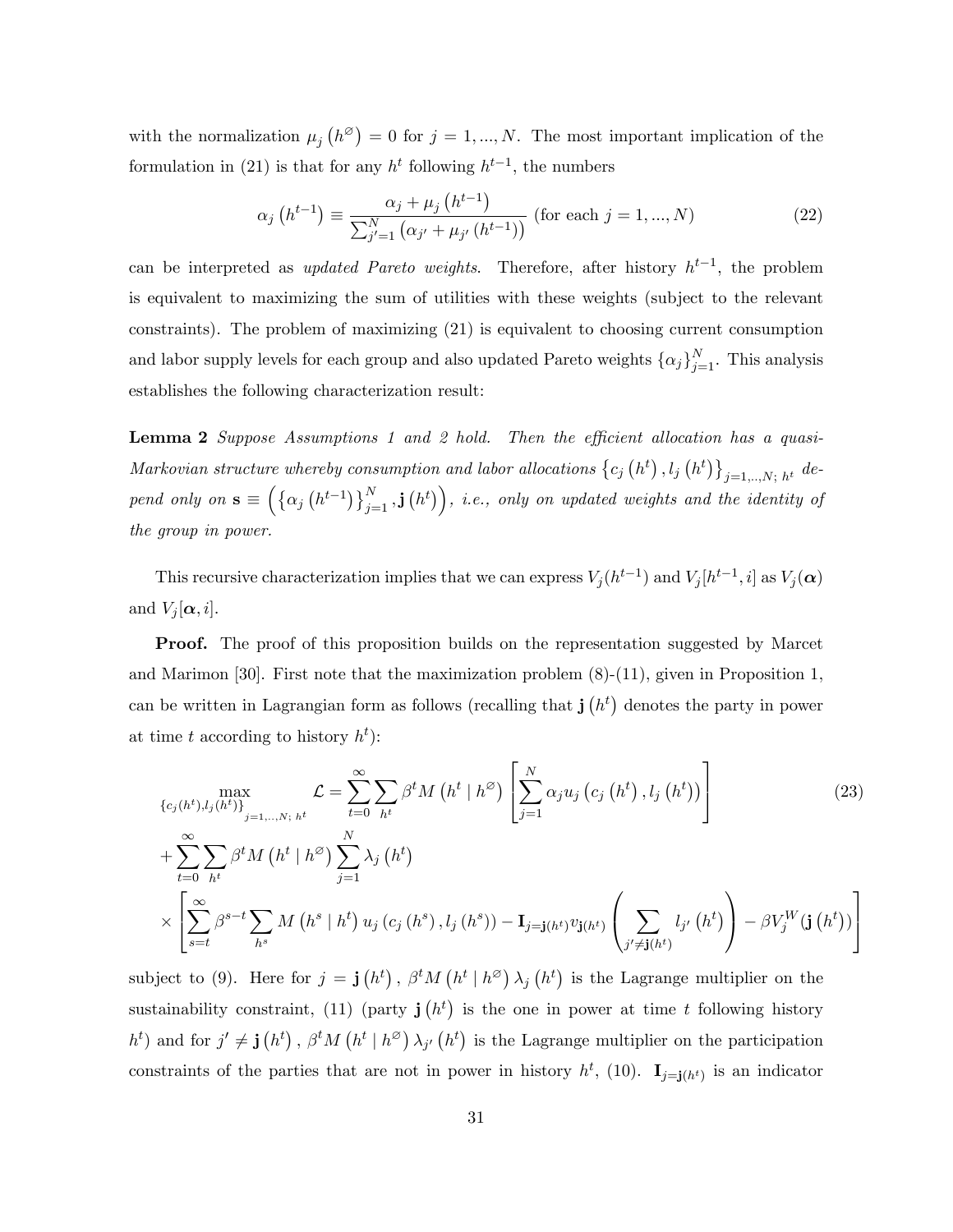variable that takes the value 1 if  $j = j(h^t)$  and 0 otherwise, thus ensuring that the term  $v_{\mathbf{j}(h^t)}\left(\sum_{j\neq\mathbf{j}(h^t)}l_j\left(h^t\right)\right)$  is only present when we consider group  $\mathbf{j}(h^t)$ . For any  $T\geq 0$ , we have

$$
\sum_{s=0}^{T} \sum_{h^s} \beta^s M\left(h^s \mid h^{\varnothing}\right) \lambda_j\left(h^s\right) \sum_{s'=s}^{T} \sum_{h^{s'}} \beta^{s'-s} M\left(h^{s'} \mid h^s\right) u_j\left(c_j\left(h^{s'}\right), l_j\left(h^{s'}\right)\right) (24)
$$

$$
= \sum_{s=0}^{T} \sum_{h^s} \beta^s M\left(h^s \mid h^{\varnothing}\right) \mu_j\left(h^s\right) u_j\left(c_j\left(h^s\right), l_j\left(h^s\right)\right),
$$

where  $\mu_j(h^s) = \mu_j(h^{s-1}) + \lambda_j(h^s)$  for  $h^s \in P(h^{s-1})$  with the initial  $\mu_j(h^{\varnothing}) = 0$  for all j. Substituting (24) in  $\mathcal L$  in (23) and noting that after history  $h^{t-1}$  has elapsed, all terms preceding this history are given, we obtain (21). The result that optimal allocations only depend on  $\{\alpha_j(h^{t-1})\}_{j=1}^N$  and  $\mathbf{j}(h^t)$  then follows immediately.

### 8.2 Proof of Proposition 2

Let  $\zeta(h^t)$  be the Lagrange multiplier on (9), let  $\mathbf{I}_{h^s \in h^t}$  be the indicator variable that take the value 1 if  $h^t \in P(h^s)$  and 0 otherwise, and recall that the multiplier on (11) following history  $h^t$  with party  $\mathbf{j}(h^t)$  in power is  $\beta^t M(h^t | h^{\varnothing}) \lambda_{\mathbf{j}(h^t)}(h^t)$ . Then under Assumptions 1 and 2, the (constrained) Pareto efficient allocation satisfies the following first-order conditions for any  $h^t$ :

$$
\beta^{t} M\left(h^{t} \mid h^{\varnothing}\right) \left[\alpha_{j} + \sum_{s=0}^{t} \sum_{h^{s}} \mathbf{I}_{h^{s} \in h^{t}} \lambda_{j}\left(h^{s}\right)\right] \frac{\partial u_{j}\left(c_{j}\left(h^{t}\right), l_{j}\left(h^{t}\right)\right)}{\partial c} = \zeta\left(h^{t}\right) \text{ for all } j,
$$
\n
$$
\beta^{t} M\left(h^{t} \mid h^{\varnothing}\right) \left[\alpha_{j} + \sum_{s=0}^{t} \sum_{h^{s}} \mathbf{I}_{h^{s} \in h^{t}} \lambda_{j}\left(h^{s}\right)\right] \frac{\partial u_{j}\left(c_{j}\left(h^{t}\right), l_{j}\left(h^{t}\right)\right)}{\partial l}
$$
\n
$$
= -\zeta\left(h^{t}\right) + \beta^{t} M\left(h^{t} \mid h^{\varnothing}\right) \lambda_{j\left(h^{t}\right)}\left(h^{t}\right) v'_{j\left(h^{t}\right)}\left(\sum_{j'\neq j\left(h^{t}\right)}^{N} l_{j'}\left(h^{t}\right)\right) \text{ for } j \neq j\left(h^{t}\right),
$$

and

$$
\beta^{t} M\left(h^{t} \mid h^{\varnothing}\right) \left[\alpha_{j} + \sum_{s=0}^{t} \sum_{h^{s}} \mathbf{I}_{h^{s} \in h^{t}} \lambda_{j}\left(h^{s}\right)\right] \frac{\partial u_{j}\left(c_{j}\left(h^{t}\right), l_{j}\left(h^{t}\right)\right)}{\partial l} = -\zeta\left(h^{t}\right) \text{ for } j = \mathbf{j}\left(h^{t}\right).
$$

Combining these conditions establishes the proposition.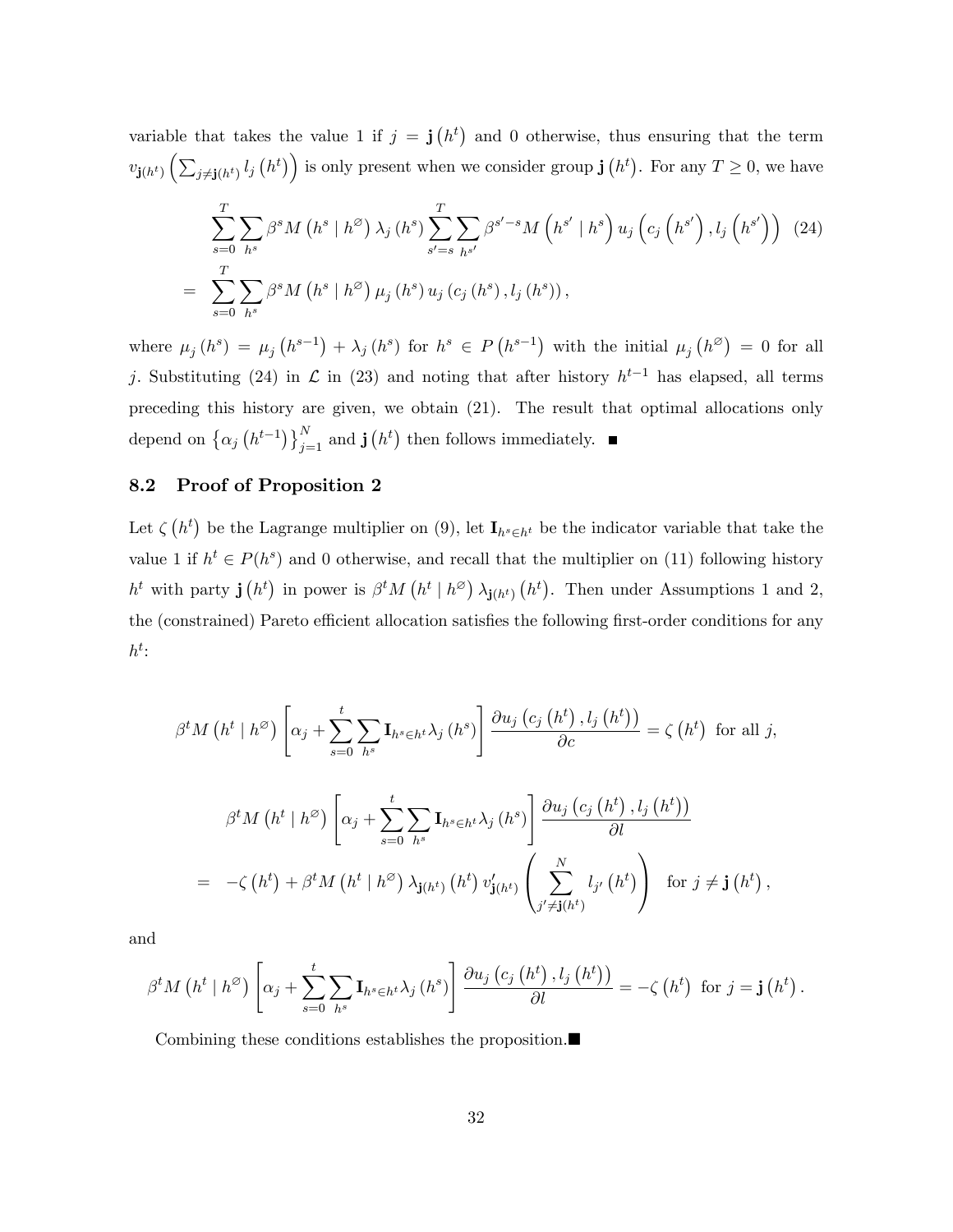#### 8.3 Proof of Theorem 1

Part (a): A sustainable first-best allocation exists if there exists a feasible vector of consumption and labor supply levels,  $\left\{c_j^*, l_j^*\right\}$  $\mathcal{L}$ , that satisfies (13) and (14) for each  $j = 1, ..., N$ . Clearly, as  $\beta \to 0$ , such sustainable first-best allocations exist. Conversely, as  $\beta \to 0$ , they do not, as the group in power will necessarily benefit by deviating. Since  $(13)$  and  $(14)$  define a closed set, this implies that there exists  $\bar{\beta} \in (0,1)$  such that for  $\beta \geq \bar{\beta}$ , some first-best allocations are sustainable and for  $\beta < \overline{\beta}$ , there are no sustainable first-best allocations.

**Part (b):** Recall that  $\mathbf{s} \equiv (\alpha, j)$ , where  $\alpha \in \Delta^{N-1}$  are ex ante weights and  $j \in \mathcal{N} \equiv$  $\{1, ..., N\}$ . Let  $S = \Delta^{N-1} \times \mathcal{N}$  and S be the Borel  $\sigma$ -algebra over S.

Our model implies that each s is deterministically mapped into  $\alpha' = h(s)$ . Thus the stochastic process for  $s'$  is determined uniquely by the Markov process  $m(j' | j)$ . Therefore we can define

$$
p((\boldsymbol{\alpha},j),(\boldsymbol{\alpha}',j')) = \begin{cases} 0 & \text{if } \boldsymbol{\alpha}' \neq h(\boldsymbol{\alpha},j) \\ m(j' \mid j) & \text{if } \boldsymbol{\alpha}' = h(\boldsymbol{\alpha},j) \end{cases}
$$

Note that  $p((\alpha, j), (\alpha', j'))$  is uniformly bounded above by  $\max_{j, j' \in \mathcal{N}} m(j' | j) < 1$  (the latter inequality by Assumption 2). Therefore, for all  $s \in S$  and  $A \in S$ , we have

$$
P((\boldsymbol{\alpha},j),A)=\int_A p(\left(\boldsymbol{\alpha},j\right),\left(\boldsymbol{\alpha}',j'\right))\,\mu\left(d\left(\boldsymbol{\alpha}',j'\right)\right).
$$

Stokey, Lucas and Prescott [42], Exercise 11.4f (which is straightforward to see) shows that if there exists a bounded above function  $p$  and and a finite measure  $\mu$  such that

$$
P(s, A) = \int_{A} p(s, s') \mu(ds')
$$

for all  $s \in S$  and  $A \in \mathcal{S}$ , then Doeblin's condition is satisfied. Almost sure convergence to an invariant limiting distribution then follows.

Since  $s(h^t)$  converges to an invariant distribution, so do  $\{c_j(h^t), l_j(h^t)\}_{j=1}^N$ . It remains to show that invariant distribution over  $\{c_j(h^t), l_j(h^t)\}_{j=1}^N$  is non-degenerate. Suppose, to obtain a contradiction, that it is degenerate, say given by  $\left\{c_j^*, l_j^*\right\}$  $\mathcal{N}$  $_{j=1}$ . First, suppose that (13) does not bind in the invariant distribution. From Proposition 2,  $\left\{c_j^*, l_j^*\right\}$  $\mathcal{N}$  $j=1$  must satisfy

$$
\frac{\partial u_j\left(c_j^*, l_j^*\right)}{\partial c} = -\frac{\partial u_j\left(c_j^*, l_j^*\right)}{\partial l} \text{ for all } j.
$$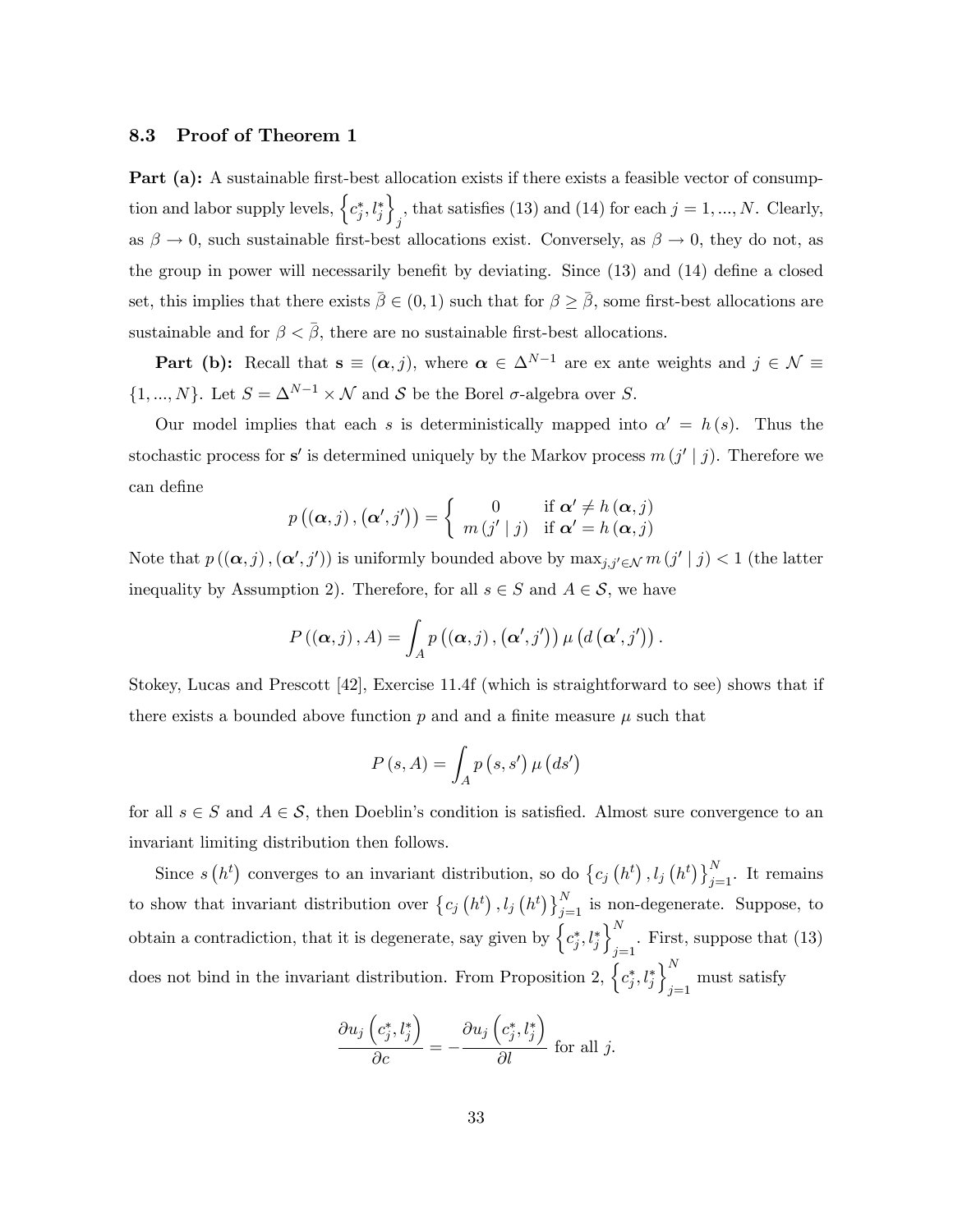Since in any Pareto efficient perfect equibrium feasibility constraint (9) must hold with equality and  $\left\{c_j^*, l_j^*\right\}$  $\mathcal{N}$  $\sum_{j=1}^{N}$  are time invariant, the allocation  $\left\{c_j^*, l_j^*\right\}$  $\mathcal{N}$ must be a first-best allocation,  $j=1$ which is a contradiction. Therefore  $(13)$  must bind for some j, and thus from Proposition 2

$$
\frac{\partial u_j\left(c_j^*, l_j^*\right)}{\partial c} > -\frac{\partial u_j\left(c_j^*, l_j^*\right)}{\partial l}
$$

when  $j$  is in not power. However when  $j$  is in power, Proposition 2 implies

$$
\frac{\partial u_j\left(c_j^*,l_j^*\right)}{\partial c}=-\frac{\partial u_j\left(c_j^*,l_j^*\right)}{\partial l}
$$

which is impossibility. Therefore,  $\{c_j(h^t), l_j(h^t)\}_{j=1}^N$  converges to nondegenerate distribution.  $\blacksquare$ 

### Proof of Theorem 2

We now state and prove three lemmas, which together will enable us to establish our main result in this section Theorem 2.

We first show that the party with a higher Pareto weight will receive higher value.

**Lemma 3** For any two vectors of Pareto weights  $\alpha, \alpha'$ , if  $\alpha_i > \alpha'_i$ , then  $V_i[\alpha, j] \ge V_i[\alpha', j]$ *for*  $j \in \{1, 2\}$ .

**Proof.** Without loss of generality, let  $i = 1$ . Then constrained Pareto efficiency implies

$$
\alpha_1 V_1\left[\boldsymbol{\alpha},j\right] + \alpha_2 V_2\left[\boldsymbol{\alpha},j\right] \geq \alpha_1 V_1\left[\boldsymbol{\alpha}',j\right] + \alpha_2 V_2\left[\boldsymbol{\alpha}',j\right]
$$

and

$$
\alpha_1' V_1\left[\boldsymbol{\alpha}',j\right] + \alpha_2' V_2\left[\boldsymbol{\alpha}',j\right] \geq \alpha_1' V_1\left[\boldsymbol{\alpha},j\right] + \alpha_2' V_2\left[\boldsymbol{\alpha},j\right].
$$

These conditions then imply

$$
(\alpha_1 - \alpha'_1) (V_1[\boldsymbol{\alpha},j] - V_2[\boldsymbol{\alpha},j]) \geq (\alpha_1 - \alpha'_1) (V_1[\boldsymbol{\alpha}',j] - V_2[\boldsymbol{\alpha}',j])
$$

or

$$
V_1\left[\boldsymbol{\alpha},j\right]-V_1\left[\boldsymbol{\alpha}',j\right] \ge V_2\left[\boldsymbol{\alpha},j\right]-V_2\left[\boldsymbol{\alpha}',j\right]. \tag{25}
$$

Suppose that  $V_1[\alpha, j] < V_1[\alpha', j]$ . Then from (25),  $V_2[\alpha, j] < V_2[\alpha', j]$ , which is impossible since otherwise  $(V_1[\alpha', j], V_2[\alpha', j])$  would Pareto dominate  $(V_1[\alpha, j], V_2[\alpha, j])$ , thus establishing the lemma.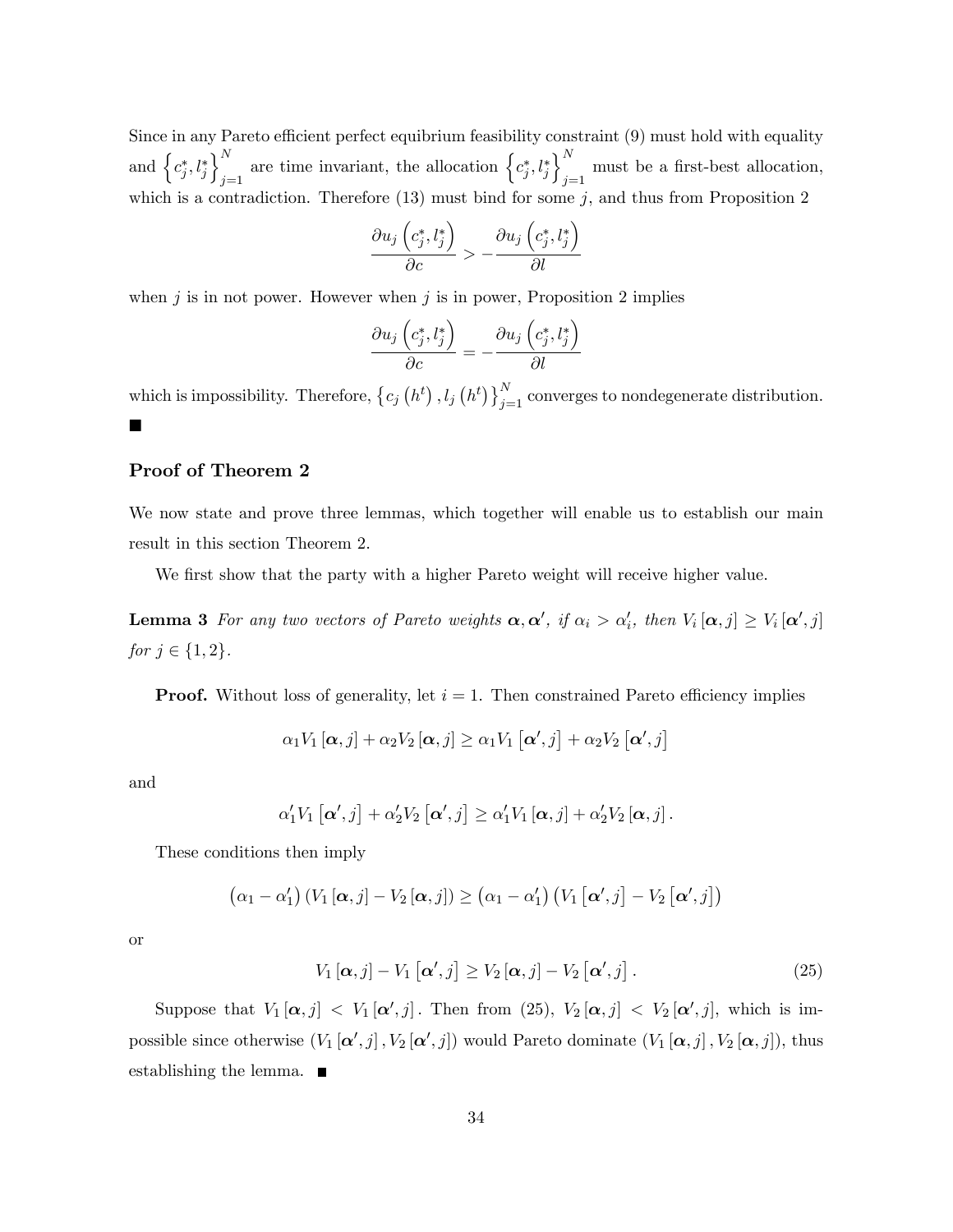Let  $\alpha^* = (\alpha_1^*, \alpha_2^*)$  be a vector of the Pareto weights for which first-best allocation is sustainable. Consider any other initial vector  $\alpha_0 \neq \alpha^*$  and suppose that the first-best allocation that corresponds to that vector is not sustainable. This implies that at least for one party the participation constraint (10) or the sustainability constraint (11) binds. The next lemma shows that sustainability constraint (11) does not bind if any party has a Pareto weight higher than  $\alpha_j^*$  and that there exists  $\bar{\alpha}_j \in (\alpha_j^*, 1]$  such that if  $\alpha_j \leq \bar{\alpha}_j$ , then the participation constraint, (10), of the other party also does not bind, so when  $\alpha_j \in [\alpha_j^*, \bar{\alpha}_j]$ , Pareto weights to not change.

**Lemma 4** Suppose Assumptions 1 and 3 hold. If  $\alpha_j(h^{t-1}) \geq \alpha_j^*$  for some j,  $h^{t-1}$  and  $j =$  $\mathbf{j}(h^t)$ , then  $\lambda_j(h^t) = 0$ . Moreover, under these hypotheses there exists  $\bar{\alpha}_j \in (\alpha_j^*, 1]$  such that if  $\alpha_j(h^{t-1}) > \bar{\alpha}_j$ , then  $\alpha_j(h^t) = \bar{\alpha}_j$  and if  $\alpha_j(h^{t-1}) \in$  $\left[\alpha_j^*, \bar{\alpha}_j\right]$ , then  $\alpha_j(h^t) = \alpha_j(h^{t-1})$ .

**Proof.** Without loss of generality assume that  $j = 1$ . By Lemma 3,  $V_2[(\alpha_1, 1 - \alpha_1), 1]$ is decreasing in  $\alpha_1$ . If  $V_2$  [(1,0), 1]  $\geq \beta V_2^W(1)$ , set  $\bar{\alpha}_1 = 1$ , otherwise let  $\bar{\alpha}_1$  be defined by  $V_2[(\bar{\alpha}_1, 1 - \bar{\alpha}_1), 1] = \beta V_2^W(1)$ . Since  $V_2[(\alpha_1, 1 - \alpha_1), 1]$  is continuous and monotone in  $\alpha_1$  and  $V_2[(\alpha_1^*, 1 - \alpha_1^*), 1] > \beta V_2^W(1)$ , such  $\bar{\alpha}_1$  exists and  $\bar{\alpha}_1 \in (\alpha_1^*, 1]$ . Since for any  $\alpha_1$ , (10) implies that  $V_2[(\alpha_1, 1 - \alpha_1), 1] \ge \beta V_2^W(1)$  and  $V_2[(\alpha_1, 1 - \alpha_1), 1]$  is decreasing in  $\alpha_1$ , this construction implies that

$$
V_2[(\alpha_1, 1 - \alpha_1), 1] = V_2[(\bar{\alpha}_1, 1 - \bar{\alpha}_1), 1] \text{ for all } \alpha_1 \ge \bar{\alpha}_1. \tag{26}
$$

Since the equilibrium is (constrained) Pareto efficient, (26) implies that if  $\alpha_1(h^{t-1}) \ge \bar{\alpha}_1$ , then

$$
V_1\left[\left(\alpha_1(h^{t-1}), 1-\alpha_1(h^{t-1})\right), 1\right] = V_1\left[\left(\bar{\alpha}_1, 1-\bar{\alpha}_1\right), 1\right]
$$

and therefore the equilibrium for state  $s = ((\alpha_1(h^{t-1}), 1 - \alpha_1(h^{t-1})), 1)$  coincides with the equilibrium for state  $\bar{\mathbf{s}}_1 = ((\bar{\alpha}_1, 1 - \bar{\alpha}_1), 1).$ 

Suppose  $\alpha_1(h^{t-1}) \in [\alpha_1^*, \bar{\alpha}_1]$ . Let us consider the relaxed problem of maximizing (8) without the constraints (10) and (11) following history  $h^t$ . We will characterize the solution to this relaxed problem and then show that the solution in fact satisfies  $(10)$  and  $(11)$ establishing that  $\lambda_i(h^t) = 0$  for  $i \in \{1, 2\}$  and  $\alpha_j(h^t) = \alpha_j(h^{t-1})$ .

The expected utility of party 1 in history  $h^t$  in the relaxed problem is

$$
u_1\left(c_1\left(\alpha\left(h^{t-1}\right)\right), l_1\left(\alpha\left(h^{t-1}\right)\right)\right) + \beta\left(m(1|1)V_1\left[\alpha\left(h^{t-1}\right), 1\right] + m(2|1)V_1\left[\alpha\left(h^{t-1}\right), 2\right]\right)
$$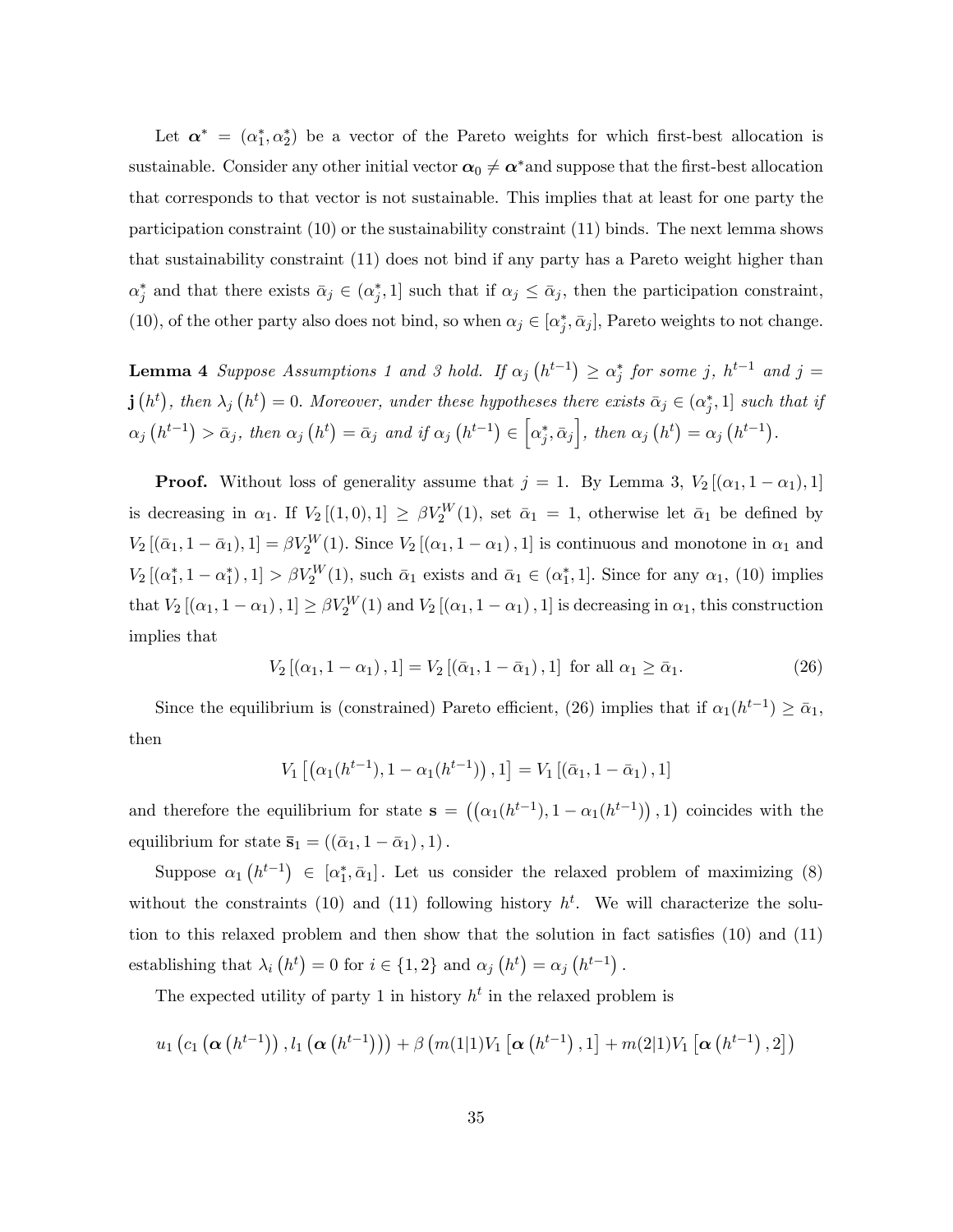where  $(c_i (\alpha(h^{t-1})), l_i (\alpha(h^{t-1})))$  is a solution to the maximization problem

$$
\max_{\{c_i, l_i\}_{i=1,2}} \alpha_1 \left(h^{t-1}\right) u_1(c_1, l_1) + \alpha_2 \left(h^{t-1}\right) u_2(c_2, l_2)
$$

subject to

$$
c_1 + c_2 \le l_1 + l_2.
$$

Since there is no sustainability constraint, Assumption 3 immediately implies that  $l_j(\alpha(h^{t-1})) =$ 1 for all j, and moreover,  $u_1(c_1 (\alpha (h^{t-1})), l_1 (\alpha (h^{t-1})))$  is increasing in  $\alpha_1 (h^{t-1})$ .

Since Pareto weights  $\alpha^*$  correspond to the sustainable allocation,

$$
u_1 (c_1 (\alpha^*), l_1 (\alpha^*)) + \beta (m(1|1)V_1 [\alpha^*, 1] + m(2|1)V_1 [\alpha^*, 2])
$$
  
 
$$
\geq v_1 (l_2 (\alpha^*)) + \beta V_1^W (1)
$$
 (27)

Once again, Assumption 3 implies that  $l_j(\boldsymbol{\alpha}^*) = 1$  for all j. From Lemma 3,  $V_1\left[\boldsymbol{\alpha}\left(h^{t-1}\right), j\right] \geq$  $V_1[\boldsymbol{\alpha}^*,j]$  for all j. Therefore the solution to the relaxed problem satisfies (11) if

$$
u_1\left(c_1\left(\alpha\left(h^{t-1}\right)\right),1\right)-v_1\left(1\right)\geq u_1\left(c_1\left(\alpha^*\right),1\right)-v_1\left(1\right)
$$

Since  $u_1(c_1(\alpha(h^{t-1}))$ , 1) is increasing in  $\alpha_1(h^{t-1})$  and  $\alpha_1(h^{t-1}) \ge \alpha_1^*$ , this inequality is satisfied. The solution to the relaxed problem also satisfies (10) because  $\alpha_1(h^{t-1}) \leq \bar{\alpha}_1$ .

The previous lemma established that if party j is in power and has an updated Pareto weight above  $\alpha_j^*$ , its next period updated Pareto weight remains above  $\alpha_j^*$ . The next key step in our argument is to show that if a party has Pareto weight is below  $\alpha_j^*$ , its next period updated Pareto weight is also below  $\alpha_j^*$  (even if its current sustainability constraint is binding).

The next lemma is the key to the main result in this section. It shows that if the sustainability constraint does not hold for group  $j$  that is in power even though its Pareto weight is below  $\alpha_j^*$ , then for all subsequent histories its Pareto weight will not exceed  $\alpha_j^*$ . The proof utilizes quasi-linearity of preferences to put structure on the behavior of updated Pareto weights and the corresponding allocations.

**Lemma 5** Suppose Assumptions 1 and 3 hold. Suppose that  $\alpha_j(h^{t-1}) < \alpha_j^*$  for some j,  $h^{t-1}$ and  $j = \mathbf{j}(h^t)$ . Then  $\alpha_j(h^t) \leq \alpha_j^*$  for all subsequent  $h^t$ .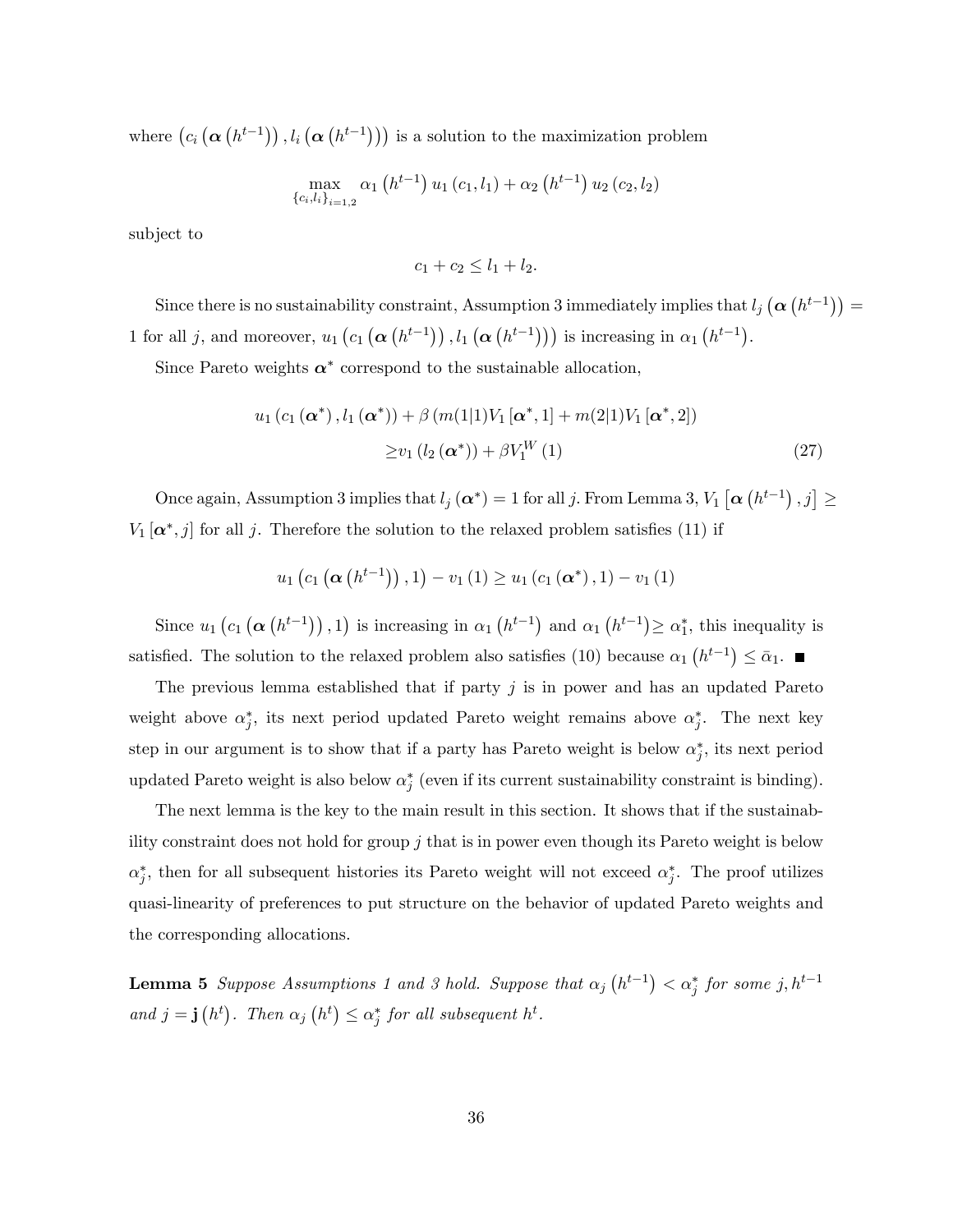**Proof:** Without loss of generality assume that  $j = 1$ . First note that if  $\alpha_1(h^{t-1}) \leq \alpha_1^*$ , then constraint (10) cannot bind for party 2. This is true because from Lemma 3 and the sustainability of  $(c_2^*, l_2^*)$ , we have

$$
V_2\left[\boldsymbol{\alpha}\left(h^{t-1}\right),1\right] \geq V_2\left[\boldsymbol{\alpha}^*,1\right] \geq \beta V_2^W(1).
$$

If constraint (11) also does not bind, the result follows immediately. Suppose therefore that (11) binds. Then the Lagrange multiplier  $\lambda_1(h^t) > 0$  and from (22),  $\alpha_1(h^t) =$  $(\alpha_1(h^{t-1}) + \lambda_1(h^t)) / (1 + \lambda_1(h^t))$ . Suppose, to obtain a contradiction, that  $\alpha_1(h^t) > \alpha_1^*$ . This implies:

$$
u_{1}(c_{1} (\alpha (h^{t-1}), \lambda_{1} (h^{t})), l_{1} (\alpha (h^{t-1}), \lambda_{1} (h^{t}))) - v_{1} (l_{2} (\alpha (h^{t-1}), \lambda_{1} (h^{t}))) + \beta (m(1|1)V_{1} [\alpha (h^{t}), 1] + m(2|1)V_{1} [\alpha (h^{t}), 2]) = \beta V_{1}^{W}(1),
$$
\n(28)

where  $\{c_i(\boldsymbol{\alpha}, \lambda), l_i(\boldsymbol{\alpha}, \lambda)\}_{i=1}^2$  is a solution to the maximization problem

$$
\max_{\{c_i, l_i\}_{i=1,2}} (\alpha_1 + \lambda) u_1(c_1, l_1) + \alpha_2 u_2(c_2, l_2) - \lambda v_1(l_2)
$$

subject to

$$
c_1 + c_2 \le l_1 + l_2.
$$

Lemma 3 establishes that  $V_1\left[\alpha\left(h^t\right),j\right] \geq V_1\left[\alpha^*,j\right]$  for all j. If for any  $\lambda$  such that  $(\alpha_1 + \lambda) / (1 + \lambda) > \alpha_1^*$ , we have

$$
u_1(c_1(\alpha,\lambda),l_1(\alpha,\lambda)) - v_1(l_2(\alpha,\lambda)) > u_1(c_1^*,l_1^*) - v_1(l_2^*),
$$
\n(29)

then (27) would immediately imply that (28) cannot hold with equality, thus leading to a contradiction and establishing the desired result. Thus to complete the proof of lemma, we will establish that for any  $\Delta$  such that  $(\alpha_1 + \Delta) / (1 + \Delta) > \alpha_1^*$ , (29) holds, which will thus complete the proof.

We will first prove some intermediate results. Let us adopt the following simpler notation for the rest of the proof:

$$
u_{iC}(c_i, l_i) = \frac{\partial u_i(c_i, l_i)}{\partial c_i} \text{ and } u_{iL}(c_i, l_i) = \frac{\partial u_i(c_i, l_i)}{\partial l_i},
$$

and similarly denote second order derivatives. Sometimes we will also drop  $(c_i, l_i)$  and use notation  $u_{iC}, u_{iL}$ , etc., whenever there is no confusion.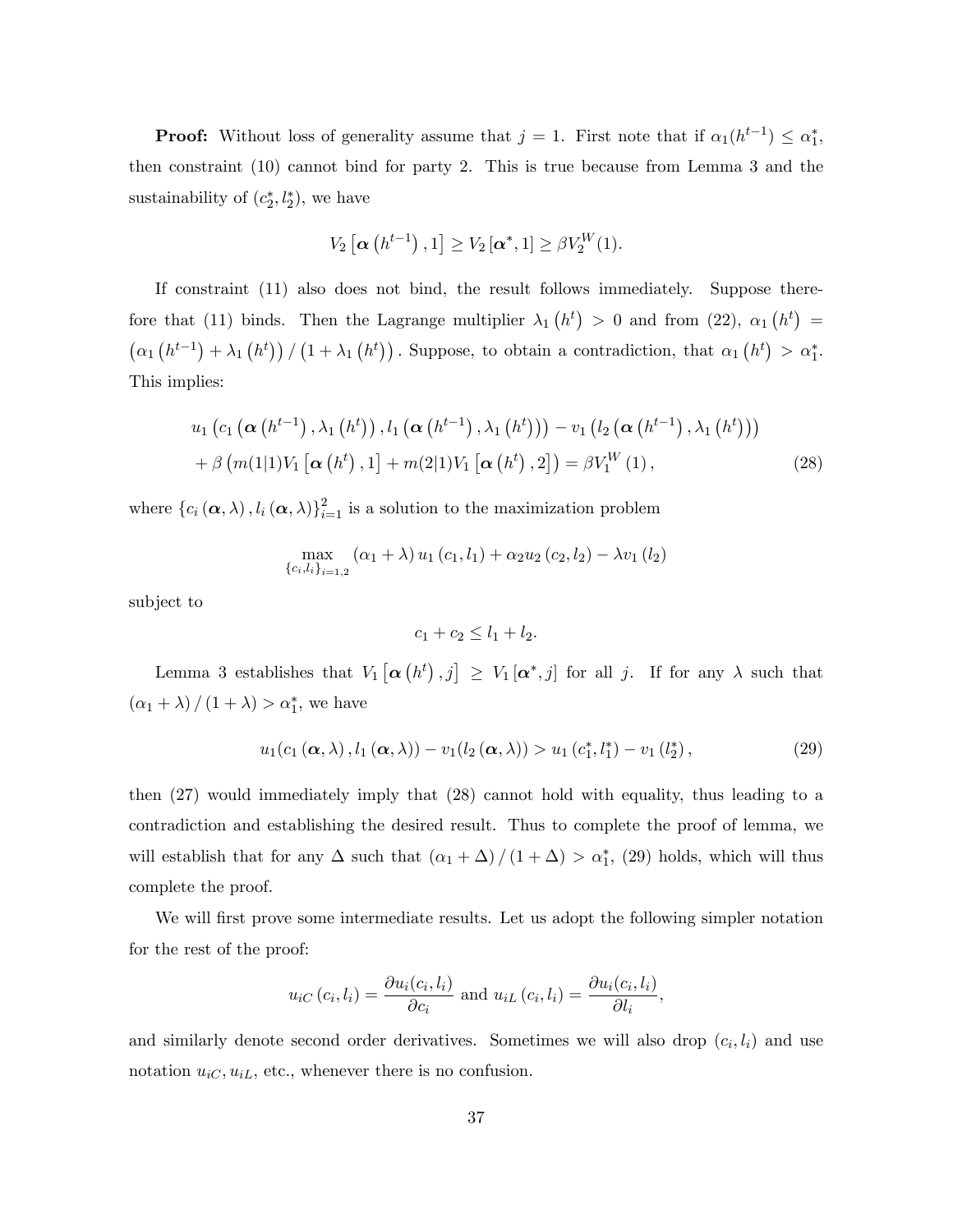**Claim 1** Let  $c(\Delta; \alpha)$  and  $l(\Delta, \alpha)$  be the solution to the problem

$$
W(\Delta; \alpha) = \max_{c \ge 0, l \in [0,1]} (\alpha_1 + \Delta) u_1(c_1, l_1) + \alpha_2 u_2(c_2, l_2) - \Delta v_1(l_2)
$$

subject to

$$
c_1 + c_2 \le l_1 + l_2.
$$

Then

$$
u_1(c_1 (\Delta, \alpha), l_1 (\Delta, \alpha)) - v_1(l_2 (\Delta, \alpha))
$$
\n(30)

is increasing in  $\Delta$ .

**Proof.** Consider  $\Delta'$  and  $\Delta'' \neq \Delta'$ , and denote the corresponding solutions to the above problem by  $\{c'_i, l'_i\}_{i=1,2}$  and  $\{c''_i, l''_i\}_{i=1,2}$ . By definition, this implies

$$
(\alpha_1 + \Delta') u_1(c'_1, l'_1) + \alpha_2 u_2(c'_2, l'_2) - \Delta' v_1(l'_2) \ge (\alpha_1 + \Delta') u_1(c''_1, l''_1) + \alpha_2 u_2(c''_2, l''_2) - \Delta' v_1(l''_2)
$$
  

$$
(\alpha_1 + \Delta'') u_1(c''_1, l''_1) + \alpha_2 u_2(c''_2, l''_2) - \Delta'' v_1(l''_2) \ge (\alpha_1 + \Delta'') u_1(c'_1, l'_1) + \alpha_2 u_2(c'_2, l'_2) - \Delta'' v_1(l'_2)
$$

Summing these two inequalities in rearranging, we obtain

$$
(\Delta' - \Delta'') (u_1(c'_1, l'_1) - v_1(l'_2)) \geq (\Delta' - \Delta'') (u_1(c''_1, l''_1) - v_1(l''_2))
$$
  

$$
(\Delta' - \Delta'') [(u_1(c'_1, l'_1) - v(l'_2)) - (u_1(c''_1, l''_1) - v_1(l''_2))] \geq 0
$$

Therefore, if  $\Delta' > \Delta''$ , then  $(u_1(c'_1, l'_1) - v_1(l'_2)) \ge (u_1(c''_1, l''_1) - v_1(l''_2))$ , which establishes  $(30)$ .

**Claim 2** Suppose Assumptions 1 and 3 hold. Then for any Pareto weight  $\alpha^*$  and for any  $\Delta \in [0, \alpha_1^*/\alpha_2^*], \text{ define } \alpha_{1\Delta} \text{ by }$ 

$$
\frac{\alpha_{1\Delta}+\Delta}{1+\Delta}=\alpha_{1}^{*}
$$

and  $\alpha_{2\Delta} = 1 - \alpha_{1\Delta}$ . Consider the maximization problem

$$
\Omega(\Delta) = \max_{c \ge 0, l \in [0,1]} (\alpha_{1\Delta} + \Delta) u_1(c_1, l_1) + \alpha_{2\Delta} u_2(c_2, l_2) - \Delta v_1(l_2)
$$
\n(31)

subject to

$$
c_1 + c_2 \le l_1 + l_2.
$$

Denote the solution to this problem by  $\{c_i(\Delta), l_i(\Delta)\}_{i=1,2}$ . Then

$$
F(\Delta) \equiv u_1(c_1(\Delta), l_1(\Delta)) - v_1(l_2(\Delta))
$$
\n(32)

is increasing in  $\Delta$ . Moreover, for any  $\Delta > 0$   $F(\Delta) > F(0)$ .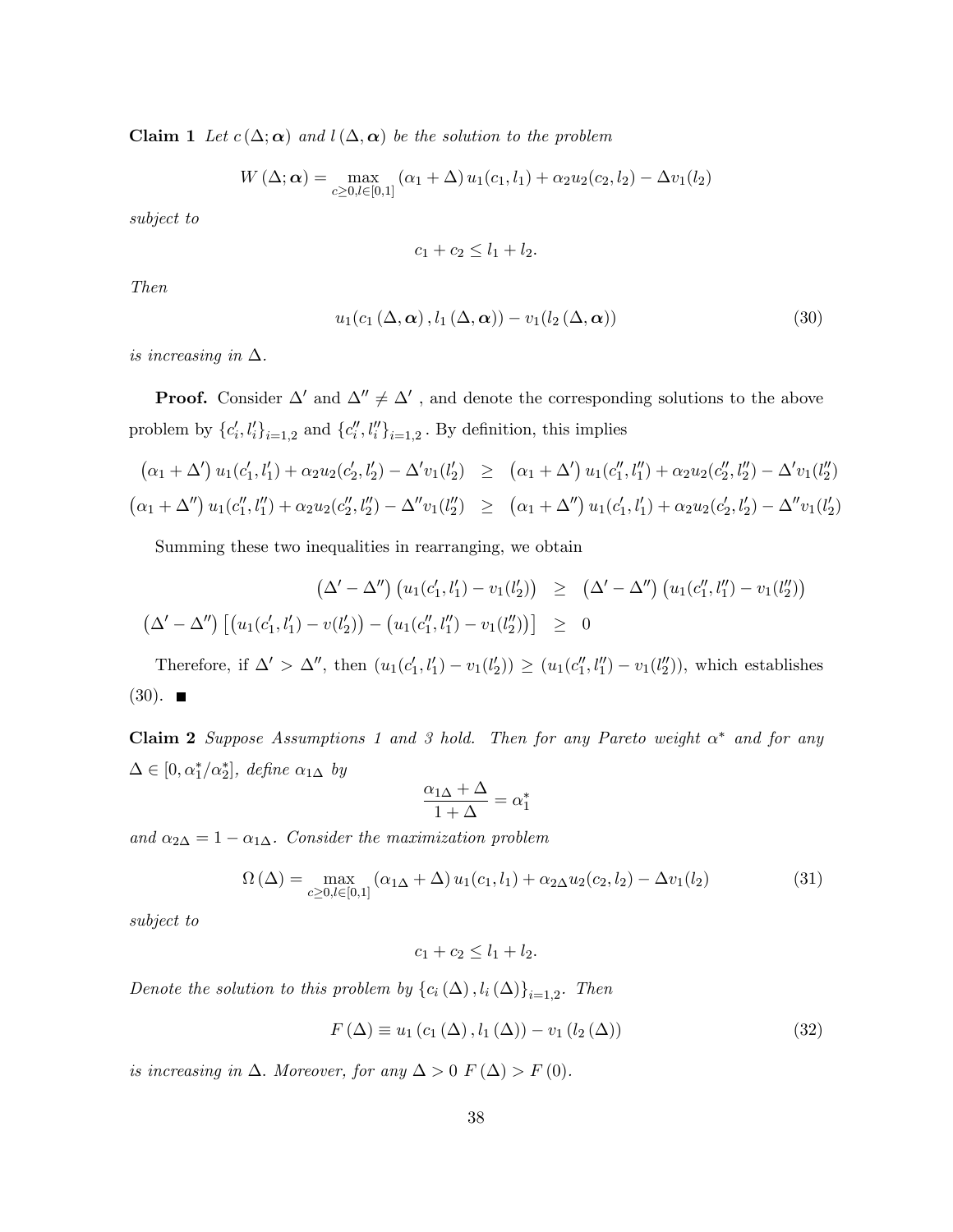**Proof.** Consider the first-order conditions to the maximization problem in (31). Assumption 3 implies that  $l_1(\Delta) = 1$ . The other first-order conditions are

$$
(\alpha_{1\Delta} + \Delta) u_{1C} (c_1 (\Delta) - \eta_1(1)) = \alpha_{2\Delta} u_{2C} (c_2 (\Delta) - \eta_2 (l_2 (\Delta)))
$$
\n(33)

$$
\frac{\Delta}{\alpha_{2\Delta}} \frac{v_1'(l_2(\Delta))}{u_{2C}(c_2(\Delta) - \eta_2(l_2(\Delta)))} = 1 - \eta_2'(l_2(\Delta))
$$
\n(34)

and

$$
c_1(\Delta) + c_2(\Delta) = 1 + l_2(\Delta). \tag{35}
$$

First, note that

$$
\frac{\alpha_{1\Delta} + \Delta}{\alpha_{2\Delta}} = \frac{\alpha_1^*}{\alpha_2^*}
$$
\n(36)

Combining (33) and (36), we obtain

$$
\alpha_1^* u_{1C} (c_1 (\Delta) - \eta_1(1)) = \alpha_2^* u_{2C} (c_2 (\Delta) - \eta_2 (l_2 (\Delta)))
$$
\n(37)

Now differentiate  $F$  (as defined in (32)), which yields

$$
F'(\Delta) = u_{1C} \frac{\partial c_1}{\partial \Delta} - v'_1 \frac{\partial l_2}{\partial \Delta} = \frac{\partial l_2}{\partial \Delta} \left( u_{1C} \frac{\partial c_1}{\partial l_2} - v'_1 \right)
$$
(38)

Substituting  $(35)$  into  $(37)$  and differentiating, we obtain

$$
\alpha_1^* u_{1CC} \frac{\partial c_1(\Delta)}{\partial \Delta} = \alpha_2^* u_{2CC} \left( \left( 1 - \eta_2' \right) \frac{\partial l_2}{\partial \Delta} - \frac{\partial c_1(\Delta)}{\partial \Delta} \right),
$$

which implies

$$
\frac{\partial c_1}{\partial l_2} = \frac{\alpha_2^* u_{2CC} (1 - \eta_2')}{\alpha_1^* u_{1CC} + \alpha_2^* u_{2CC}}
$$
\n
$$
= \frac{\alpha_2^* u_{2CC}}{\alpha_1^* u_{1CC} + \alpha_2^* u_{2CC}} \times \frac{\Delta}{\alpha_{2\Delta}} \frac{v_1'}{u_{2CC}}
$$
\n
$$
= \frac{\alpha_2^* u_{2CC}}{\alpha_1^* u_{1CC} + \alpha_2^* u_{2CC}} \times \frac{\Delta}{\alpha_{1\Delta} + \Delta} \frac{v_1'}{u_{1C}}
$$

where we used (34) in the second line and (33) in the third. Substituting this into (38), we obtain

$$
F'(\Delta) = v'_1 \frac{\partial l_2}{\partial \Delta} \left( \frac{\alpha_2^* u_{2CC}}{\alpha_1^* u_{1CC} + \alpha_2^* u_{2CC}} \times \frac{\Delta}{\alpha_{1\Delta} + \Delta} - 1 \right)
$$

$$
= v'_1 \frac{\partial l_2}{\partial \Delta} \left( \frac{1}{\frac{\alpha_1^* u_{1CC}}{\alpha_2^* u_{2CC}} + 1} \times \frac{1}{1 + \frac{\alpha_{1\Delta}}{\Delta}} - 1 \right)
$$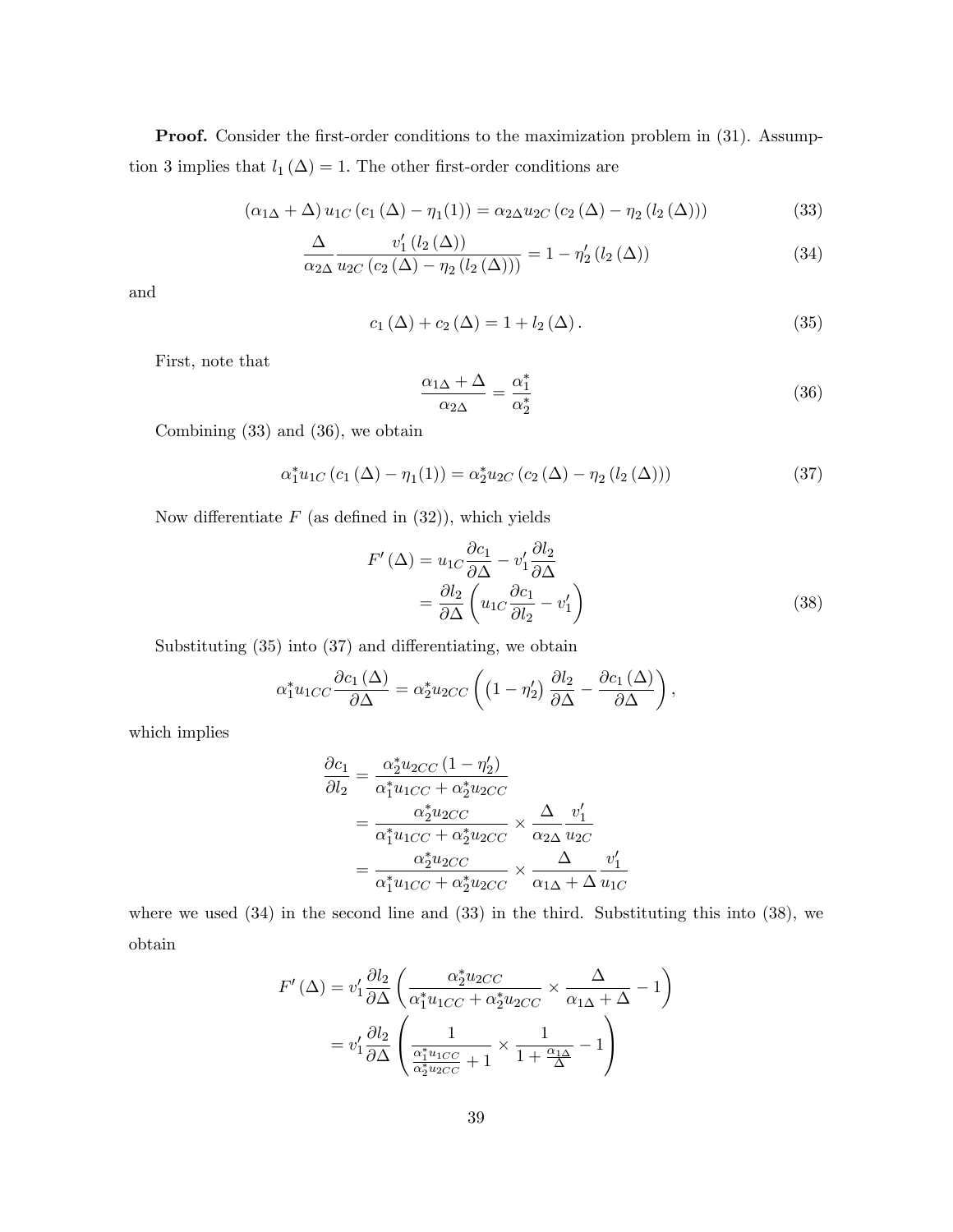The expression in the brackets is negative, therefore  $F'(\Delta)$  has the opposite sign of  $\frac{\partial l_2}{\partial \Delta}$ . The desired result follows from the fact that  $\frac{\partial l_2}{\partial \Delta} \leq 0$ , which we establish next.

Consider two different  $\Delta', \Delta''$  and denote the corresponding solutions to (31) by  $\{c'_i, l'_i\}_{i=1,2}$ and  $\{c''_i, l''_i\}_{i=1,2}$ . By definition, we have

$$
(\alpha_{1\Delta'} + \Delta') u_1(c'_1, l'_1) + \alpha_{2\Delta'} u_2(c'_2, l'_2) - \Delta' v_1(l'_2) \ge (\alpha_{1\Delta'} + \Delta') u_1(c''_1, l''_1) + \alpha_{2\Delta'} u_2(c''_2, l''_2) - \Delta' v_1(l''_2)
$$
  

$$
(\alpha_{1\Delta''} + \Delta'') u_1(c''_1, l''_1) + \alpha_{2\Delta''} u_2(c''_2, l''_2) - \Delta'' v_1(l''_2) \ge (\alpha_{1\Delta''} + \Delta'') u_1(c'_1, l'_1) + \alpha_{2\Delta''} u_2(c'_2, l'_2) - \Delta'' v_1(l'_2).
$$

Now dividing these two inequalities by  $\alpha_{2\Delta'}$  and  $\alpha_{2\Delta''}$  respectively, we obtain

$$
\frac{\alpha_{1\Delta'} + \Delta'}{\alpha_{2\Delta'}} u_1(c'_1, l'_1) + u_2(c'_2, l'_2) - \frac{\Delta'}{\alpha_{2\Delta'}} v_1(l'_2) \ge \frac{\alpha_{1\Delta'} + \Delta'}{\alpha_{2\Delta'}} u_1(c''_1, l''_1) + u_2(c''_2, l''_2) - \frac{\Delta'}{\alpha_{2\Delta'}} v_1(l''_2)
$$
  

$$
\frac{\alpha_{1\Delta''} + \Delta''}{\alpha_{2\Delta''}} u_1(c''_1, l''_1) + u_2(c''_2, l''_2) - \frac{\Delta''}{\alpha_{2\Delta''}} v_1(l''_2) \ge \frac{\alpha_{1\Delta''} + \Delta''}{\alpha_{2\Delta''}} u_1(c'_1, l'_1) + u_2(c'_2, l'_2) - \frac{\Delta''}{\alpha_{2\Delta''}} v_1(l'_2)
$$

Definition of  $\alpha_{\Delta}$  implies that for all  $\Delta$ 

$$
\frac{\alpha_{1\Delta} + \Delta}{\alpha_{2\Delta}} = \frac{\alpha_1^*}{\alpha_2^*}
$$

and therefore,

$$
\frac{\alpha_1^*}{\alpha_2^*}u_1(c'_1, l'_1) + u_2(c'_2, l'_2) - \frac{\Delta'}{\alpha_2\Delta'}v_1(l'_2) \ge \frac{\alpha_1^*}{\alpha_2^*}u_1(c''_1, l''_1) + u_2(c''_2, l''_2) - \frac{\Delta'}{\alpha_2\Delta'}v_1(l''_2)
$$
(39)

;

$$
\frac{\alpha_1^*}{\alpha_2^*}u_1(c_1'', l_1'') + u_2(c_2'', l_2'') - \frac{\Delta''}{\alpha_{2\Delta''}}v_1(l_2'') \ge \frac{\alpha_1^*}{\alpha_2^*}u_1(c_1', l_1') + u_2(c_2', l_2') - \frac{\Delta''}{\alpha_{2\Delta''}}v_1(l_2') \tag{40}
$$

These equations imply

$$
\left(\frac{\Delta''}{\alpha_{2\Delta''}} - \frac{\Delta'}{\alpha_{2\Delta'}}\right) \left(v_1(l'_2) - v_1(l''_2)\right) \ge 0 \tag{41}
$$

Finally, from the definition of  $\pmb{\alpha}_\Delta,$  we have

$$
\frac{1 - \alpha_{2\Delta} + \Delta}{\alpha_{2\Delta}} = \frac{\alpha_1^*}{\alpha_2^*}
$$

$$
\frac{1 + \Delta}{\alpha_{2\Delta}} = 1 + \frac{\alpha_1^*}{\alpha_2^*}
$$

which implies that  $\alpha_{2\Delta}$  is increasing in  $\Delta$ . Since  $1/\alpha_{2\Delta}$  is decreasing in  $\Delta$  and

$$
\frac{1}{\alpha_{2\Delta}} + \frac{\Delta}{\alpha_{2\Delta}} = 1 + \frac{\alpha_1^*}{\alpha_2^*},
$$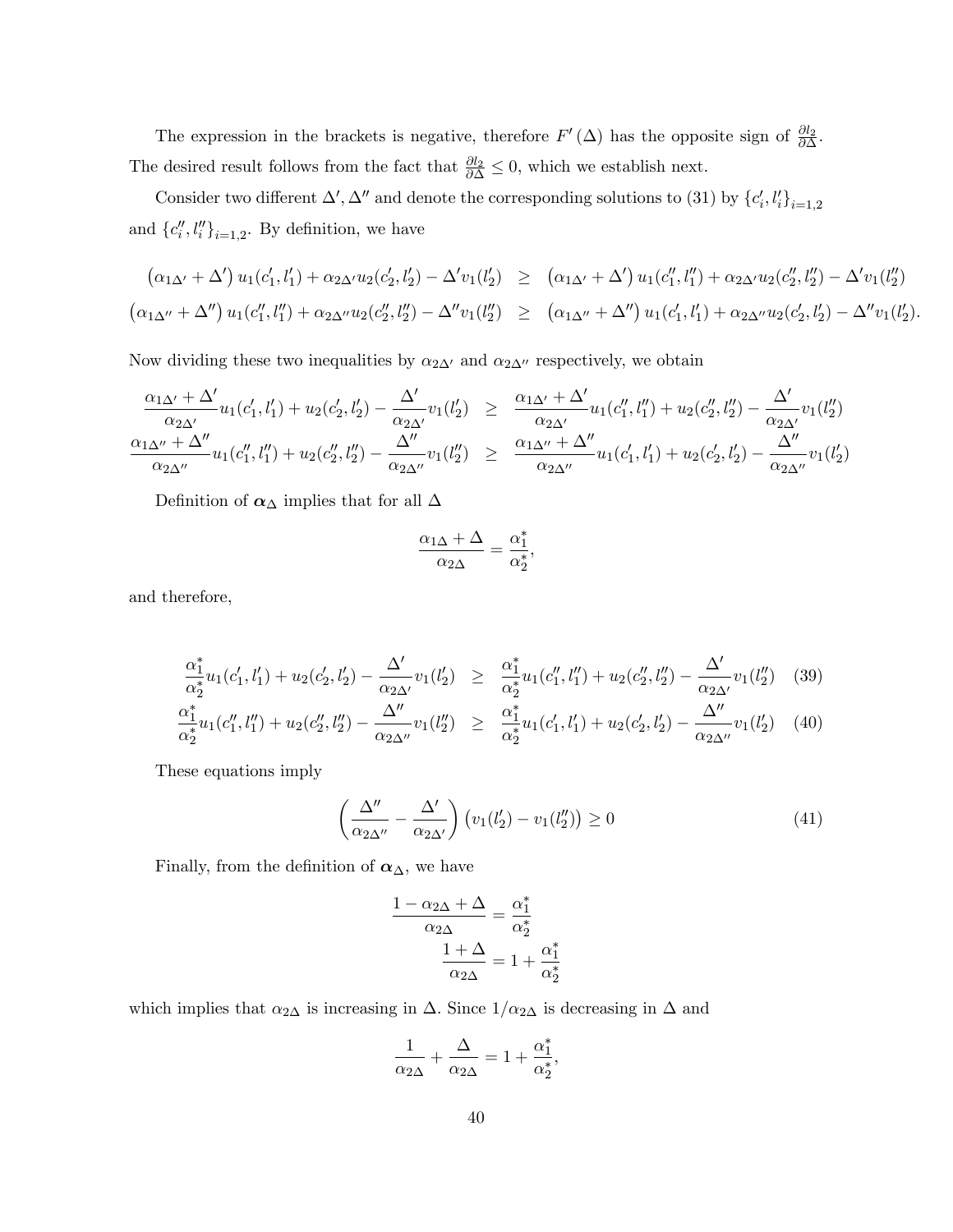$\Delta$  $\frac{\Delta}{\alpha_{2\Delta}}$  is increasing in  $\Delta$ . Therefore from (41)  $\Delta'' > \Delta'$  implies  $l''_2 \leq l'_2$ , completing the proof of the claim.

It remains to show that if  $\Delta' = 0$ , then for any  $\Delta'' > 0$ , we have  $F(\Delta'') > F(\Delta')$ . Suppose to obtain a contradiction that  $F(\Delta'') = F(0)$ . Previous analysis indicated that this is possible only if  $l''_2 = l'_2$ . But then (39) and (40) imply that

$$
\alpha_1^* u_1(c_1', l_1') + \alpha_2^* u_2(c_2', l_2') = \alpha_1^* u_1(c_1'', l_1'') + \alpha_2^* u_2(c_2'', l_2'').
$$

We know that  $\{c'_i, l'_i\}_{i=1,2}$  is a solution to maximizing  $\alpha_1^* u_1(c_1, l_1) + \alpha_2^* u(c_2, l_2)$  subject to

$$
c_1 + c_2 \le l_1 + l_2. \tag{42}
$$

Since the  $u_i$ 's are strictly concave, this solution is unique. Therefore, any  $\{c_i'', l_i''\}_{i=1,2}$  that satisfies  $(42)$  must have

$$
\alpha_1^* u_1(c_1', l_1') + \alpha_2^* u_2(c_2', l_2') > \alpha_1^* u_1(c_1'', l_1'') + \alpha_2^* u_2(c_2'', l_2'')
$$

leading to a contradiction.

The next claim completes the proof of lemma. We state this claim for party 1; the result is identical for party 2.

**Claim 3** Suppose Assumptions 1 and 3 hold. Let  $\{c_i(\alpha, \Delta), l_i(\alpha, \Delta)\}_{i=1,2}$  be a solution to the problem

$$
\max_{\{c_i, l_i\}} (\alpha_1 + \Delta) u_1 (c_1, l_1) + \alpha_2 u_2 (c_2, l_2) - \Delta v_1 (l_2)
$$

subject to

$$
c_1 + c_2 \le l_1 + l_2
$$

for some  $\Delta \geq 0$ . For any Pareto weight  $\alpha^* \neq \alpha$ , if  $\alpha$  and  $\Delta$  are such that

$$
\frac{\alpha_1 + \Delta}{1 + \Delta} > \alpha_1^*
$$

then

$$
u_1(c_1(\alpha, \Delta), l_1(\alpha, \Delta)) - v_1(l_2(\alpha, \Delta)) > u_1(c_1(\alpha^*, 0), l_1(\alpha^*, 0)) - v_1(l_2(\alpha^*, 0)) \tag{43}
$$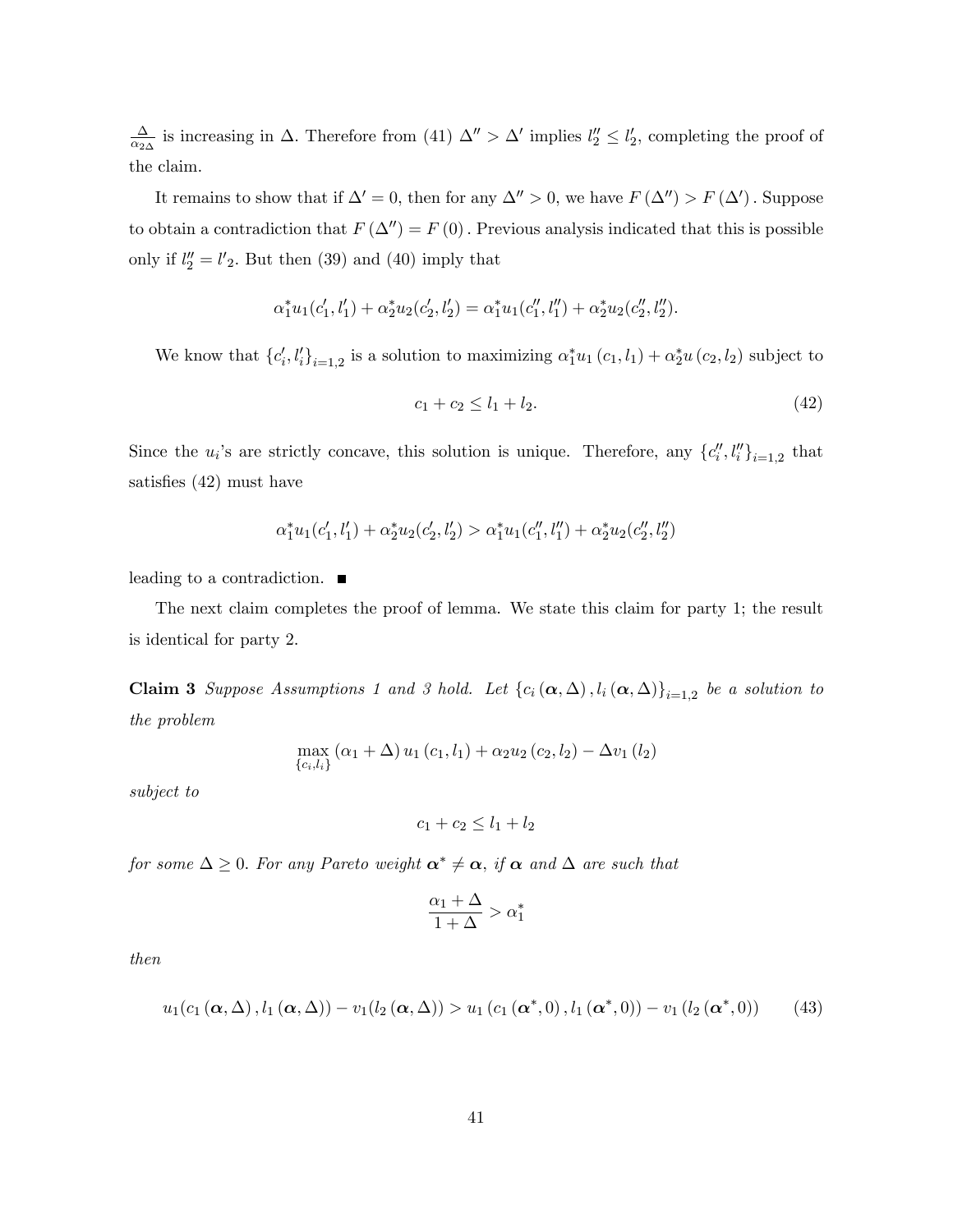**Proof.** Suppose  $\alpha_1 < \alpha_1^*$ . Let  $\tilde{\Delta}$  be such that

$$
\frac{\alpha_1+\tilde{\Delta}}{1+\tilde{\Delta}}=\alpha_1^*.
$$

Since  $\frac{\alpha_1 + \Delta}{1 + \Delta}$  is increasing in  $\Delta$ , we have  $0 < \tilde{\Delta} < \Delta$ . From Claim 2,

$$
u_1(c_1\left(\boldsymbol{\alpha},\tilde{\Delta}\right),l_1\left(\boldsymbol{\alpha},\tilde{\Delta}\right)) - v_1(l_2\left(\boldsymbol{\alpha},\tilde{\Delta}\right)) > u_1\left(c_1\left(\boldsymbol{\alpha}^*,0\right),l_1\left(\boldsymbol{\alpha}^*,0\right)\right) - v_1\left(l_2\left(\boldsymbol{\alpha}^*,0\right)\right) \tag{44}
$$

and from Claim 1,

$$
u_1(c_1(\boldsymbol{\alpha},\Delta),l_1(\boldsymbol{\alpha},\Delta)) - v_1(l_2(\boldsymbol{\alpha},\Delta)) \geq u_1(c_1(\boldsymbol{\alpha},\tilde{\Delta}),l_1(\boldsymbol{\alpha},\tilde{\Delta})) - v_1(l_2(\boldsymbol{\alpha},\tilde{\Delta}))
$$

establishing (43).

If  $\alpha_1 > \alpha_1^*$ , set  $\tilde{\Delta} = 0$  and (44) follows from proof of Lemma 4.

This result implies that (29) holds and thus establishes the desired contradiction and completes the proof of Theorem 2.  $\blacksquare$ 

#### Proof of Theorem 2

Suppose the first-best allocation with Pareto weight  $\alpha^*$  is sustainable. Without loss of generality, suppose  $\alpha_1(h^0) \ge \alpha_1^*$ . Lemmas 4 and 5 imply that  $\alpha_1(h^t)$  is a monotonically decreasing sequence bounded below by  $\alpha_1^*$ . Therefore  $\alpha_1(h^t)$  must converge. From the definition of the Pareto weights this implies that  $\mu_i(h^t) \to 0$  for  $i = \{1, 2\}$ . This implies that  $\{c_j(h^t), l_j(h^t)\}\$ must converge to some allocation  $\left\{c_j^*, l_j^*\right\}$ } that solves a relaxed problem for which the constraints (10) and (11) are removed. But such  $\left\{c_j^*, l_j^*\right\}$ } must be a first-best sustainable allocation, which proves the theorem.  $\blacksquare$ 

# References

- [1] D. Abreu, D. Pearce, E. Stacchetti, Toward a Theory of Discounted Repeated Games with Imperfect Monitoring, Econometrica 58 (1990) 1041–1063.
- [2] D. Acemoglu, G. Egorov, K. Sonin, Coalition Formation in Nondemocracies, Rev. Econ. Stud. 75 (4) (2008) 987-1009.
- [3] D. Acemoglu, M. Golosov, A. Tsyvinski, Markets Versus Governments: Political Economy of Mechanisms, NBER Working paper #1224, 2006.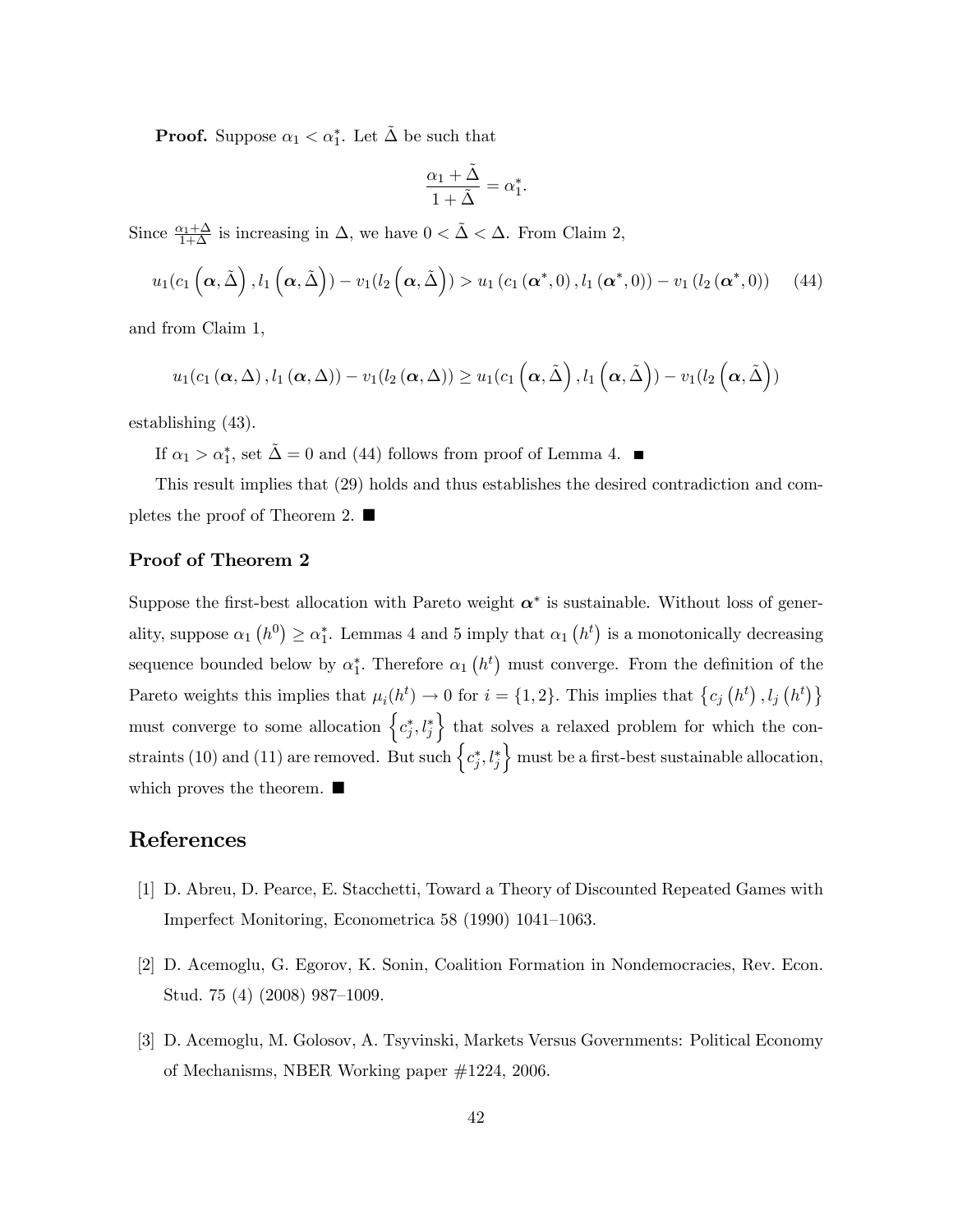- [4] D. Acemoglu, M. Golosov, A. Tsyvinski, Political Economy of Mechanisms, Econometrica  $76$  (3) (2008) 619–641.
- [5] D. Acemoglu, M. Golosov, A. Tsyvinski, Markets Versus Governments, J. Monet. Econ.  $55(1)(2008)159-189.$
- [6] D. Acemoglu, M. Golosov, A. Tsyvinski, Dynamic Mirrlees Taxation under Political Economy Constraints, Rev. Econ. Stud. 77 (3) (2010) 841–881.
- [7] D. Acemoglu, J.A. Robinson, Why did the West Extend the Franchise? Democracy, Inequality and Growth in Historical Perspective, Quart. J. Econ. 115 (2000) 1167–1199.
- [8] D. Acemoglu, J.A. Robinson, Economic Origins of Dictatorship and Democracy, Cambridge University Press, 2006.
- [9] D. Acemoglu, J.A. Robinson, Economic Backwardness in Political Perspective, Amer. Polit. Sci. Rev. 100 (2006) 115–131.
- [10] M. Aguiar, M. Amador, Growth in the Shadow of Expropriation, Mimeo, 2009.
- [11] M. Amador, Savings under Political Compromise, Mimeo, 2003.
- [12] M. Amador, A Political Economy Model of Sovereign Debt Repayment, Mimeo, 2003.
- [13] M. Battaglini, S. Coate, A Dynamic Theory of Public Spending, Taxation and Debt, Amer. Econ. Rev. 98 (1) (2008) 201-236.
- [14] D. Baron, Comparative Dynamics of Parliamentary Governments, Amer. Polit. Sci. Rev. 92 (1998) 593-609.
- [15] R. Barro, The Control of Politicians: an Economic Model, Pub. Choice 14 (1973)  $19-42$ .
- [16] T. Besley, S. Coate, An Economic Model of Representative Democracy, Quart. J. Econ.  $112$  (1997) 85–114.
- [17] T. Besley, S. Coate, Sources of Inefficiency in a Representative Democracy: a Dynamic Analysis, Amer. Econ. Rev. 88 (1998) 139-156.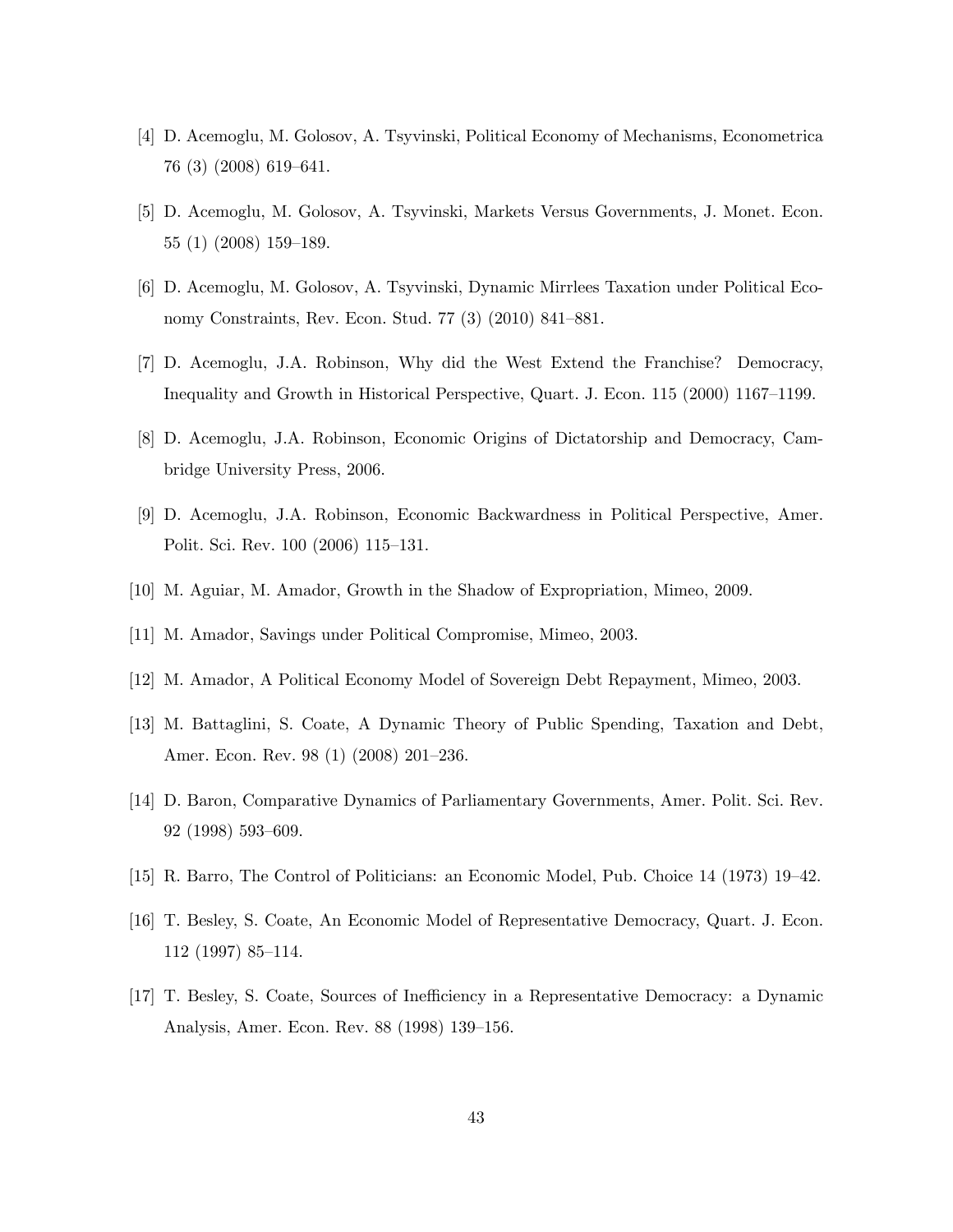- [18] B.D. Bueno de Mesquita, J.D. Morrow, R.M. Siverson, A. Smith, The Logic of Political Survival, MIT Press, Cambridge, 2003.
- [19] A. Dixit, G.M. Grossman, F.Gul, The Dynamics of Political Compromise, J. Polit. Economy 108 (3) (2000)  $531-568$ .
- [20] A. Dixit, J. Londregan, Redistributive Politics and Economic Efficiency, Amer. Polit. Sci. Rev. 89 (4) (1995) 856–866.
- [21] J. Ferejohn, Incumbent Performance and Electoral Control, Pub. Choice 50 (1986)  $5-25$ .
- [22] G.M. Grossman, E. Helpman, Protection for Sale, Amer. Econ. Rev. 84 (1994) 833–850.
- [23] G.M. Grossman, E. Helpman, Electoral Competition and Special Interest Politics, Rev. Econ. Stud. 63 (1996) 265-286.
- [24] M.H. Hansen, The Athenian Democracy in the Age of Demosthenes, Blackwell, Oxford, 1991.
- [25] J. Hassler, S. Mora, K. Storlesseten, F. Zilibotti, Survival of the Welfare State, Amer. Econ. Rev. 93  $(2003)$  87–112.
- [26] N. Kocherlakota, Implications of Efficient Risk Sharing without Commitment, Rev. Econ. Stud. (1996) 595–609.
- [27] P. Krusell, J.-V. RÌos-Rull, Vested Interests in a Theory of Growth and Stagnation, Rev. Econ. Stud. 63 (1996) 301–329.
- [28] R. Lagunoff, Markov Equilibrium in Models of Dynamic Endogenous Political Institutions, Mimeo, 2005.
- [29] R. Lagunoff, Dynamic Stability and Reform of Political Institutions, Games Econ. Behav. 67 $(2)$  $(2009)$  569-583.
- [30] A. Marcet, R. Marimon, Recursive Contracts, Mimeo, 1998.
- [31] M. McGuire, M. Olson, The Economics of Autocracy and Majority Rule, J. Econ. Lit. 34  $(1996)$  72–96.